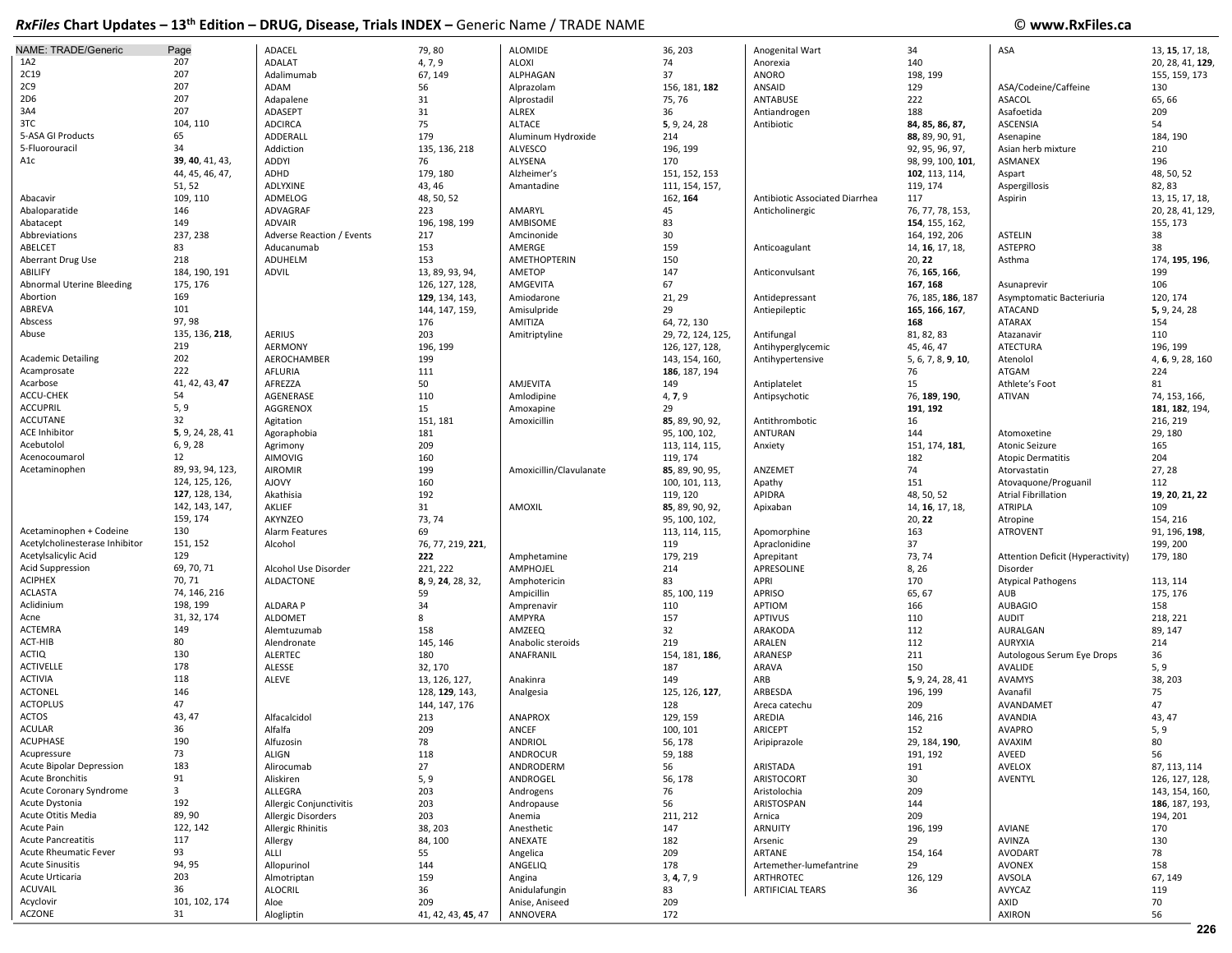| Ayurvedic syrup             | 209               | <b>BETALOC</b>                    | 6, 9                | Bremelanotide              | 76                 | Canagliflozin               | 41, 42, 43, 44,   | <b>CELLCEPT</b>               | 223               |
|-----------------------------|-------------------|-----------------------------------|---------------------|----------------------------|--------------------|-----------------------------|-------------------|-------------------------------|-------------------|
| AZARGA                      | 37                | Betamethasone                     | 66                  | <b>BRENZYS</b>             | 149                |                             | 46, 47            | Cellulitis                    | 97, 98, 99, 101   |
| Azathioprine                | 67, 150, 206, 223 | Betamethasone Dipropionate        | 30                  | <b>BREO</b>                | 196, 198, 199      | Canakinumab                 | 149               | <b>CELONTIN</b>               | 167               |
| Azelaic acid                | 31                | Betamethasone Glycol              | 30                  | <b>BREVIBLOC</b>           |                    | CANCIDAS                    | 83                | CELSENTRI                     | 109               |
|                             |                   |                                   |                     |                            | 6, 9               |                             |                   |                               |                   |
| Azelastine                  | 38, 203           | Betamethasone Injection           | 144                 | <b>BREVICON</b>            | 170                | Candesartan                 | 5, 9, 24, 28, 160 | Cenobamate                    | 167               |
| AZILECT                     | 164               | Betamethasone Valerate            | 30                  | Brexanolone                | 186                | Candidiasis                 | 81                | Centor Score                  | 92                |
| Azilsartan                  | 5, 9              | <b>BETASERON</b>                  | 158                 | Brexpiprazole              | 29, 151, 190       | CANESORAL                   | 81, 82            | CEPACOL                       | 93                |
| Azithromycin                | 86, 89, 92, 95,   | Betaxolol                         | 37                  | <b>BRICANYL</b>            | 196, 198, 199,     | CANESTEN                    | 81                | Cephalexin                    | 85, 92, 96, 97,   |
|                             | 102, 113, 114,    | BETEFLAM                          | 30                  |                            | 200                | Cannabidiol                 | 140, 167          |                               | 98, 100, 119,     |
|                             | 115, 174          | <b>Betel Nut</b>                  | 209                 | <b>BRILINTA</b>            | 13, 15, 17, 18, 28 | Cannabinoid                 | 124, 127, 128,    |                               | 120, 121          |
| AZOPT                       | 37                | <b>BETNESOL</b>                   | 66                  | Brimonidine                | 37                 |                             | 139, 140, 157,    | Cephalosporin                 | 84, 85, 89, 93,   |
| Aztreonam                   | 200               | <b>BETOPTICS</b>                  | 37                  | Brinzolamide               | 37                 |                             | 219               |                               | 96, 97, 98, 99,   |
| <b>Back Pain</b>            | 143               | Betrixaban                        | 16                  | <b>BRISDELLE</b>           | 177, 178           | Cannabinoid Use Disorder    | 139               |                               | 100, 174          |
| Baclofen                    | 125, 128, 143,    | BEVYXXA                           | 16                  | <b>Bristol Stool Chart</b> | 61                 | Cannabis                    | 139, 140, 219     | CEREBYX                       | 168               |
|                             | 154, 157, 222     | <b>BEXSERO</b>                    | 79,80               | Brivaracetam               | 167                | Cantharidin                 | 34                | Cereus                        | 209               |
|                             |                   |                                   |                     |                            |                    |                             |                   |                               |                   |
| <b>Bacterial Vaginosis</b>  | 174               | BEYAZ                             | 170                 | <b>BRIVLERA</b>            | 167                | CANTHARONE                  | 34                | Ceritinib                     | 29                |
| <b>BACTRIM</b>              | 87, 96, 98, 99,   | Bezafibrate                       | 27                  | Bromazepam                 | 181, 182           | CAPLYTA                     | 192               | CERTICAN                      | 223               |
|                             | 101, 119, 120,    | <b>BEZALIP</b>                    | 27                  | Bromocriptine              | 163                | CAPOTEN                     | 5, 9, 24, 28      | Certolizumab                  | 67, 149           |
|                             | 121               | <b>BG-12</b>                      | 158                 | Brompheniramine            | 154                | Capsaicin                   | 125, 126, 128     | <b>CERVARIX</b>               | 79,80             |
| <b>BACTROBAN</b>            | 96, 97            | <b>BIACNA</b>                     | 31                  | <b>Bronchitis</b>          | 91                 | Capsicum                    | 209               | Cervicitis                    | 102               |
| BAFIERTAM                   | 158               | <b>BIAXIN</b>                     | 86, 89, 92, 95,     | Broom                      | 209                | Captopril                   | 5, 9, 24, 28      | CESAMET                       | 74, 126, 140      |
| Baloxavir                   | 111               |                                   | 113, 114, 115       | Budesonide                 | 38, 66, 174, 195,  | Carbamazepine               | 125, 126, 127,    | Cesium chloride               | 29                |
| Balsalazide                 | 67                | <b>BICILLIN LA</b>                | 102                 |                            | 196, 198, 199      |                             | 128, 154, 156,    | CESTEMENOL                    | 201               |
| BANZEL                      | 168               | Bictegravir                       | 103, 108, 109,      | Bumetanide                 | 26                 |                             | 165, 166, 183,    | Cetaphil                      | 31                |
| BAQSIMI                     | 53                |                                   | 110                 | Bupivacaine                | 147                |                             | 184, 205          | Cetirizine                    | 203               |
| BARACLUDE                   | 103, 104          |                                   | 117, 118            |                            | 126, 127, 128,     | CARBOLITH                   | 184               | CHADS                         | 20                |
|                             |                   | Bifidobacterium                   |                     | Buprenorphine              |                    |                             |                   |                               |                   |
| Barbiturate                 | 219               | <b>BIJUVA</b>                     | 178                 |                            | 130, 135, 136,     | Carbuncle                   | 97                | Chamomile                     | 209               |
| Bare-metal stents- BM       | 17                | <b>BIKTARVY</b>                   | 103, 108, 109       |                            | 138, 141           | Cardioembolic Stroke        | 18                | <b>CHAMPIX</b>                | 201               |
| Baricitinib                 | 149               | Bilastine                         | 38                  | Buprenorphine + Naloxone   | 124, 127, 128,     | Cardiovascular Risk Factors | $\overline{2}$    | CHANTIX                       | 201               |
| <b>BASAGLAR</b>             | 48, 49, 51, 52    | Bimatoprost                       | 37                  |                            | 130, 135, 136,     | CARDIZEM                    | 4, 7, 9, 21       | Chaparral                     | 209               |
| Basiliximab                 | 224               | <b>BIOGAIA</b>                    | 118                 |                            | 137, 138, 141,     | CARDURA                     | 8,78              | Chasteberry                   | 177               |
| BAXDELA                     | 87, 113           | Bio-K <sup>+</sup>                | 118                 |                            | 142                | Cariprazine                 | 184, 192          | CHC                           | 169, 170, 171,    |
| Bazedoxifene                | 146, 178          | Biologic                          | 67, 148, 149, 158   | Bupropion                  | 55, 76, 151, 153   | CAROC                       | 145               |                               | 172               |
| <b>BCP</b>                  | 59, 169, 170,     | <b>BI-PEGLYTE</b>                 | 60                  |                            | 180, 186, 187,     | Carvedilol                  | 4, 6, 9, 25, 28   | Chemokine Coreceptor 5        | 109               |
|                             | 171, 172          | <b>BIPHENTIN</b>                  | 179                 |                            | 201, 219           | Cascara                     | 209               | Antagonist                    |                   |
|                             | 30, 196, 199, 203 |                                   | 183, 184            | <b>BURINEX</b>             | 26                 |                             | 83                | Chemotherapy                  | 103               |
| Beclomethasone              |                   | Bipolar                           |                     |                            |                    | Caspofungin                 |                   |                               |                   |
| Beclomethasone Dipropionate | 38                | <b>Birth Control</b>              | 169, 170, 171,      | <b>BUSCOPAN</b>            | 72, 154            | Cat Bite                    | 101               | Chest Pain                    | 3                 |
| BECONASE                    | 38                |                                   | 172                 | <b>BUSPAR</b>              | 153, 181, 188      | CATAPRES                    | 8,180             | Chicken Pox                   | 101               |
| Beer                        | 221               | Bisacodyl                         | 64                  | <b>Buspirone</b>           | 153, 181, 188      | CAVERJECT                   | 75, 76            | Chili peppers                 | 209               |
| Beers Criteria              | 155               | Bisoprolol                        | 4, 6, 9, 21, 25, 28 | Butorphanol                | 159                | CAYSTON                     | 200               | Chinese herb mixture          | 209               |
| Belatacept                  | 223               | Bisphosphonate                    | 145, 146, 215,      | <b>BUTRANS</b>             | 126, 127, 128,     | CBD                         | 139, 140          | Chlamydia                     | 102               |
| Belladonna                  | 154               |                                   | 216                 |                            | 130, 135           | CCR5                        | 109               | Chloral Hydrate               | 194               |
| <b>BELSOMRA</b>             | 194               | <b>Bites</b>                      | 101                 | <b>BYDRUEON</b>            | 43, 46             | CEE+MPA                     | 178               | CHLORASEPTIC                  | 93                |
| <b>BELVIQ</b>               | 55                | Bitter melon                      | 210                 | BYETTA                     | 43, 46             | Cefadroxil                  | 85, 100           | Chlordiazepoxide              | 182               |
| BENADRYL                    | 154, 159, 203     | <b>Black Box Warning</b>          | 217                 | <b>BYSTOLIC</b>            | 6, 9               | Cefazolin                   | 100, 101          | Chlordiazepoxide/Clidinium    | 154               |
| Benazepril                  | 5, 9              | <b>Black Cohosh</b>               | 177, 209            | C. difficile               | 117                | Cefepime                    | 100, 113          | Chloroquine                   | 29, 112           |
|                             |                   |                                   |                     |                            |                    |                             |                   |                               |                   |
| BENEFIBRE                   | 63                | <b>Bladder Outlet Obstruction</b> | 77                  | CABENUVA                   | 109                | Cefixime                    | 85, 100, 102, 113 | Chlorpheniramine              | 154, 203          |
| Benralizumab                | 196               | <b>Bladder Training</b>           | 77                  | Cabergoline                | 163                | Cefotaxime                  | 100, 113, 119     | Chlorpromazine                | 29, 154, 190, 216 |
| <b>BENTYLOL</b>             | 72, 154           | Bladderwrack                      | 209                 | Cabotegravir               | 109, 110           | Cefprozil                   | 85, 89, 90, 100,  | Chlorpropamide                | 45                |
| BENURYL                     | 88, 144           | <b>Bleed Risk</b>                 | 20, 206             | Cachexia                   | 215                |                             | 113, 115, 119     | Chlorprothixene               | 29                |
| BENYLIN                     | 91, 203           | Bleomycin                         | 34                  | CADUET                     | $\overline{7}$     | Ceftazidime                 | 100, 113, 119     | Chlorthalidone                | 8, 9              |
| <b>BENZAC W</b>             | 31                | <b>BLEXTEN</b>                    | 38                  | Caffeine                   | 77, 219            | <b>CEFTIN</b>               | 85, 89, 90, 95,   | CHLOR-TRIPLON                 | 154               |
| BENZACLIN                   | 31                | <b>BLINK</b>                      | 36                  | CAGE                       | 218                |                             | 100, 113, 115     | Cholecalciferol               | 146               |
| BENZAGEL                    | 31                | <b>BLOCADREN</b>                  | 4, 6, 9, 28, 160    | Calamine                   | 204                | Ceftolozane                 | 113, 119          | CHOLESTAGEL                   | 27                |
| BENZAMYCIN                  | 31                | <b>Blood Pressure</b>             | 2, 5, 6, 7, 8, 9,   | Calamus                    | 209                | Ceftriaxone                 | 85, 90, 100, 101, | Cholesterol                   | 27, 155, 224      |
| Benzbromarone               | 144               |                                   | 10, 41              | CALCIMAR                   | 146, 216           |                             | 102, 113, 119     | Cholestyramine                | 27,72             |
|                             |                   | <b>BMD</b>                        |                     |                            |                    |                             |                   |                               |                   |
| Benzocaine                  | 93                |                                   | 145                 | Calcimimetic               | 213                | Cefuroxime                  | 85, 89, 90, 95,   | Chondroitin                   | 209               |
| Benzodiazepine              | 182, 193, 219     | Bogbean                           | 209                 | Calcipotriol               | 30                 |                             | 100, 113, 115     | Chromium picolinate           | 209               |
| <b>Benzoyl Peroxide</b>     | 31                | <b>BONAMINE</b>                   | 154                 | Calcitonin                 | 146, 216           | <b>CEFZIL</b>               | 85, 89, 90, 100,  | Chronic Kidney Disease        | 211, 212          |
| Benzphetamine               | 29                | <b>Bone Mineral Density</b>       | 145                 | Calcitriol                 | 213                |                             | 113, 115, 119     | Chronic Non-Cancer Pain       | 125, 126, 127,    |
| Benztropine                 | 154, 164, 192     | <b>BOO</b>                        | 77                  | Calcium                    | 146, 204           | CELEBREX                    | 13, 126, 127,     |                               | 128               |
| Benzydamine                 | 93                | <b>BOOSTRIX</b>                   | 79,80               | Calcium Carbonate          | 146, 174, 214      |                             | 128, 129, 143,    | Chronic Obstructive Pulmonary | 197, 198          |
| Bepotastine                 | 203               | Borage                            | 209                 | Calcium Channel Blocker    | $\overline{7}$     |                             | 144               | Disease                       |                   |
| <b>BEPREVE</b>              | 203               | Bosutinib                         | 29                  | Calcium Citrate            | 214                | Celecoxib                   | 13, 124, 126,     | Chronic Pain                  | 122, 123, 124,    |
| Bepridil                    | 29                | <b>BOTOX</b>                      | 125, 156, 160,      | Calcium Polycarbophil      | 63, 72             |                             | 127, 128, 129,    |                               | 125, 126, 127,    |
| Beta-blocker                | 6, 25, 28         |                                   | 164                 | <b>CALMO EYE SPRAY</b>     | 36                 |                             | 143, 144          |                               | 128, 142          |
| <b>BETADERM</b>             |                   |                                   | 156                 | CALTRATE                   |                    |                             |                   | Chronic Stable Angina         | 3                 |
|                             | 30                | Botulinum                         |                     |                            | 214                | Celery                      | 209               |                               |                   |
| BETAGAN                     | 37                | <b>BPAD</b>                       | 183, 184            | CAMBIA                     | 129, 159           | CELESTODERM-V, V/2          | 30                | <b>CIALIS</b>                 | 75                |
| Betahistine                 | 74                | <b>BPO</b>                        | 31                  | CAMPRAL                    | 222                | CELESTONE                   | 144               | Ciclesonide                   | 38, 196, 199      |
| <b>BETAJECT</b>             | 144               | <b>BPSD</b>                       | 151, 152, 153       | Canadian Family Physician  | 225                | CELEXA                      | 72, 153, 181,     | Ciclopirox                    | 81                |
| Beta-Lactam                 | 89, 92, 100       | <b>Breastfeed</b>                 | 147                 |                            |                    |                             | 186, 187, 188     | Cigarette                     | 201               |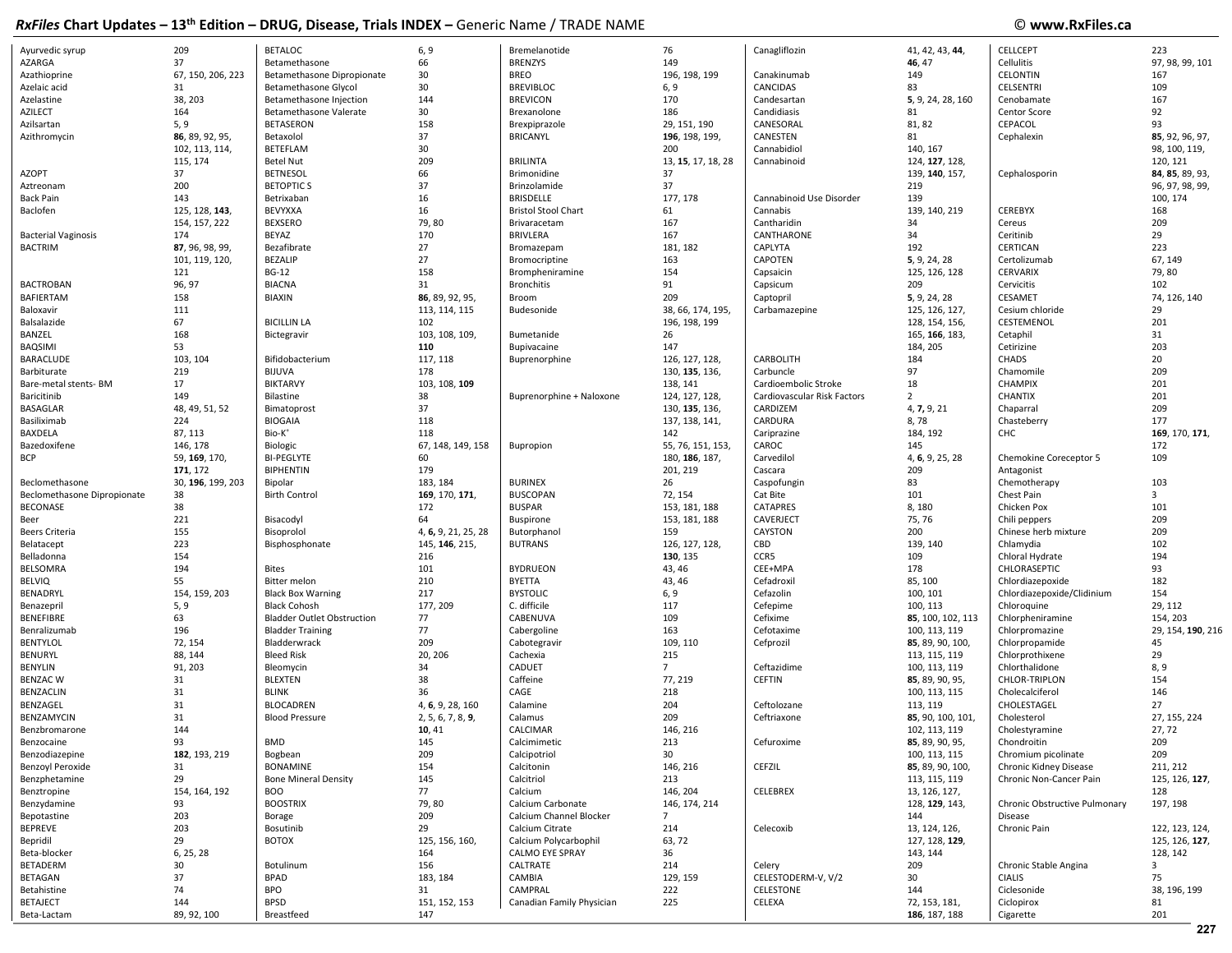| Cilazapril                       | 5, 9               | Cobicistat                   | 109, 110        |                            | 120, 121, 174,    | Dapsone             | 31                |                          | 50, 51, 52, 53,   |
|----------------------------------|--------------------|------------------------------|-----------------|----------------------------|-------------------|---------------------|-------------------|--------------------------|-------------------|
| <b>CIMDUO</b>                    | 109                | COC                          | 169, 170, 171,  |                            | 224               | <b>DAPT</b>         | 17, 18, 28        |                          | 54, 155, 173      |
| Cimetidine                       | 34, 70, 188        |                              | 172             | Couch grass                | 209               | Darbepoetin         | 211               | Diabetic Foot            | 101               |
| Cimicifuga racemosa              | 209                | Cocaine                      | 29, 219, 220    | Cough                      | 203               | Darifenacin         | 78, 154           | Diabetic Neuropathy      | 125, 127          |
| CIMZIA                           | 67, 149            | Codeine                      | 124, 126, 127,  | COUMADIN                   | 11, 12, 14, 16,   | Darunavir           | 109, 110          | <b>DIABINESE</b>         | 45                |
| Cinacalcet                       | 214                |                              | 128, 130, 133,  |                            | 17, 18, 20, 22    | DAXAS               | 198               | <b>DIACOMIT</b>          | 168               |
| CINGAL                           | 126, 126           |                              | 143, 147, 203,  | COVERSYL / PLUS            | 5, 9, 28          | <b>DAYPRO</b>       | 129               | Dialysis                 | 211, 212, 213     |
| <b>CINQAIR</b>                   | 196                |                              | 219             | <b>COVERT</b>              | 29                | <b>DAYVIGO</b>      | 194               | <b>DIAMICRON</b>         | 43, 45            |
| CIPRALEX                         |                    | <b>CODEINE CONTIN</b>        | 126, 127, 128,  | <b>COWS Scale</b>          | 137               | <b>DDAVP</b>        | 78                | DIANE-35                 | 32, 59, 170       |
|                                  | 153, 181, 186,     |                              |                 |                            |                   |                     |                   |                          |                   |
|                                  | 187                |                              | 130, 143        | COXIB                      | 69, 129           | DECADRON            | 216               | <b>Diaper Dermatitis</b> | 204               |
| <b>CIPRO</b>                     | 67, 87, 101, 113,  | Co-enzyme Q10                | 209             | COZAAR                     | 5, 9              | DEET                | 112               | Diaper Rash              | 81                |
|                                  | 119, 120, 121      | COGENTIN                     | 154, 164        | Crack                      | 219               | Degarelix           | 29, 188           | Diaphragm                | 172               |
| <b>CIPRODEX</b>                  | 90, 102            | Cognitive                    | 151, 152, 153   | Cranberry                  | 209               | Degludec            | 48, 50, 52        | <b>DIAPPERS</b>          | 77                |
| Ciprofloxacin                    | 29, 67, 87, 90,    | Cognitive Behavioral Therapy | 193             | Crataegus monogyna         | 210               | Delafloxacin        | 87, 113           | <b>DIASTAT</b>           | 182               |
|                                  | 101, 102, 113,     | COLACE                       | 64              | <b>CRAVV</b>               | 201               | DELATESTRYL         | 56                | <b>DIAZEMULS</b>         | 182               |
|                                  | 119, 120, 121      | COLAZAL                      | 67              | <b>CRB-65</b>              | 114, 116          | Delayed Ejaculation | 76                | Diazepam                 | 74, 143, 166,     |
| Cirrhosis                        | 103                | Colchicine                   | 28, 144         | CREON                      | 200               | Delirium            | 153, 215          |                          | 181, 182          |
| <b>CIS</b>                       | 157                | <b>COLCRYS</b>               | 144             | CRESEMBA                   | 83                | <b>DELSTRIGO</b>    | 109               | <b>DICETEL</b>           | 72                |
| Cisapride                        | 29                 | Cold                         | 203             | <b>CRESTOR</b>             | 27, 28            | Dementia            | 151, 152, 153     | <b>DICLECTIN</b>         | 74, 174           |
| Citalopram                       | 29, 72, 151, 153,  | Cold Sore                    | 101             | Crisaborole                | 30                | DEMEROL             | 130, 154          | Diclofenac               | 36, 126, 128,     |
|                                  | 177, 181, 186,     | Colesevelam                  | 27              | Crohn's                    | 65, 66, 67        | DEMULEN             | 170               |                          | 129, 159          |
|                                  | 187, 188           | COLESTID                     | 27              | CROMOLYN                   | 36, 38            | Denosumab           | 146               | Dicyclomine              | 72, 154           |
| CITRACAL                         | 214                | Colestipol                   | 27              | <b>Cross Over Rotation</b> | 133               | DEPAKENE            | 166, 184          | Didanosine               | 110               |
| Citric Acid                      | 60                 | Colic                        | 117             | Crotamiton                 | 33                | Dependence          | 218               | <b>DIDROCAL</b>          | 146               |
| CITRO-MAG                        | 60                 | Colistimethate               | 200             | Cryotherapy                | 34                | DEPO-MEDROL         | 144               | <b>DIDRONEL</b>          | 146               |
| <b>CKD</b>                       | 10, 211, 213       | <b>COLISTIN</b>              | 200             | Crystal Meth               | 219               | DEPO-PROVERA        | 171, 172, 176,    | Diethylpropion           | 29                |
| Cladribine                       | 158                | Colonoscopy                  | 60              | <b>CULTURED CARE</b>       | 118               |                     | 188               | Dieting                  | 55                |
| CLAFORAN                         | 100, 113, 119      | Colours                      | 240             | <b>CULTURELLE</b>          | 118               | DEPO-TESTOSTERONE   | 56                | <b>DIFFERIN</b>          | 31                |
|                                  |                    |                              | 209             |                            | 150               |                     | 164               |                          | 102               |
| Clarithromycin                   | 29, 86, 89, 92,    | Coltsfoot                    |                 | <b>CUPRIMINE</b>           |                   | DEPRENYL            |                   | <b>DIFICID</b>           |                   |
|                                  | 95, 113, 114,      | COLYTE                       | 60              | CURB-65                    | 116               | Depression          | 151, 174, 185,    | <b>DIFLUCAN</b>          | 82                |
|                                  | 115, 174           | COMBIGAN                     | 37              | <b>CUTIVATE</b>            | 30                |                     | 186, 187          | Diflucortolone Valerate  | 30                |
| <b>CLARITIN</b>                  | 203                | <b>COMBIVENT</b>             | 197, 198, 199   | <b>CVD Risk Assessment</b> | $\overline{2}$    | <b>DERMAFLEX</b>    | 30                | Diflunisal               | 129               |
| <b>CLARUS</b>                    | 32                 | <b>COMBIVIR</b>              | 109             | Cyamopsis tetragonolobus   | 210               | DERMA-SMOOTHE/FS    | 30                | Digoxin                  | 21, 25, 29        |
| CLASTEON                         | 146                | COMBOGESIC                   | 129             | <b>CYCLEN</b>              | 170               | Dermatitis          | 204               | Dihydroergotamine (DHE)  | 125, 159          |
| CLAVULIN                         | 85, 90, 95, 100,   | Comfrey                      | 209             | Cyclobenzaprine            | 128, 143, 154     | <b>DERMATOP</b>     | 30                | <b>DILANTIN</b>          | 168               |
|                                  | 101, 113, 119,     | Comparison Chart             | 202             | CYCLOCORT                  | 30                | Dermatophyte        | 81                | <b>DILAUDID</b>          | 128, 130, 219     |
|                                  | 120                | COMPLERA                     | 109             | CYCLOMEN                   | 176               | <b>DERMBURO</b>     | 204               | Diltiazem                | 4, 7, 9, 21       |
| CLEARASIL                        | 31                 | Complex Regional Pain        | 125             | CYCLOSET                   | 163               | DERMOVATE           | 30                | Dimenhydrinate           | 74, 134, 154, 219 |
| <b>CLIMARA</b>                   | 178                | COMPOUND W                   | 34              | Cyclosporine               | 36, 67, 150, 205, | DESCOVY             | 107, 108, 109     | Dimethicone              | 33                |
| Clindamycin                      | 31, 88, 92, 97,    | <b>Compounded Products</b>   | 126             |                            | 223               | <b>DESENEX</b>      | 81                | Dimethyl Ether Propane   | 34                |
|                                  | 98, 99, 102, 113,  | COMTAN                       | 164             | CYESTRA-35                 | 170               | Desipramine         | 29, 72, 126, 143, | Dimethyl Fumarate        | 157, 158          |
|                                  | 174                | CONCERTA                     | 179, 219        | CYKLOKAPRON                | 176               |                     | 154, 180, 181,    | <b>DIOVAN</b>            | 5, 9, 24, 28      |
| <b>CLINDOXYL</b>                 | 31                 | Condom                       | 172             | <b>CYLTEZO</b>             | 149               |                     | 186, 187          | <b>DIPENTUM</b>          | 66                |
| Clinically Isolated Syndrome     | 157                | CONDYLINE                    | 34              | CYMBALTA                   | 78, 126, 127,     | Desloratadine       | 203               | Diphenhydramine          | 159, 192, 194,    |
| <b>CLINORIL</b>                  | 129                | Congestion                   | 203             |                            | 128, 143, 153,    | Desmopressin        | 78                |                          | 203               |
| Clobazam                         | 166, 182           | Conjugated Estrogens         | 178             |                            | 160, 181, 186,    | <b>DESOCORT</b>     | 30                | Diphenoxylate            | 72                |
| Clobetasol Propionate            | 30                 | Conjunctivitis               | 102             |                            | 187               | Desogestrel         | 170               | Diphenoxylate/Atropine   | 154               |
| Clobetasone                      | 204                | CONSTELLA                    | 64,72           | Cyproheptadine             | 154               | Desonide            | 30                | Diphtheria               | 79                |
| Clobetasone Butyrate             | 30                 | Constipation                 | 61, 62, 63, 64  | Cyproterone                | 59, 188           | <b>DESOXI</b>       | 30                | Dipivefrin               | 37                |
| <b>CLOBEX</b>                    | 30                 |                              |                 |                            |                   |                     | 30                |                          | 30                |
|                                  |                    | CONTRAVE                     | 55              | <b>Cystic Fibrosis</b>     | 200               | Desoximetasone      |                   | <b>DIPROLENE GLYCOL</b>  |                   |
| Clodronate                       | 146                | COPAXONE                     | 158             | Cystitis                   | 119, 120          | Desiccated Thyroid  | 58                | <b>DIPROSALIC</b>        | 30                |
| Clomipramine                     | 29, 154, 181,      | COPD                         | 197, 198, 199   | Cytisine                   | 201               | Desvenlafaxine      | 153, 177, 186     | <b>DIPROSONE</b>         | 30                |
|                                  | 186, 187, 188      | Copper IUD                   | 169, 171, 172   | CYTOMEL                    | 58                | DESYREL             | 186, 187, 194     | Dipyridamole + ASA       | 15                |
| Clonazepam                       | 74, 153, 156,      | CORDARONE                    | 21, 29          | <b>D DROPS</b>             | 204               | Detemir             | 48, 49, 51, 52    | Diroximel Fumarate       | 158               |
|                                  | 166, 181, 182,     | COREG                        | 4, 6, 9, 25, 28 | Dabigatran                 | 14, 16, 17, 18,   | <b>DETROL</b>       | 78, 154           | <b>DISKUS</b>            | 199               |
|                                  | 194                | CORGARD                      | 4, 6, 9         |                            | 20, 22            | Devil's Claw        | 209               | Disopyramide             | 29, 154           |
| Clonidine                        | 8, 125, 134, 177,  | CORLANOR                     | 29              | Daclatasvir                | 106               | Dexamethasone       | 36, 74, 159, 215, | Disulfiram               | 222               |
|                                  | 180                | Coronary Artery Disease      | 3, 7, 9         | DAKLINZA                   | 106               |                     | 216               | <b>DITROPAN</b>          | 78, 154           |
| Clopidogrel                      | 13, 15, 17, 18, 28 | Coronary Stent               | 28              | DALACIN                    | 88, 92, 97, 98,   | DEXCOM              | 54                | Diuretic                 | 8, 9, 26          |
| <b>CLOPIXOL</b>                  | 190, 191           | CORTENEMA                    | 66              |                            | 99, 102, 113      | DEXEDRINE           | 179, 219          | Divalproex               | 125, 160, 166,    |
| Clorazepate                      | 182                | Corticosteroid               | 30, 52          | <b>DALACIN C</b>           | 31                | <b>DEXILANT</b>     | 70, 71            |                          | 183, 184          |
| Clostridioides difficile colitis | 102                | CORTIFOAM                    | 66              | Dalfampridine              | 157               | Dexlansoprazole     | 70, 71            | <b>DIVIGEL</b>           | 178               |
| Clotrimazole                     | 81, 174, 204       | CORTIMENT                    | 66              | DALMANE                    | 182               | Dextroamphetamine   | 179               | <b>DIXARIT</b>           | 180               |
| Cloxacillin                      | 85, 96, 97, 98,    | CORTODERM                    | 30              | <b>DANACTIVE</b>           | 118               | Dextromethorphan    | 91, 174, 203, 219 | DM                       | 91, 174, 203, 219 |
|                                  | 100, 101           | CORZYNA                      | $\overline{4}$  | Danazol                    | 176               | DEY-PAK             | 200               | <b>DMARD</b>             | 148, 149, 150     |
| Clozapine                        | 154, 162, 189,     | COSOPT                       | 37              | Dandelion                  | 209               | <b>DHE</b>          | 125               | <b>DOACs</b>             | 14, 16, 17, 18,   |
|                                  | 190, 192           | COTAZYM                      | 200             | Danshen                    | 209               | <b>DHEA</b>         | 209               |                          | 20, 22, 205       |
| CLOZARIL                         | 154, 189, 190      | COTRIDIN                     | 154             | DANTRIUM                   | 143               | <b>DIABETA</b>      | 43, 45            | Docosanol                | 101               |
| <b>CMV Prophylaxis</b>           | 224                | Cotrimoxazole                | 33, 87, 96, 98, | Dantrolene                 | 125, 143          | <b>Diabetes</b>     | 10, 39, 40, 41,   | Docusate                 | 64                |
| <b>CNCP</b>                      | 122, 125, 126,     |                              | 99, 101, 119,   | Dapagliflozin              | 25, 41, 42, 43,   |                     | 42, 43, 44, 45,   | Dofetilide               | 29                |
|                                  | 127, 128, 131      |                              |                 |                            | 44, 46, 47        |                     | 46, 47, 48, 49,   |                          | 101               |
|                                  |                    |                              |                 |                            |                   |                     |                   | Dog Bite                 |                   |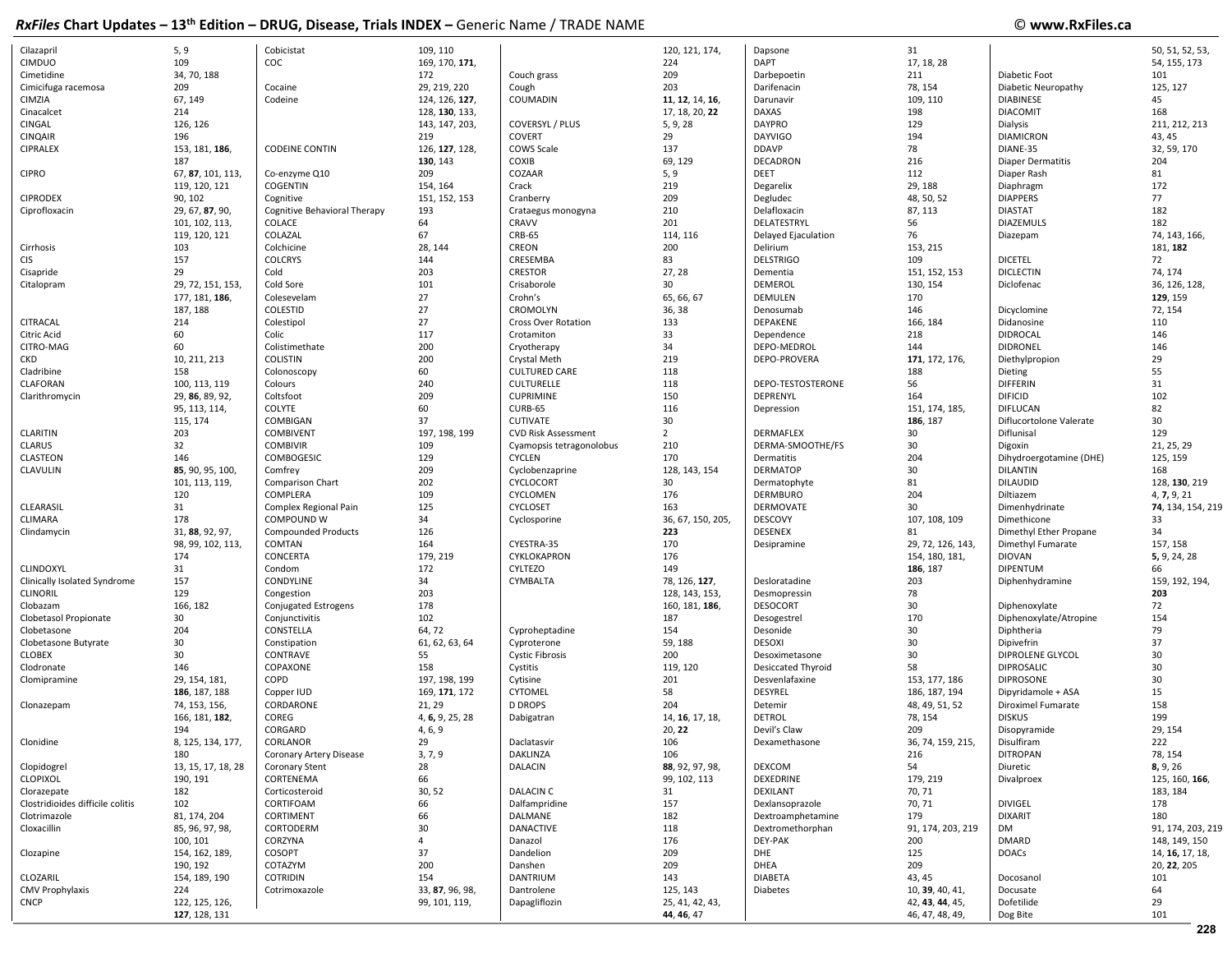| iwi ilaa silal u shaaraa        | -------           | <b>PROD, PROGRESS, THORS HADEA</b> |                    | $\sim$                                  |                  |                                 |                   | .                     |                   |
|---------------------------------|-------------------|------------------------------------|--------------------|-----------------------------------------|------------------|---------------------------------|-------------------|-----------------------|-------------------|
| Dolasetron                      | 29, 74            | Drug-eluting Stents-DES            | 17                 | <b>ELIQUIS</b>                          | 14, 16, 17, 18,  | ESME                            | 170               | FERAHEME              | 212               |
| <b>DOLOBID</b>                  | 129               | Dry Eye                            | 35, 36             |                                         | 20, 22           | Esmolol                         | 6, 9              | FERAMAX               | 212               |
| DOLORAL                         | 130               | <b>DUAKLIR</b>                     | 198, 199           | ELLA                                    | 169              | Esomeprazole                    | 70, 71            | <b>FERGON</b>         | 212               |
| Dolutegravir                    | 108, 109, 110     | Dual Antiplatelet Therapy          | 17, 18             | <b>ELLIPTA</b>                          | 199              | <b>Essential Tremor</b>         | 156               | FER-IN-SOL            | 204, 212          |
| Domperidone                     | 29, 74, 130       | Dual Therapy                       | 17, 18             | <b>ELOCOM</b>                           | 30               | <b>ESTALIS</b>                  | 178               | FERODAN               | 204               |
| Donepezil                       | 29, 152           | <b>DUAVEE</b>                      | 146, 178           | <b>ELTOR</b>                            | 203              | <b>ESTRACE</b>                  | 178               | Ferric Carboxymaltose | 212               |
| Dong Quai                       | 177, 209          | <b>DUAVIVE</b>                     | 146, 178           | <b>ELTROXIN</b>                         | 58               | Estradiol                       | 76, 171, 172, 178 | Ferric Citrate        | 214               |
|                                 | 156, 163          | <b>DUETACT</b>                     | 47                 | Eluxadoline                             | 72               | <b>ESTRADOT</b>                 | 178               | Ferritin              | 212               |
| Dopamine agonist (DA)           |                   |                                    |                    |                                         |                  |                                 |                   | <b>FERRLECIT</b>      | 212               |
| Dopamine Reuptake Inhibitor     | 179               | Dulaglutide                        | 41, 42, 43, 44, 46 | Elvitegravir                            | 109, 110         | <b>ESTRAGYN</b>                 | 178               |                       |                   |
| Doravirine                      | 109, 110          | <b>DULCOLAX</b>                    | 64                 | EMEND                                   | 74               | ESTRING                         | 78, 178           | Ferrous Fumarate      | 212               |
| Doripenem                       | 119               | <b>DULERA</b>                      | 198, 199           | <b>Emergency Contraception</b>          | 169              | Estriol/estrone/estradiol cream | 178               | Ferrous Gluconate     | 212               |
| Dornase Alfa Pulmozyme          | 200               | Duloxetine                         | 78, 124, 125,      | <b>EMGALITY</b>                         | 160              | <b>ESTROGEL</b>                 | 178               | Ferrous Sulfate       | 212               |
| Dorzolamide +/- Timolol         | 37                |                                    | 126, 127, 128,     | <b>EMLA</b>                             | 147              | Estrogen                        | 78, 146, 171, 178 | Ferumoxytol           | 212               |
| <b>DOSTINEX</b>                 | 163               |                                    | 143, 151, 153,     | EMO-CORT                                | 30               | Estrone                         | 178               | Fesoterodine          | 78, 154           |
| <b>DOVATO</b>                   | 109               |                                    | 160, 181, 186,     | <b>EMOLAX</b>                           | 63               | Eszopiclone                     | 194               | FETZIMA               | 186               |
| <b>DOVOBET</b>                  | 30                |                                    | 187                | Emollient                               | 30               | Etanercept                      | 67, 149           | Feverfew              | 160, 209          |
| Doxazosin                       | 8,78              | <b>DUODOPA</b>                     | 163                | Empagliflozin                           | 25, 41, 42, 43,  | Etelcalcetide                   | 214               | Fexofenadine          | 203               |
| Doxepin                         | 29, 72, 186, 187, | <b>DUOTRAV</b>                     | 37                 |                                         | 44, 46, 47       | Ethacrynic acid                 | 8, 26             | <b>FIASP</b>          | 48, 50, 52        |
|                                 | 193, 194          | Dupilumab                          | 38, 196            | EMTEC-30                                | 130              | <b>Ethinyl Estradiol</b>        | 170               | <b>FIBRISTAL</b>      | 176               |
| Doxercalciferol                 | 213               | <b>DUPIXENT</b>                    | 38, 196            | Emtricitabine                           | 103, 104, 107,   | Ethopropazine                   | 154, 164          | Fibromyalgia          | 125, 127          |
| <b>DOXYCIN</b>                  | 32, 86, 95, 98,   | <b>DURAGESIC</b>                   | 126, 127, 128,     |                                         | 108, 109, 110    | Ethosuximide                    | 165, 167          | Fidaxomicir           | 102               |
|                                 | 101, 102, 112,    |                                    | 130, 143           | <b>EMTRIVA</b>                          | 104, 110         | Etidronate & Calcium            | 146               | <b>FINACEA</b>        | 31                |
|                                 | 113, 114, 115     | <b>DURICEF</b>                     | 85, 100            | <b>EMTRIX</b>                           | 81               | Etodolac                        | 129               | Finasteride           | 59,78             |
| Doxycycline                     | 32, 86, 95, 96,   | DUROLANE                           | 126                | EMULGEL                                 | 126, 128, 129    | Etonogestrel                    | 171, 172          | Fingolimod            | 157, 158          |
|                                 | 97, 98, 101, 102, | Dutasteride                        | 78                 | <b>ENABLEX</b>                          | 78, 154          | Etravirine                      | 110               | <b>FINTEPLA</b>       | 167               |
|                                 | 112, 113, 114,    | <b>DUZALLO</b>                     | 144                | Enalapril                               | 5, 9, 24, 28     | <b>EUCRISA</b>                  | 30                | <b>FIORINAL</b>       | 159               |
|                                 | 115, 174          | D-VI-SOL                           | 204                | ENBREL                                  | 67, 149          | <b>EUFLEXXA</b>                 | 126               | <b>FIRMAGON</b>       | 188               |
| Doxylamine                      | 74, 154           | DYAZIDE                            | 8,9                | <b>Endocarditis Prophylaxis</b>         | 102              | <b>EUMOVATE</b>                 | 30                | <b>FLAGYL</b>         | 67, 88, 101, 102, |
| DR. SCHOLL'S                    | 34                | <b>DYMISTA</b>                     | 203                | <b>ENDS</b>                             | 201              | <b>EURAX</b>                    | 33                |                       | 113               |
| <b>Dried Cannabis</b>           | 140               | Dyslipidemia                       | 27                 | <b>ENERGIX-B</b>                        | 79,80            | Evening Primrose Oil            | 177, 209          | <b>FLAREX</b>         | 36                |
| DRISTAN                         | 203               | Dyspareunia                        | 76                 | ENERZAIR                                | 196, 199         | <b>EVENITY</b>                  | 146               | Flavoxate             | 154               |
| Driving                         | 52                | Dyspepsia                          | 69,74              | Enfuvirtide                             | 109              | Everolimus                      | 223               | Flaxseed              | 209               |
| Dronabinol                      | 140               | Dysphagia                          | 215                | <b>ENSTILAR</b>                         | 30               | <b>Evidence Based Medicine</b>  | $\mathbf{1}$      | Flecainide            | 21, 29            |
| Dronedarone                     | 21, 29            |                                    | 215                |                                         | 164              | <b>EVISTA</b>                   | 146               | <b>FLEET</b>          | 61, 62, 63, 64    |
|                                 |                   | Dyspnea                            |                    | Entacapone                              |                  |                                 | 27                |                       |                   |
| Droperidol                      | 29                | <b>DYSPORT</b>                     | 157                | Entecavir                               | 103, 104         | Evolocumab                      |                   | <b>FLEXERIL</b>       | 128, 143, 154     |
| Drospirenone                    | 170               | EBIXA                              | 152                | <b>ENTOCORT</b>                         | 65,66            | <b>EVRA</b>                     | 169, 171, 172     | <b>FLEXI-T</b>        | 171, 172          |
| Drug Abuse                      | 218, 219          | EBM                                | $\mathbf{1}$       | <b>ENTRESTO</b>                         | 24               | <b>EXELON</b>                   | 152               | Flibanserin           | 76                |
| Drug Holiday                    | 145               | Echinacea                          | 209                | <b>ENTROPHEN</b>                        | 129              | Exenatide                       | 43, 46            | Floctafenine          | 129               |
| Drug-Induced ADHD               | 180               | Echothiophate                      | 37                 | ENTUZITY                                | 48, 50, 52       | Exercise                        | 41, 55            | <b>FLOMAX</b>         | 78                |
| Drug-Induced Anxiety            | 181               | E-cigarette                        | 201                | <b>ENTYVIO</b>                          | 67               | <b>EXTAVIA</b>                  | 158               | <b>FLONASE</b>        | 38, 94, 203       |
| Drug-Induced Birth Control      | 169               | Ecstasy                            | 219                | <b>ENVARSUS</b>                         | 223              | <b>Extrapyramidal Effects</b>   | 192               | <b>FLORABABY</b>      | 118               |
| Failure                         |                   | <b>ECTOSONE</b>                    | 30                 | Enzyme Inducer                          | 205, 207         | EXUBERA                         | 50                | FLORASMART            | 118               |
| Drug-Induced Constipation       | 61                | <b>EDARBI</b>                      | 5, 9               | Enzyme Inhibitor                        | 205, 207         | Ezetimibe                       | 27                | <b>FLORASTOR</b>      | 118               |
| Drug-Induced Delirium           | 151               | <b>EDARBYCLOR</b>                  | 5, 9               | EPCLUSA                                 | 105, 106         | <b>EZETROL</b>                  | 27                | <b>FLOVENT</b>        | 195, 196, 199     |
| Drug-Induced Depression         | 185               | <b>EDECRIN</b>                     | 8, 26              | Ephedra                                 | 209              | <b>FACTIVE</b>                  | 87                | <b>FLUAD</b>          | 79, 111           |
| Drug-Induced Erectile           | 75                | Edoxaban                           | 14, 16, 17, 18,    | <b>EPIDIOLEX</b>                        | 140, 167         | Famciclovir                     | 101, 102          | FLUANXOL              | 190, 191          |
| Dysfunction                     |                   |                                    | 20, 22             | Epididymitis                            | 102              | Famotidine                      | 70                | <b>FLUCELVAX</b>      | 111               |
| Drug-Induced Essential Tremor   | 156               | EDURANT                            | 110                | EPIVAL                                  | 160, 166, 184    | Fampridine                      | 157               | Fluconazole           | 29, 82, 174, 205  |
| Drug-Induced GERD               | 70                | Efavirenz                          | 109, 110           | Eplerenone                              | 8, 24, 28        | <b>FAMPYRA</b>                  | 157, 158          | FLULAVAL              | 111               |
| Drug-Induced Glaucoma           | 37                | <b>EFFEXOR</b>                     | 126, 127, 128,     | Epoetin                                 | 211              | <b>FAMVIR</b>                   | 101, 102          | Flumazenil            | 182               |
| Drug-Induced Gout               | 144               |                                    | 153, 160, 181,     | <b>EPREX</b>                            | 211              | <b>FANAPT</b>                   | 192               | <b>FLUMIST</b>        | 79, 111           |
| Drug-Induced Hyperlipidemia     | 27                |                                    | 186, 187           | Eprosartan                              | 5, 9             | FARXIGA                         | 43, 44, 46        | Flunarizine           | 160               |
| Drug-Induced Insomnia           | 193               | EFFIENT                            | 13, 15, 17, 18, 28 | <b>EPS</b>                              | 192              | <b>FASENRA</b>                  | 196               | Flunisolide           | 38                |
| Drug-Induced Oral Contraception | 169               | Efinaconazole                      | 81                 | <b>EPURIS</b>                           | 32               | <b>FASTURTEC</b>                | 144               | Flunitrazepam         | 219               |
| Failure                         |                   | Eflornithine                       | 59                 | <b>ERAXIS</b>                           | 83               | Febuxostat                      | 144               | Fluocinolone          | 30                |
| Drug-Induced Osteoporosis       | 145               | <b>EFUDEX</b>                      | 34                 | Erectile Dysfunction                    | 75, 76           | Fecal Impaction                 | 62                | Fluocinonide          | 30                |
| Drug-Induced Parkinson's        | 162               | <b>Ejaculation Disorder</b>        | 75, 76             | ERELZI                                  | 149              | Felbamate                       | 167               | <b>FLUODERM</b>       | 30                |
| Drug-Induced Psychosis          | 189               | Elagolix                           | 176                | Erenumab                                | 160              | <b>FELBATOL</b>                 | 167               | Fluorometholone       | 36                |
| Drug-Induced Restless Leg       | 156               | ELAVIL                             | 72, 126, 127,      | Ertapenem                               | 119              | <b>FELDENE</b>                  | 129               | Fluoroquinolone       | 84, 87, 119       |
| Syndrome                        |                   |                                    | 128, 143, 154,     | ERYC                                    | 32, 86, 98, 102, | Felodipine                      | 4, 7, 9           | Fluoxetine            | 55, 72, 153, 157, |
| Drug-Induced Rhinitis           | 38                |                                    | 160, 186, 187,     |                                         | 113              | <b>FENDRIX</b>                  | 80                |                       | 177, 181, 186,    |
| Drug-Induced Seizure            | 165               |                                    | 194                | Erythromycin                            | 29, 31, 32, 86,  | Fenfluramine                    | 167               |                       | 187               |
| Drug-Induced Sexual Dysfunction | 76                | Elbasvir                           | 105, 106           |                                         | 92, 97, 98, 102, | Fennel                          | 177               | Flupenthixol          | 190, 191          |
| Drug-Induced Testosterone       | 56                | ELDEPRYL                           | 164                |                                         | 113, 174         | Fenofibrate                     | 27                | Fluphenazine          | 154, 190          |
| Deficiency                      |                   |                                    | 155                | Erythropoietin                          | 211              | Fenoprofen                      | 129               | Flurazepam            | 182               |
|                                 |                   | Elderly                            |                    |                                         |                  |                                 |                   |                       |                   |
| Drug-Induced Urinary            | 77                | Elecampane                         | 209                | <b>Erythropoiesis Stimulating Agent</b> | 211              | Fentanyl                        | 124, 126, 127,    | Flurbiprofen          | 129               |
| Incontinence                    |                   | Eletriptan                         | 159                | ESA                                     | 211              |                                 | 128, 130, 133,    | Flutamide             | 59                |
| Drug-Induced Weight Gain        | 55                | Elexacaftor                        | 200                | Escitalopram                            | 29, 153, 177,    |                                 | 142, 143, 147,    | Fluticasone           | 38, 94, 195, 196, |
| Drug Interaction                | 165, 205, 206,    | <b>ELIDEL</b>                      | 30                 |                                         | 181, 186, 187    |                                 | 219               |                       | 198, 199, 203     |
|                                 | 207, 208, 209,    | ELIGARD                            | 188                | Esketamine                              | 186              | FENTORA                         | 130               | Fluvastatin           | 27                |
|                                 | 210               |                                    |                    | Eslicarbazepine                         | 166              | Fenugreek                       | 209               | <b>FLUVIRAL</b>       | 111               |
|                                 |                   |                                    |                    |                                         |                  |                                 |                   |                       | 229               |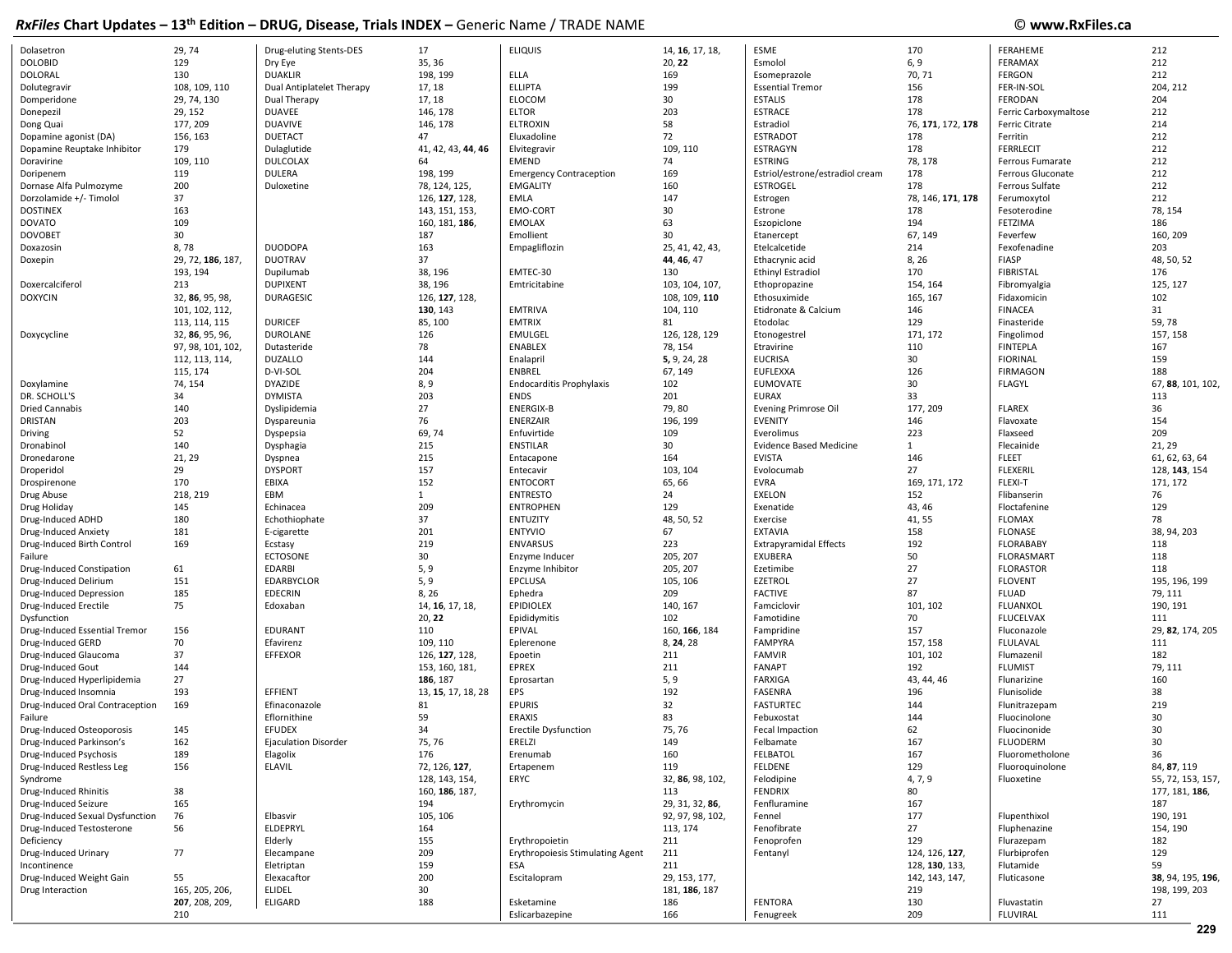## © www.RxFiles.ca

| Fluvoxamine                | 153, 181, 186, | <b>GENTEAL</b>            | 36                 | <b>HALCION</b>                  | 182, 194           | Hydromorphone               | 124, 126, 127,    | <b>INBRUIJA</b>                   | 164               |
|----------------------------|----------------|---------------------------|--------------------|---------------------------------|--------------------|-----------------------------|-------------------|-----------------------------------|-------------------|
|                            | 187, 188       | <b>GENUAIR</b>            | 199                | <b>HALDOL</b>                   | 74, 152, 154,      |                             | 128, 130, 132,    | <b>INCRUSE</b>                    | 198, 199          |
| <b>FLUZONE</b>             | 111            | GENVOYA                   | 109                |                                 | 190, 191, 216      |                             | 133, 142, 143,    | Indacaterol                       | 198, 199          |
| FML                        | 36             | <b>GEODON</b>             | 190                | Hallucinogen                    | 219                |                             | 147, 219          | Indapamide                        | 8, 9              |
| <b>Folic Acid</b>          | 173            | GERD                      | 69                 | Halobetasol Propionate          | 30                 | Hydroquinidine              | 29                | INDERAL                           | 4, 6, 9, 28, 156, |
| Folliculitis               | 97             | Geriatric                 | 155                | Halofantrine                    | 29                 | <b>HYDROVAL</b>             | 30                |                                   | 160, 181          |
|                            | 179            | Germander                 | 209                | <b>HALOG</b>                    | 30                 |                             |                   |                                   | 226-236           |
| <b>FOQUEST</b>             |                |                           |                    |                                 |                    | Hydroxychloroquine          | 29, 148, 150      | Index                             |                   |
| <b>FORADIL</b>             | 196, 198, 199  | Gestational               | 173, 174           | Haloperidol                     | 29, 74, 130, 152,  | Hydroxyzine                 | 29, 134, 154, 181 | Indian snakeroot                  | 210               |
| Forgery                    | 132            | GHB                       | 219                |                                 | 154, 184, 190,     | <b>HYGROTON</b>             | 8, 9              | <b>INDOCID</b>                    | 129, 144          |
| Formoterol                 | 196, 198, 199  | <b>GILENYA</b>            | 158                |                                 | 191, 215, 216      | HYLO / HYLO GEL             | 36                | Indomethacin                      | 129, 144          |
| <b>FORMULEX</b>            | 154            | Ginger                    | 73, 209            | Harm Reduction                  | 218, 220           | Hyoscine                    | 72                | Inducer                           | 207               |
| <b>FORTAZ</b>              | 100, 113, 119  | Ginkgo                    | 153, 209           | Harpagophytum procumbens        | 209                | Hyoscine Butylbromide       | 154               | <b>Induction Therapy</b>          | 137               |
| <b>FORTEO</b>              | 146            | Ginseng                   | 210                | <b>HARVONI</b>                  | 105, 106           | Hypercalcemia of Malignancy | 215               | Infection                         | 84, 85, 86, 87,   |
| <b>FORTESTA</b>            | 56             | Glargine                  | 48, 49, 51, 52     | HAS-BLED                        | 20                 | Hypericum perforatum        | 210               |                                   | 88, 101, 102, 224 |
| <b>FORXIGA</b>             | 25, 43, 44, 46 | <b>GLATECT</b>            | 158                | Hashish                         | 219                | Hyperkalemia                | 206               | <b>Inflammatory Bowel Disease</b> | 65, 66, 67        |
| <b>FOSAMAX</b>             | 146            | Glatiramer                | 157, 158           | <b>HAVRIX</b>                   | 80                 | Hyperprolactinemia          | 192               | <b>INFLECTRA</b>                  | 67, 149           |
| Fosamprenavir              | 110            | <b>GLATOPA</b>            | 158                | Hawthorn                        | 210                | HYPERSAL                    | 200               | Infliximab                        | 67, 149           |
| FOSAVANCE                  | 146            | Glaucoma                  | 37                 | <b>HBV</b>                      | 103, 104           | Hypersexuality              | 188               | Influenza                         | 79, 111, 114      |
|                            |                |                           |                    | <b>HCV</b>                      |                    |                             |                   |                                   | 111               |
| Fosfomycin                 | 88, 119, 120   | Glecaprevir               | 105, 106           |                                 | 105, 106           | Hypertension                | 2, 5, 6, 7, 8, 9, | <b>INFLUVAC</b>                   |                   |
| Fosinopril                 | 5, 9           | Gliclazide                | 41, 42, 43, 45     | <b>Head Lice</b>                | 33                 |                             | 10, 155, 173      | <b>INFUFER</b>                    | 212               |
| Fosphenytoin               | 168            | Glimepiride               | 45, 47             | Headache                        | 125, 159, 160,     | Hyperthyroidism             | 57,58             | Inhalant                          | 219               |
| <b>FOSRENOL</b>            | 214            | GLP1 Agonist              | 39, 44, 46         |                                 | 161                | Hyperuricemia               | 144               | <b>Inhalational Device</b>        | 199               |
| Fracture                   | 145, 146       | <b>GLUCAGEN</b>           | 53                 | <b>Heart Failure</b>            | 10, 23, 24, 25,    | Hypoglycemia                | 45, 46, 47, 52,   | <b>INHIBACE</b>                   | 5, 9              |
| Frail Elderly              | 155            | Glucagon                  | 53                 |                                 | 26, 155            |                             | 53, 54, 206       | Inhibitor                         | 207               |
| Frailty Index              | 40             | <b>GLUCOBAY</b>           | 43, 47             | <b>Heart Transplant</b>         | 224                | Hypogonadism                | 56                | INJECTAFER                        | 212               |
| Framingham Risk Assessment | $\overline{2}$ | Glucocorticoid Comparison | 66                 | HECTOROL                        | 213                | Hypomania                   | 183               | <b>Injection Drug Use</b>         | 105               |
| <b>FRAX</b>                | 145            | GLUCONORM                 | 43, 47             | Heme Iron Polypeptide           | 212                | <b>HYPOTEARS</b>            | 36                | Inoculation                       | 79,80             |
| FREESTYLE                  | 54             | GLUCOPHAGE                | 43, 45, 55         | Hemodialysis                    | 211, 213           | Hypothyroidism              | 57,58             | Insomnia                          | 193, 194          |
| Fremanezumab               | 160            | Glucosamine               | 126, 210           | Hemoglobin                      | 211                | <b>HYPURIN</b>              | 49                | <b>INSPIOLTO</b>                  | 198, 199          |
|                            |                |                           |                    |                                 |                    |                             |                   |                                   |                   |
| FREYA                      | 170            | Glucose                   | 39, 40, 41, 42,    | Hepatitis                       | 79, 103, 104,      | <b>HYRIMOZ</b>              | 67, 149           | <b>INSPRA</b>                     | 8, 24, 28         |
| FRISIUM                    | 166            |                           | 43, 45, 46, 47,    |                                 | 105, 106           | <b>HYTRIN</b>               | 8,78              | <b>INSTI</b>                      | 110               |
| <b>FROVA</b>               | 159            |                           | 51, 52, 53, 54     | Heplisav-B                      | 80                 | <b>HYZAAR</b>               | 5, 9              | Institute of Safe Medication      | 217               |
| Frovatriptan               | 159            | Glucose Meters            | 54                 | <b>HEPTOVIR</b>                 | 104                | <b>IBAVYR</b>               | 106               | Practices                         |                   |
| <b>FUCIDIN</b>             | 96, 97         | <b>Glucose Testing</b>    | 54                 | Herbal                          | 55, 209, 210       | IBS                         | 72                | Insulin                           | 41, 42, 43, 47,   |
| Fucus                      | 209            | Glulisine                 | 48, 50, 52         | <b>Herbal Ecstasy</b>           | 209                | <b>IBSRELA</b>              | 64, 72, 213       |                                   | 48, 49, 50, 51,   |
| <b>FULVICIN</b>            | 82             | <b>GLUMETZA</b>           | 45                 | Herbal Postmenopausal Therapy   | 177                | Ibuprofen                   | 13, 89, 93, 94,   |                                   | 52, 53, 173       |
| Fungal                     | 81, 82, 83     | Glyburide                 | 41, 42, 43, 45, 53 | HERBAL SLEEP AID                | 194                |                             | 124, 127, 128,    | <b>Insulin Delivery Devices</b>   | 48                |
| <b>FUNGICURE</b>           | 81             | Glycerin                  | 63                 | Heroin                          | 219                |                             | 129, 134, 143,    | <b>INTELENCE</b>                  | 110               |
| <b>FUNGIZONE</b>           | 83             | Glycopyrrolate            | 154, 216           | Herpes Zoster                   | 101                |                             | 144, 147, 159,    | Interferon                        | 106, 157, 158     |
|                            | 8, 26, 216     |                           | 198, 199           |                                 | 217                |                             | 176               |                                   | 18                |
| Furosemide                 |                | Glycopyrronium            |                    | High Alert / Risk Medication    |                    |                             |                   | Intracranial Artery Stenosis      |                   |
| Furunculosis               | 97             | Glycyrrhiza glabra        | 210                | Hirsutism                       | 59                 | Ibutilide                   | 29                | Intranasal Corticosteroids        | 38                |
| Fusidic acid               | 96, 97         | <b>GLYXAMBI</b>           | 47                 | Histamine 2 Receptor Antagonist | 70                 | Icaridin                    | 112               | Intraocular Pressure              | 37                |
| Fusion Inhibitor           | 109            | <b>GOCOVRI</b>            | 164                | History                         | 202                | Icosapent Ethyl             | 27                | <b>INTRAROSA</b>                  | 76, 178           |
| <b>FUZEON</b>              | 109            | Gold                      | 150                | <b>HIV</b>                      | 103, 105, 107,     | ICS                         | 195, 196, 197,    | Intrinsic Sympathetic Activity    | 6                 |
| <b>FYCOMPA</b>             | 167            | Goldenseal                | 210                |                                 | 108, 109, 110      |                             | 198               | <b>INTRON-A</b>                   | 106               |
| Gabapentin                 | 124, 125, 126, | Golimumab                 | 67, 149            | <b>HOLKIRA PAK</b>              | 106                | ICS Dose Equivalency        | 195               | <b>INTUNIV</b>                    | 180               |
|                            | 127, 128, 143, | <b>GOLYTELY</b>           | 60                 | Home Induction                  | 137                | IDA                         | 212               | Inulin                            | 63                |
|                            | 156, 160, 167, | Gonorrhea                 | 102                | Honey                           | 91                 | <b>IDACIO</b>               | 67, 149           | <b>INVANZ</b>                     | 119               |
|                            | 177, 181, 219, | Goserelin                 | 176, 188           | Hops                            | 210                | <b>IDARAC</b>               | 129               | INVEGA                            | 184, 190, 191     |
|                            |                |                           |                    |                                 |                    |                             |                   |                                   |                   |
|                            | 222            | Gotu kola                 | 210                | Horse chestnut                  | 210                | i-DROP                      | 36                | <b>INVIRASE</b>                   | 110               |
| <b>GABITRIL</b>            | 168            | Gout                      | 144, 155           | Horseradish                     | 209                | IDU                         | 105               | <b>INVOKAMET</b>                  | 47                |
| GAD                        | 181            | Gramicidin                | 102                | Hp-PAC                          | 71                 | <b>ILARIS</b>               | 149               | <b>INVOKANA</b>                   | 43, 46            |
| Galantamine                | 152            | Granisetron               | 74                 | HPV vaccine                     | 34, 79, 80         | Iloperidone                 | 192               | lodine                            | 173               |
| Galcanezumab               | 160            | Grapefruit                | 205                | <b>HRT</b>                      | 178                | <b>IMDUR</b>                | 4, 26             | <b>IOPIDINE</b>                   | 37                |
| <b>GALEXOS</b>             | 106            | Graves' Disease           | 57                 | <b>HULIO</b>                    | 67, 149            | Imipenem                    | 113, 119          | Ipratropium                       | 91, 196, 197,     |
| Ganciclovir                | 224            | GRAVOL                    | 74, 134, 154       | <b>HUMALOG</b>                  | 48, 50, 52         | Imipramine                  | 29, 72, 78, 126,  |                                   | 198, 199, 200     |
| GARAMYCIN                  | 119            | Grazoprevir               | 105, 106           | HUMIRA                          | 67, 149            |                             | 154, 180, 181,    | Irbesartan                        | 5, 9              |
| GARDASIL                   | 34, 79, 80     | Green Tea                 | 210                | HUMULIN L, N, Reg, U            | 48, 49, 50, 51, 52 |                             | 186, 187          | Iron                              | 173, 204, 212     |
| Garenoxacin                | 29             | Griseofulvin              | 82                 | HYALGAN                         | 126                | Imiquimod                   | 34                | Iron Dextran                      | 212               |
| Garlic                     | 209            | Group B Strep             | 174                | Hyaluronic Acid                 | 126                | <b>IMITREX</b>              | 159               | Iron Isomaltoside                 | 212               |
|                            |                |                           |                    |                                 |                    |                             |                   |                                   |                   |
| Gastric Ulcer              | 69, 70, 71     | Guaifenesin               | 203                | <b>HYCODAN</b>                  | 203                | Immunization                | 79, 224           | Iron Sodium Ferric Gluconate      | 212               |
| Gastroprotection           | 18, 70         | Guanfacine                | 180                | <b>HYCORT</b>                   | 66                 | Immunosuppressant           | 223               | Iron Stores                       | 211, 212          |
| Gatifloxacin               | 29             | Guar Gum                  | 210                | HYDERM                          | 30                 | Immunosuppression           | 103               | Iron Sucrose                      | 212               |
| GAVISCON                   | 214            | Gut Flora                 | 117, 118           | Hydralazine                     | 8, 26              | <b>IMODIUM</b>              | 72, 134, 154      | Irritable Bowel Syndrome          | 72, 117           |
| GDM                        | 173, 174       | <b>GYNATROF</b>           | 76                 | Hydrastis canadensis            | 210                | <b>IMOVANE</b>              | 194               | ISA                               | 6, 9              |
| GELNIQUE                   | 78             | H. Pylori                 | 69, 71             | Hydrochlorothiazide             | 8, 9               | <b>IMOVAX</b>               | 80                | Isavuconazole                     | 83                |
| Gemfibrozil                | 27             | <b>HABITROL</b>           | 201                | Hydrocodone                     | 203                | Impetigo                    | 97                | <b>ISENTRESS</b>                  | 110               |
| Gemifloxacin               | 87             | HADLIMA                   | 67, 149            | Hydrocortisone                  | 30, 66, 204        | <b>IMPLANON</b>             | 171, 172          | <b>ISMP</b>                       | 217               |
| Generalized Tonic-Clonic   | 165            | Haemophilus               | 79                 | <b>HYDRODIURIL</b>              | 9                  | <b>IMURAN</b>               | 67, 150, 223      | Isolated Systolic Hypertension    | 10                |
| <b>Genital Herpes</b>      | 102, 174       | Hair                      | 59                 | HYDROMORPH CONTIN               |                    | <b>IMVEXXY</b>              | 76                |                                   | 33                |
|                            |                |                           |                    |                                 | 126, 127, 128,     |                             |                   | Isopropyl Myristate               |                   |
| Gentamicin                 | 113, 119       | Halcinonide               | 30                 |                                 | 130, 143, 219      | <b>INAPSINE</b>             | 29                | <b>ISOPTIN</b>                    | 4, 7, 9, 21, 160  |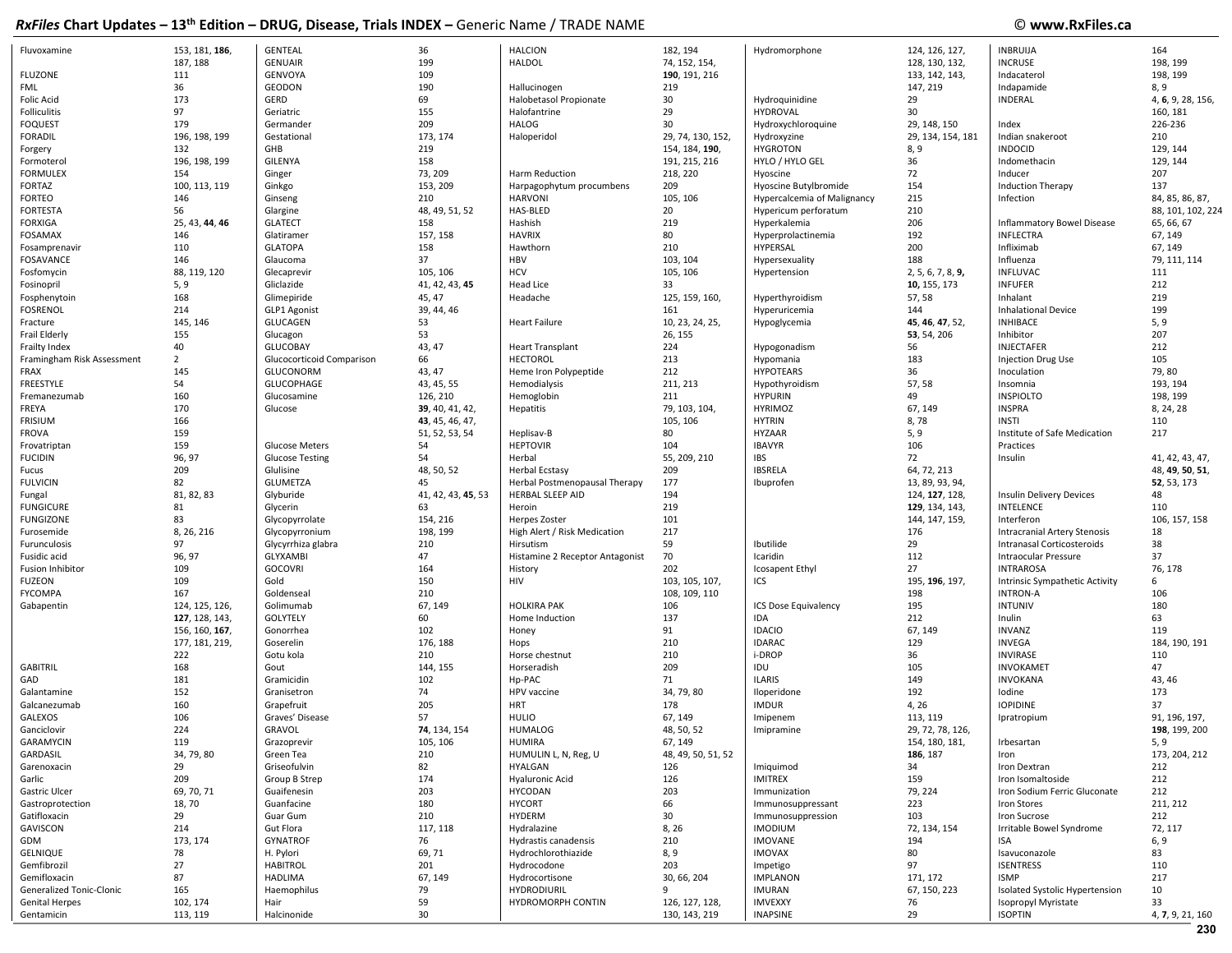| <b>ISOPTO TEARS</b>      | 36                | LABA                         | 195, 196, 197,    | LIBRIUM                | 182                | LUMIGAN                     | 37                | Meloxicam                   | 13, 126, 129      |
|--------------------------|-------------------|------------------------------|-------------------|------------------------|--------------------|-----------------------------|-------------------|-----------------------------|-------------------|
| <b>ISORDIL</b>           | 4, 26             |                              | 198, 199          | Lice                   | 33                 | Lumiracoxib                 | 129               | Memantine                   | 151, 152          |
|                          | 4, 26             | Labetalol                    | 4, 6, 9, 173      |                        | 210                | LUNESTA                     | 194               | <b>MENACTRA</b>             | 80                |
| Isosorbide               |                   |                              |                   | Licorice               |                    |                             |                   |                             |                   |
| Isotretinoin             | 32                | Lacosamide                   | 167               | LIDEMOL                | 30                 | Lung Transplant             | 224               | Meningococcal               | 79,80             |
| Istradefylline           | 164               | LACRI-LUBE                   | 36                | LIDEX                  | 30                 | LUPRON                      | 176, 188          | MENJUGATE                   | 80                |
| Itraconazole             | 82                | LACRISERT                    | 36                | Lidocaine              | 126, 128, 147      | Lurasidone                  | 184, 190          | Menopause                   | 177, 178          |
| Ivabradine               | 4, 26             | Lactation                    | 109, 173, 174,    | LIDODERM               | 126                | LUTERA                      | 170               | <b>Menstrual Migraine</b>   | 161               |
| Ivacaftor                | 200               |                              | 240               | Life root              | 210                | LUVOX                       | 153, 181, 186,    | Mentha pulegium             | 210               |
|                          | 33                | Lactitol                     | 63                |                        | 36                 |                             | 187               | <b>MENVEO</b>               | 80                |
| Ivermectin               |                   |                              |                   | Lifitegrast            |                    |                             |                   |                             |                   |
| <b>IZBA</b>              | 37                | Lactobacillus                | 117, 118          | LILETTA                | 172                | LUXIQ                       | 30                | Meperidine                  | 124, 130, 154     |
| <b>JALYN</b>             | 78                | Lactulose                    | 63, 72, 130       | Linaclotide            | 64, 72             | LVH                         | 10                | Mepivacaine                 | 147               |
| Jamaican dogwood         | 210               | LAIA                         | 191               | Linagliptin            | 41, 42, 43, 45, 47 | LYBALVI                     | 192               | Mepolizumab                 | 196               |
| JAMIESON                 | 118               | LAMA                         | 197, 198, 199     | LINESSA                | 170                | LYDERM                      | 30                | Mercaptopurine              | 65, 67            |
| <b>JANUVIA</b>           | 43, 45            | LAMICTAL                     | 167, 184          | Linezolid              | 88                 | LYRICA                      | 126, 127, 128,    | MERIDIA                     | 55                |
| <b>JARDIANCE</b>         | 25, 43, 44, 46    | LAMISIL                      | 81, 82            | LINZESS                | 64                 |                             | 143, 156, 167     | Meropenem                   | 113, 119          |
|                          |                   |                              |                   |                        |                    |                             |                   |                             |                   |
| JASMIN                   | 170               | Lamivudine                   | 103, 104, 109,    | LIORESAL               | 128, 143, 154,     | LYUMJEV                     | 48,50             | MERREM                      | 113, 119          |
| <b>JATENZO</b>           | 56                |                              | 110               |                        | 222                | M.O.S.                      | 130               | Mesalamine                  | 66                |
| <b>JENCYCLA</b>          | 172               | Lamotrigine                  | 165, 167, 183,    | Liothyronine           | 58, 173            | M2 Inhibitor                | 111               | Mescaline                   | 219               |
| <b>JENTADUETO</b>        | 47                |                              | 184               | <b>LIOTRIX</b>         | 58                 | Ma huang                    | 209               | M-ESLON                     | 126, 128, 130     |
| <b>JUBLIA</b>            | 81                | LANCORA                      | 4, 25             | Lipid                  | 2, 27, 155         | <b>MACROBID</b>             | 88, 119, 120, 121 | Mesoridazine                | 29                |
| <b>JULUCA</b>            | 109               | LANOXIN                      | 21, 25            | LIPIDIL                | 27                 | MACRODANTIN                 | 88, 119, 120, 121 | Metabolic Bone Disease      | 213               |
|                          |                   |                              |                   |                        |                    |                             |                   |                             |                   |
| <b>JURNISTA</b>          | 130               | Lansoprazole                 | 70, 71            | <b>LIPITOR</b>         | 27, 28             | Macrolide                   | 84, 86, 93, 113,  | METADOL                     | 126, 128, 130,    |
| <b>JUUL</b>              | 201               | Lanthanum                    | 214               | Liquid Nitrogen        | 34                 |                             | 205               |                             | 135, 138          |
| <b>KADIAN</b>            | 126, 127, 128,    | LANTUS                       | 48, 49, 51, 52    | Liraglutide            | 41, 42, 43, 44,    | <b>MAGIC BULLET</b>         | 64                | METAMUCIL                   | 63, 72            |
|                          | 130, 143          | LARGACTIL                    | 154, 190, 216     |                        | 46, 47, 55         | Magnesium                   | 160               | Metformin                   | 39, 40, 41, 42,   |
| KALETRA                  | 110               | LARIAM                       | 112               | Lisdexamfetamine       | 179                | Magnesium Carbonate         | 214               |                             | 43, 45, 47, 55,   |
| KALYDECO                 | 200               | Larrea tridentata            | 209               | Lisinopril             | 5, 9, 24, 28, 160  | Magnesium Hydroxide         | 63, 72, 214       |                             | 59, 173           |
| <b>KAPIDEX</b>           | 70, 71            |                              | 102               | Lispro                 | 48, 50, 52         | Magnesium Oxide             | 60, 214           | Methadone                   | 29, 124, 126,     |
|                          |                   | Laryngitis                   |                   |                        |                    |                             |                   |                             |                   |
| <b>KAPVAY</b>            | 180               | LASIX                        | 8, 26, 216        | Lithium                | 29, 183, 206       | MAGNOLAX                    | 63                |                             | 128, 130, 135,    |
| Karela                   | 210               | Lasmiditan                   | 159               | Liver Transplant       | 224                | Malaria                     | 112               |                             | 136, 137, 138,    |
| Kava kava                | 210               | Latanoprost                  | 37                | LIVOSTIN               | 38                 | <b>MALARONE</b>             | 112               |                             | 142               |
| KAZANO                   | 47                | Latanoprostene               | 37                | LIXIANA                | 14, 16, 17, 18,    | Malignancy                  | 149               | METHADOSE                   | 135, 137, 138     |
| <b>KEFLEX</b>            | 85, 92, 96, 97,   | LATUDA                       | 184, 190          |                        | 20, 22             | MANDELAMINE                 | 88, 119           | Methamphetamine             | 219, 220          |
|                          |                   | LAX-A-DAY                    | 60, 63            | Lixisenatide           | 41, 42, 43, 44, 46 | <b>MANERIX</b>              | 153, 181, 186,    |                             | 219               |
|                          | 98, 100, 119,     |                              |                   |                        |                    |                             |                   | Methaqualone                |                   |
|                          | 120, 121          | Laxative                     | 61, 62, 63, 64    | LOCACORTEN             | 102                |                             | 187               | Methenamine Mandelate       | 88, 119           |
| <b>KEGELS</b>            | 77                | LECTOPAM                     | 181, 182          | Lodoxamide             | 36, 203            | Mania                       | 183               | Methimazole                 | 58, 173           |
| Kelp                     | 210               | Ledipasvir                   | 105, 106          | <b>LOESTRIN</b>        | 170                | MAOI                        | 185, 186, 187     | Methocarbamol               | 154               |
| <b>KEMADRIN</b>          | 154, 164          | Lefamulin                    | 88, 113           | Lofexidine             | 134                | Maprotiline                 | 29                | Methocarbamol+Acetaminophen | 143               |
| KENALOG                  | 144               | Leflunomide                  | 148, 150          | LO-LO                  | 170                | Maraviroc                   | 109               | Methocarbamol+ASA           | 143               |
| <b>KENALOG (ORABASE)</b> |                   |                              |                   | LOMOTIL                | 72, 154            |                             | 139, 140, 219     |                             | 143               |
|                          | 30                | Left Ventricular Hypertrophy | 10                |                        |                    | Marijuana                   |                   | Methocarbamol+Ibuprofen     |                   |
| <b>KEPPRA</b>            | 167               | Leiomyomas                   | 175, 176          | Long-acting Injectable | 191                | <b>MARINOL</b>              | 140               | Methotrexate                | 67, 148, 150      |
| <b>KESIMPTA</b>          | 158               | Lemborexant                  | 194               | Long-term Care         | 208                | MARVELON                    | 170               | Methotrimeprazine           | 29, 154, 190,     |
| Ketamine                 | 147, 219          | LEMTRADA                     | 158               | <b>LONITEN</b>         | 8                  | MATERNA                     | 173, 204          |                             | 194, 216          |
| <b>KETEK</b>             | 86                | LESCOL                       | 27                | Loperamide             | 72, 134, 154, 219  | Matricaria recutita         | 209               | Methoxypolyethylene Glycol  | 211               |
| Ketoconazole             | 81, 83            | Lesinurad                    | 144               | LOPID                  | 27                 | MAVENCLAD                   | 158               | Methsuximide                | 167               |
| Ketoprofen               | 126, 129          | LET                          | 147               | Lopinavir              | 110                | <b>MAVIK</b>                | 5, 9, 24, 28      | Methyldopa                  | 8, 173            |
|                          |                   |                              |                   |                        |                    |                             |                   |                             |                   |
| Ketorolac                | 13, 36, 124, 126, | Letermovir                   | 224               | LOPRESOR               | 4, 6, 9, 21, 25,   | <b>MAVIRET</b>              | 105, 106          | Methylnaltrexone            | 62, 64, 130       |
|                          | 129, 143          | Leuprolide                   | 176, 188          |                        | 28, 156, 160       | MAXALT                      | 159               | Methylphenidate             | 157, 179, 219     |
| Ketotifen                | 203               | LEVAQUIN                     | 87, 113, 114,     | LOPROX                 | 81                 | <b>MAXIDEX</b>              | 36                | Methylprednisolone          | 65, 66, 144       |
| Ketotifen Fumarate       | 36                |                              | 119, 120          | Loratadine             | 203                | MAXILENE                    | 126, 128, 147     | Methysergide                | 160               |
| KEVZARA                  | 149               | Level                        | 165, 183          | Lorazepam              | 74, 143, 153,      | <b>MAXIPIME</b>             | 113               | Metoclopramide              | 74, 130, 159      |
| Kidney                   | 41, 42            | LEVEMIR                      | 48, 49, 51        |                        | 166, 181, 182,     | MAYZENT                     | 158               | Metolazone                  | 8, 26             |
|                          |                   |                              |                   |                        |                    |                             | 199               |                             |                   |
| Kidney Function          | 211, 213, 240     | Levetiracetam                | 167               |                        | 192, 194, 216      | MDI                         |                   | Metoprolol                  | 4, 6, 9, 21, 25,  |
| Kidney Transplant        | 224               | LEVITRA                      | 75                | Lorcaserin             | 55                 | <b>MDMA</b>                 | 219               |                             | 28, 156, 160      |
| KINERET                  | 149               | Levmetamfetamine             | 29                | Losartan               | 5, 9               | Meadowsweet                 | 209               | Metronidazole               | 67, 88, 101, 102, |
| <b>KIVEXA</b>            | 109               | Levobunolol +/- Dipivefrin   | 37                | LOSEC                  | 70, 71             | Measles                     | 79,80             |                             | 113, 174          |
| KLEAN-PREP               | 60                | Levocabastine                | 38, 203           | LOSEC 1-2-3-M          | 71                 | Meclizine                   | 154               | <b>MEVACOR</b>              | 27                |
| KOMBOGLYZE               | 47                | Levodopa                     | 156, 162, 163,    | LOTEMAX                | 36                 | MED                         | 133               | Mexiletine                  | 29                |
|                          |                   |                              |                   |                        |                    |                             |                   |                             |                   |
| Kombucha                 | 210               |                              | 164               | LOTENSIN               | 5, 9               | M-EDIAT                     | 130               | MEZAVANT                    | 65, 66            |
| Kratom                   | 210               | Levofloxacin                 | 29, 87, 113, 114, | Loteprednol            | 36                 | <b>Medical Cannabis</b>     | 139               | MEZERA                      | 66                |
| KRINTAFEL                | 112               |                              | 119, 120          | LOTRIDEM               | 30                 | Medication Overuse Headache | 125               | Micafungin                  | 83                |
| <b>KROKODIL</b>          | 219               | Levomilnacipran              | 186               | Lovastatin             | 27                 | MEDROL                      | 66, 144, 157      | <b>MICARDIS</b>             | 5, 9              |
| KRYSTEXXA                | 144               | Levonorgestrel               | 170, 171, 172,    | LOXAPAC                | 154, 190           | Medroxyprogesterone         | 171, 176, 178,    | <b>MICATIN</b>              | 81                |
| KWELLADA                 | 33                |                              | 175, 176          | Loxapine               | 154, 190           |                             | 188               | Miconazole                  | 81, 174, 204      |
|                          |                   |                              |                   |                        |                    |                             |                   |                             |                   |
| <b>KY INTENSE</b>        | 76                | Levosulpiride                | 29                | LOZIDE                 | 8, 9               | Mefenamic Acid              | 129, 176          | Microdosing                 | 136               |
| <b>KY JELLY</b>          | 76                | Levothyroxine                | 58, 173           | LSD                    | 219                | Mefloquine                  | 112               | MICROLAX                    | 62, 64            |
| KYLEENA                  | 171, 172, 175,    | LEXIVA                       | 110               | L-Tryptophan           | 194                | MEGACE                      | 216               | <b>MICRONOR</b>             | 171, 172          |
|                          | 176               | LIALDA                       | 66                | Lubiprostone           | 64, 72, 130        | <b>Megestrol Acetate</b>    | 215, 216          | Microvascular Angina        | 3                 |
| <b>KYNMOBI</b>           | 163               | LIBERTE                      | 171, 172          | LUCEMYRA               | 134                | Meglumine antimoniate       | 29                | <b>MICTORYL</b>             | 78, 154           |
| Kyushin                  | 210               | Libido                       | 76                | Lumacaftor/Ivacaftor   | 200                | Melatonin                   | 193, 194          | Midazolam                   | 147, 166, 182,    |
|                          |                   |                              |                   |                        |                    |                             |                   |                             |                   |
|                          |                   | LIBRAX                       | 154               | Lumateperone           | 192                | Melilot                     | 209               |                             | 216               |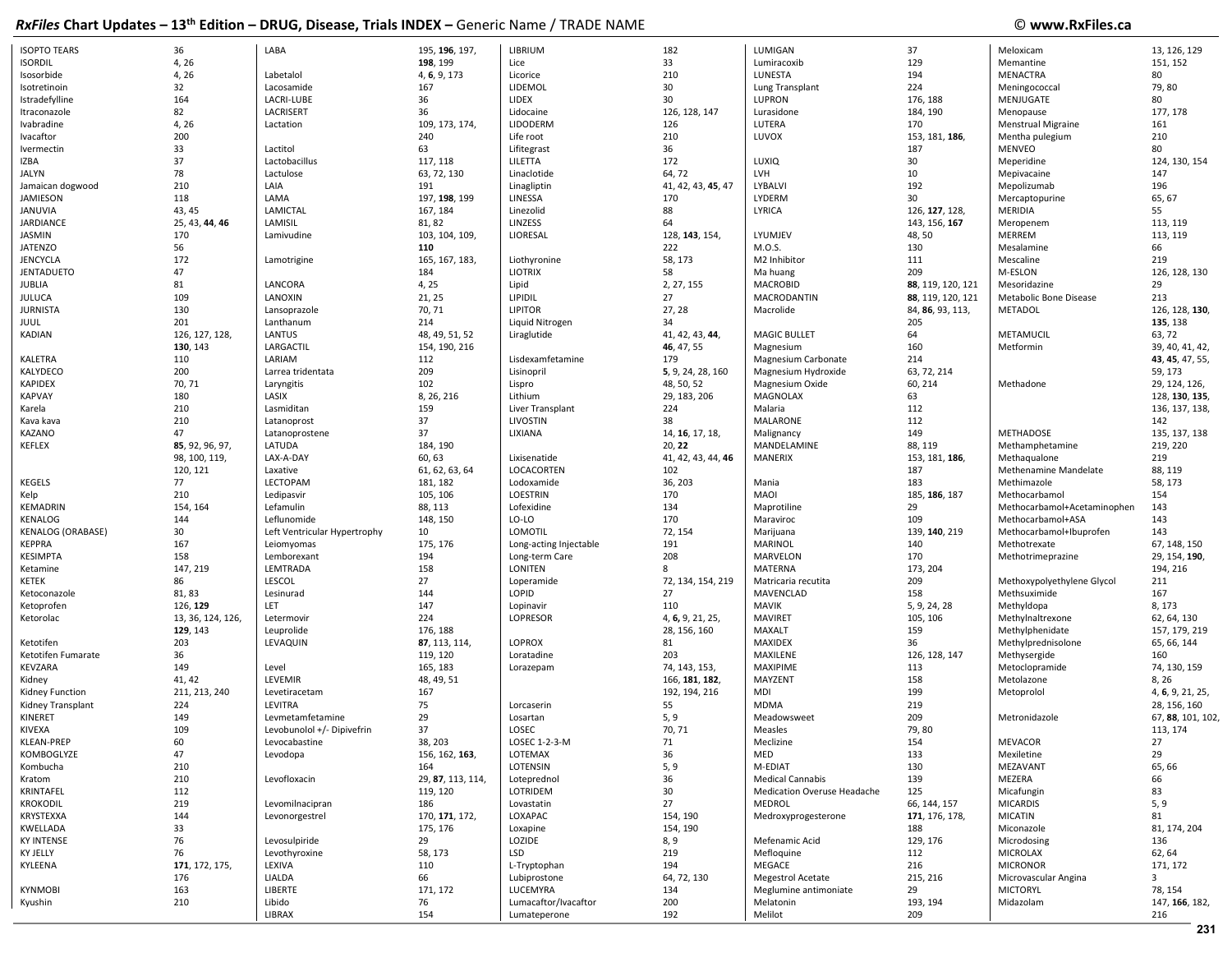| <b>MIDOL</b>               | 154                 | Moxifloxacin            | 29, 87, 102, 113, | NEO-MEDROL Acne                | 31                              |                               | 143, 154, 160,      | Ondansetron                 | 29,74           |
|----------------------------|---------------------|-------------------------|-------------------|--------------------------------|---------------------------------|-------------------------------|---------------------|-----------------------------|-----------------|
| <b>MIFEGYMISO</b>          | 169                 |                         | 114               | <b>Neonatal Necrotizing</b>    | 117                             |                               | 180, 186, 187,      | <b>ONE-ALPHA</b>            | 213             |
| Mifepristone               | 169                 | <b>MRA</b>              | 28                | Enterocolitis                  |                                 |                               | 193, 194, 201       | ONE-TOUCH                   | 54              |
|                            |                     |                         |                   |                                |                                 |                               |                     |                             | 164             |
| Migraine                   | 159, 160, 161       | MRSA                    | 96, 98, 99        | NEORAL                         | 67, 150, 223                    | <b>NORVASC</b>                | 4, 7, 9             | <b>ONGENTYS</b>             |                 |
| MIGRANAL                   | 159                 | <b>MS-CONTIN</b>        | 126, 127, 128,    | <b>NEOVISC</b>                 | 126                             | <b>NORVIR</b>                 | 110                 | ONGLYZA                     | 43, 45          |
| MILK OF MAGNESIA           | 63, 214             |                         | 130, 143, 219     | Nepafenac                      | 36                              | Notes                         | 239                 | ONSTRYV                     | 164             |
| Milk thistle               | 210                 | MS-IR                   | 130               | NERISALIC                      | 30                              | NOURIANZ                      | 164                 | Onychomycosis               | 81              |
| Mineral Oil                | 63                  | <b>MSM</b>              | 107               | <b>NERISONE</b>                | 30                              | NOVANTRONE                    | 158                 | Opiate                      | 127, 130, 131,  |
| <b>MINESTRIN</b>           | 170                 | <b>MSSA</b>             | 98                | <b>NESINA</b>                  | 43, 45                          | <b>NOVOLIN</b>                | 48, 49, 50, 51, 52  |                             | 132, 141, 142   |
| Mini-Pill                  | 171                 | MUCOCLEAR               | 200               | Netarsudil                     | 37                              | <b>NOVOMIX</b>                | 50, 52              | Opiate Agonist Therapy      | 133, 135, 136,  |
| <b>MINIPRESS</b>           | 8,78                | <b>MULTAQ</b>           | 21, 29            | <b>NETI-POT</b>                | 38, 200                         | NOVORAPID                     | 48, 50, 52          |                             | 137, 138, 142   |
| <b>MINITRAN</b>            |                     | Multiple Sclerosis      | 157, 158          | Nettle                         | 210                             | NOZINAN                       | 154, 190, 194,      | Opicapone                   | 164             |
| <b>MINOCIN</b>             | 32, 86, 150         | Mumps                   | 79,80             | Netupitant                     | 74                              |                               | 216                 | Opioid                      | 127, 130, 131,  |
|                            |                     |                         |                   |                                | 154                             |                               |                     |                             |                 |
| Minocycline                | 32, 86, 150         | Mupirocin               | 96, 97            | NEULEPTIL                      |                                 | <b>NSAIDs</b>                 | 69, 125, 127,       |                             | 132, 141, 142,  |
| MIN-OVRAL                  | 170, 176            | MUSE                    | 75                | <b>NEUPRO</b>                  | 156, 163                        |                               | 129, 142, 143,      |                             | 215, 219        |
| Minoxidil                  | 8                   | <b>MUSKOL</b>           | 112               | Neuraminidase Inhibitor        | 111                             |                               | 161                 | Opioid Agonist Therapy      | 133, 135, 136,  |
| Mirabegron                 | 78                  | <b>MUTAFLOR</b>         | 118               | Neuroleptic Malignant Syndrome | 192                             | NSAID-Topical                 | 124, 127, 128,      |                             | 137, 138        |
| MIRALAX                    | 60, 63              | MVW Complete            | 200               | <b>NEURONTIN</b>               | 126.127.128.                    |                               | 129                 | Opioid Induced Constipation | 62              |
| <b>MIRAPEX</b>             | 156, 163            | MYA                     | 170               |                                | 143, 156, 160,                  | <b>NSTEACS</b>                | 17                  | Opioid Risk Tool            | 122, 131        |
| <b>MIRCERA</b>             | 211                 | <b>MYCAMINE</b>         | 83                |                                | 167, 219, 222                   | <b>NUCALA</b>                 | 196                 | Opioid Taper                | 133, 134        |
| <b>MIRCETTE</b>            | 170                 | Mycophenolate           | 223               | Neuropathic Pain               | 125                             | <b>NUCYNTA</b>                | 126, 128, 130       | Opioid Use Disorder         | 135, 136, 137,  |
| MIRENA                     | 171, 172, 175,      | <b>MYCOSTATIN</b>       | 81                | NEUTROGENA                     | 31                              | <b>NUFEM</b>                  | 177                 |                             | 138, 142        |
|                            | 176                 | <b>MYFEMBREE</b>        | 176               | NEVENAC                        | 36                              | NULOJIX                       | 223                 | OPTICROM                    | 36, 203         |
|                            |                     |                         |                   |                                |                                 |                               |                     |                             |                 |
| Mirtazapine                | 29, 128, 153,       | <b>MYFORTIC</b>         | 223               | Nevirapine                     | 110                             | NUPLAZID                      | 192                 | ORACORT DENTAL              | 30              |
|                            | 181, 186, 187,      | Myocardial Infarction   | 28                | Newsletter                     | 225                             | <b>NURTEC</b>                 | 159                 | ORAL BALANCE GEL            | 73, 74, 78, 125 |
|                            | 193, 194            | <b>MYOCHRYSINE</b>      | 150               | <b>NEXIUM</b>                  | 70, 71                          | NUTRIAZIDE                    | 8                   | Oral Cannabis Oils          | 140             |
| <b>MIRVALA</b>             | 170                 | Myoclonus               | 215               | NEXPLANON                      | 171, 172                        | Nutrition                     | 173                 | Oral Contraceptive          | 169, 170, 171,  |
| Mistletoe                  | 209                 | <b>MYRBETRIQ</b>        | 78                | NEXTSTELLIS                    | 170                             | <b>NUVARING</b>               | 169, 171, 172       |                             | 172             |
| Misuse                     | 218                 | <b>MYSOLINE</b>         | 156, 168          | <b>NIACIN</b>                  | 27                              | <b>NUZYRA</b>                 | 86                  | ORAP                        | 154             |
| Mitoxantrone               | 158                 | Nabilone                | 74, 126, 127,     | NIASPAN                        | 27                              | <b>NYDA</b>                   | 33                  | ORENCIA                     | 149             |
| <b>MMR</b>                 | 79,80               |                         | 128, 134, 140     | NICODERM                       | 201                             | Nystatin                      | 81, 82              | <b>ORIAHNN</b>              | 176             |
| <b>MOBICOX</b>             | 13, 126, 129        | Nabiximols              | 140               | Nicorandil                     | $\overline{4}$                  | <b>NYTOL</b>                  | 177, 194            | ORILISSA                    | 176             |
|                            |                     |                         |                   |                                |                                 |                               |                     |                             | 45              |
| <b>MOBIFLEX</b>            | 129                 | Nabumetone              | 129               | <b>NICORETTE</b>               | 201                             | <b>OAT</b>                    | 133, 135, 136,      | ORINASE                     |                 |
| Moclobemide                | 29, 151, 153,       | N-Acetylcysteine        | 198               | Nicotine                       | 201, 219                        |                               | 137, 138, 142       | ORKAMBI                     | 200             |
|                            | 181, 186, 187       | Nadolol                 | 4, 6, 9, 160      | Nicotinic acid                 | 27                              | OATP                          | 207                 | Orlistat                    | 55              |
| Modafinil                  | 157, 180            | Nafarelin               | 176               | Nifedipine                     | 4, 7, 9, 173                    | Obesity                       | 55                  | Orphenadrine                | 154             |
| <b>MODERIBA</b>            | 106                 | Naldemedine             | 62, 64            | Nifekalant                     | 29                              | Obsessive Compulsive Disorder | 181                 | Orthostatic Hypotension     | 192             |
| <b>MODITEN</b>             | 154, 190            | Naloxegol               | 62, 64, 130       | NIMENRIX                       | 80                              | OCD                           | 181                 | <b>ORUDIS</b>               | 129             |
| <b>MODULON</b>             | 72                  | Naloxone                | 132, 136, 137,    | Nitpick                        | 33                              | OCP                           | 59, 169, 170, 171   | <b>OSCAL</b>                | 204, 214        |
| <b>MODURET</b>             | 8                   |                         | 141, 147          | Nitrazepam                     | 166, 182                        | Ocrelizumab                   | 157, 158            | Oseltamivir                 | 111             |
| <b>MOGADON</b>             | 166, 182            | Naltrexone              | 136, 222          | NITRO-DUR, NITROL              | $\overline{a}$                  | <b>OCREVUS</b>                | 158                 | <b>OSENI</b>                | 47              |
| <b>MOISTURE</b>            | 36                  | NAMENDA                 | 152               | Nitrofurantoin                 | 88, 119, 120,                   | <b>OCTOSTIM</b>               | 78                  | <b>OSMOLEX</b>              | 164             |
|                            |                     |                         |                   |                                |                                 |                               |                     |                             |                 |
| <b>MOM</b>                 | 72                  | <b>NAPROSYN</b>         | 126, 127, 128,    |                                | 121, 174                        | Octreotide                    | 74                  | Osmotic                     | 60              |
| Mometasone                 | 30, 38, 94, 196,    |                         | 129, 143, 144,    | Nitroglycerin                  |                                 | <b>OCUFLOX</b>                | 90                  | OSNUVO                      | 146             |
|                            | 198, 199            |                         | 159, 176          | NITROLINGUAL                   |                                 | Ocular Allergy                | 35, 36              | Ospemifene                  | 76, 178         |
| MONA-LISA                  | 171, 172            | Naproxen                | 13, 124, 126,     | <b>NITROSTAT</b>               |                                 | <b>OCUNOX</b>                 | 36                  | <b>OSPHENA</b>              | 76, 178         |
| <b>MONICURE</b>            | 81                  |                         | 127, 128, 129,    | Nitrous Oxide                  | 34, 147                         | ODEFSEY                       | 109                 | Osteoarthritis              | 125, 127        |
| <b>MONISTAT</b>            | 81                  |                         | 143, 144, 147,    | <b>NIX</b>                     | 33                              | Oenothera biennis             | 209                 | Osteoporosis                | 145, 146, 155   |
| <b>MONITAN</b>             | 6, 9, 28            |                         | 159, 176          | Nizatidine                     | 70                              | <b>OESCLIM</b>                | 178                 | OSTO-D2                     | 146             |
| <b>MONOCOR</b>             | 4, 6, 9, 21, 25, 28 | Naratriptan             | 159               | NIZORAL                        | 81, 83                          | Ofatumumab                    | 158                 | Otitis Externa              | 102             |
| <b>MONOFERRIC</b>          | 212                 | <b>NARCAN</b>           | 132, 141, 147     | <b>NMS</b>                     | 192                             | <b>OFF</b>                    | 112                 | <b>OTIXAL</b>               | 90              |
| Monomethyl Fumarate        | 158                 | Narcotic                | 130, 141          | <b>NNH</b>                     | $\mathbf{1}$                    | Office Induction              | 137                 | <b>OTRIVIN</b>              | 94, 203         |
|                            |                     |                         |                   |                                |                                 |                               | 90                  |                             |                 |
| <b>MONOPRIL</b>            | 5, 9                | <b>NARDIL</b>           | 181, 186, 187     | <b>NNT</b>                     | 1                               | Ofloxacin                     |                     | <b>OUD</b>                  | 135, 136, 137,  |
| Montelukast                | 195, 196            | NASACORT                | 38, 203           | NOCDURNA                       | 78                              | Olanzapine                    | 74, 152, 154,       |                             | 138, 142        |
| <b>MONUROL</b>             | 88, 119, 120        | <b>NASONEX</b>          | 38, 94, 203       | <b>NOCTEC</b>                  | 194                             |                               | 162, 184, 190,      | Overdose                    | 141             |
| Mood Stabilizer            | 183, 184            | Natalizumab             | 67, 158           | <b>Nocturnal Enuresis</b>      | 78                              |                               | 192, 220            | <b>OVIMA</b>                | 170             |
| Morphine                   | 124, 126, 127,      | NATAZIA                 | 170               | NODAT                          | 224                             | Olay                          | 31                  | Oxaliplatin                 | 29              |
|                            | 128, 130, 133,      | Nateglinide             | 43, 47            | Nomogram                       | 11                              | <b>OLESTYR</b>                | 27, 72              | Oxaprozin                   | 129             |
|                            | 134, 142, 143,      | <b>NATESTO</b>          | 56                | Non-Cardioembolic Stroke       | 18                              | Olmesartan                    | 5, 9                | Oxazepam                    | 182, 194        |
|                            | 147, 219            | NATRAPEL                | 112               | Non-Purulent                   | 96, 98, 99                      | OLMETEC                       | 5, 9                | Oxcarbazepine               | 154, 166, 184   |
|                            |                     |                         | 177               |                                |                                 |                               |                     | OXEZE                       |                 |
| <b>MOTEGRITY</b>           | 64, 72              | Natural Postmenopausal  |                   | Norelgestromin                 | 171, 172                        | Olodaterol                    | 29, 198, 199        |                             | 196, 198, 199   |
| MOTILIUM                   | 74                  | Therapy                 |                   | Norethindrone                  | 170                             | Olopatadine                   | 36, 203             | Oxprenolol                  | 6, 9            |
| <b>MOTRIN</b>              | 13, 126, 127,       | NATURAREST              | 194               | <b>NORFLEX</b>                 | 154                             | Olsalazine                    | 66                  | OXY                         | 31              |
|                            | 128, 129, 143,      | Nausea                  | 73, 74, 174       | Norfloxacin                    | 87, 119, 120                    | OLUMIANT                      | 149                 | Oxybutynin                  | 78, 154         |
|                            |                     | <b>NEBCIN</b>           | 119               | Norgestimate                   | 170                             | OLUX                          | 30                  | Oxycodone                   | 124, 126, 128,  |
| <b>MOUTH KOTE</b>          | 144, 147, 176       |                         |                   |                                |                                 |                               |                     |                             |                 |
|                            | 78, 125             | Nebivolol               |                   | <b>NOROXIN</b>                 | 87, 119, 120                    | Omadacycline                  | 86                  |                             | 130, 132, 133,  |
|                            |                     |                         | 6, 9              |                                |                                 |                               |                     |                             |                 |
| <b>MOVANTIK</b>            | 62, 64, 130         | NEBUSAL                 | 200               | <b>NORPLANT</b>                | 171                             | Omalizumab                    | 196                 |                             | 156, 219        |
| MOVAPO                     | 163                 | Nedocromil              | 36                | NORPRAMIN                      | 126, 143, 154,                  | Omega-3                       | 36                  | <b>OXYCONTIN</b>            | 126, 128, 130,  |
| Movement Disorder          | 162, 192            | NEILMED                 | 200               |                                | 181, 186, 187                   | Omeprazole                    | 70, 71              |                             | 219             |
| <b>MOVIPREP</b><br>MOVISSE | 60<br>172           | NEISVAC-C<br>Nelfinavir | 80<br>110         | Nortriptyline                  | 29, 124, 125,<br>126, 127, 128, | <b>OMNARIS</b><br>ONBREZ      | 38, 203<br>198, 199 | OXY-IR<br>Oxymetazoline     | 130<br>203      |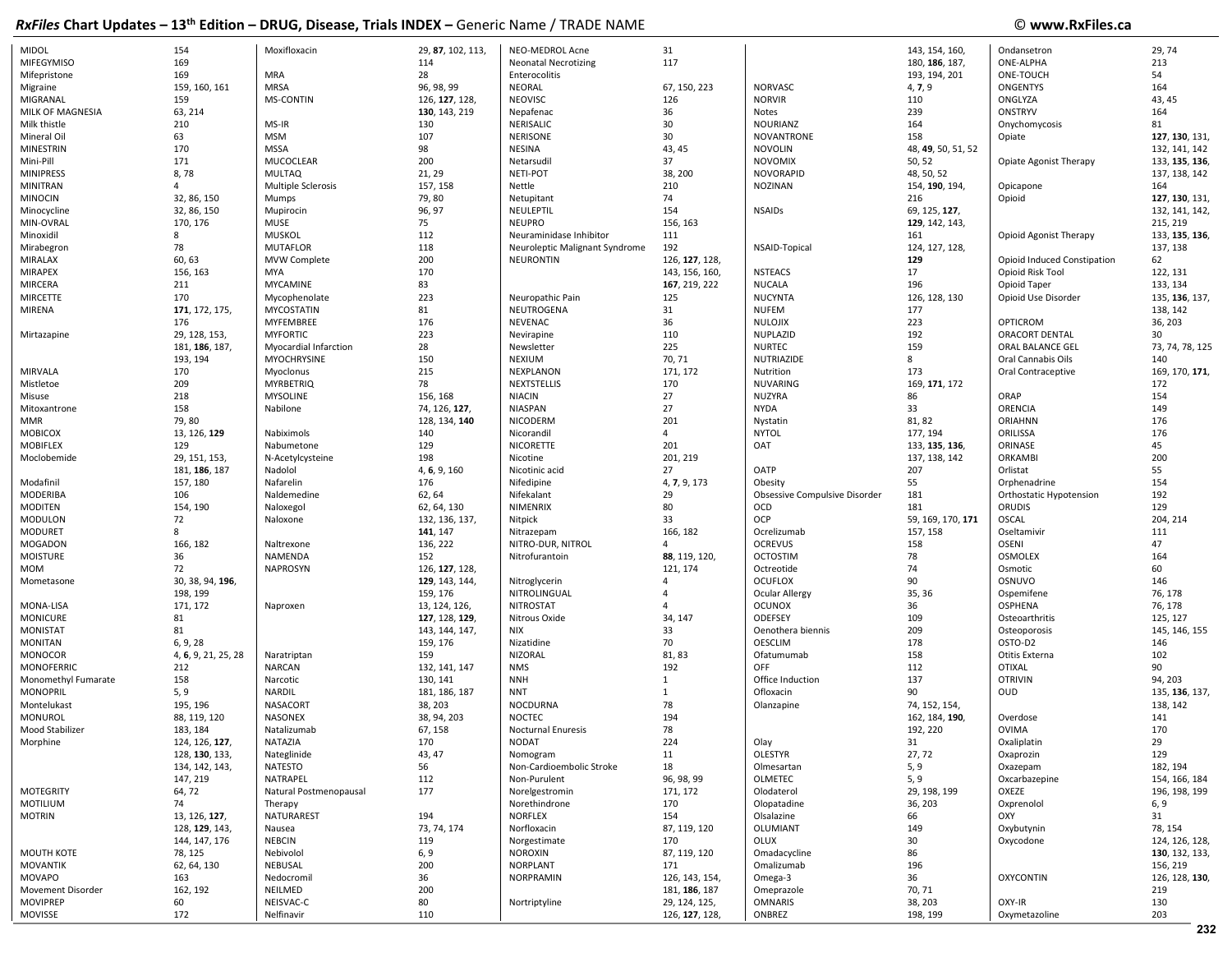## © www.RxFiles.ca

| 160<br>192<br>156<br>93, 95, 100, 174<br>Pizotyline/pizotifen<br>181, 219<br>Pseudo-Parkinson's<br>144<br>169<br>Penicillin Allergy<br>100<br>PLAN B<br>84, 108, 109,<br>PSI Algorithm<br>116<br>Oxypurinol<br>Pregnancy<br><b>OXYTROL</b><br>78<br>97<br>210<br>Penicillin V<br>Plantain<br>173, 174, 240<br>Psychosis<br>151, 189, 190,<br>97, 98<br>34<br><b>OZANEX</b><br>PENLAC<br>81<br>Plantar Warts<br>PREGVIT<br>173, 204<br>191, 192<br>126, 128, 129<br>150<br>Ozanimod<br>67, 158<br>PENNSAID<br>PLAQUENIL<br>PREMARIN<br>78, 172, 178<br>136<br><b>Psychosocial Treatment</b><br><b>OZEMPIC</b><br>43, 44, 46, 55<br>210<br>Plasmodium<br>112<br>Psychostimulant<br>179, 218, 220<br>Pennyroyal<br>Premature Ejaculation<br>76<br>48<br>97<br>PLAVIX<br>13, 15, 17, 18, 28<br>107, 109<br>189, 190, 191,<br>Ozenoxacin<br>Pens<br>PrEP<br>Psychotic<br>29<br>PAD<br>7, 9<br>64,72<br>PREPULSID<br>29<br>192<br>Pentamidine<br>Plecanatide<br>65, 66<br>PADAM<br>56<br>PENTASA<br>PLEGRIDY<br>158<br>131<br>Psyllium<br>63, 72, 210<br><b>Prescription Drug Monitoring</b><br>4, 7, 9<br>Pain<br>122, 123, 124,<br>130<br>PLENDIL<br>PRESTIQ<br>153, 186<br>PTH<br>146<br>Pentazocine<br>85, 92, 100<br>60<br>PTLD<br>125, 126, 127,<br>PEN-VK<br>PLENVU<br>PREVACID<br>70, 71<br>224<br>PTSD<br>128, 129, 130,<br>PEP<br>109<br>Pleurisy root<br>210<br>PREVNAR<br>79, 80, 89, 90,<br>181<br>70<br>33<br>142, 143, 147<br>PEPCID<br>79, 80, 89, 114,<br>115, 197<br><b>Pubic Lice</b><br>Pneumococcal<br>72<br><b>PAIN EASE</b><br>147<br>115, 197<br>PREVYMIS<br>224<br>PULMICORT<br>195, 196, 199<br>Peppermint oil<br>PALAFER<br>69,70<br>PREZCOBIX<br>212<br>Peptic Ulcer Disease<br>113, 114, 116<br>110<br>PULMOZYME<br>200<br>Pneumonia<br>110<br>PALAFER CF<br>173<br>111<br>PREZISTA<br>PURG-ODAN<br>60<br>Peramivir<br>Pneumonia Risk score<br>116<br>167<br>209<br>67<br>Paliperidone<br>184, 190, 191<br>PNEUMOVAX<br>79, 80, 114, 115,<br>Prickly Ash<br>PURINETHOL<br>Perampanel<br>215, 216<br>PERCOCET<br>130<br>197<br>147<br>209<br>Palliative Care<br>Prilocaine<br>Purple coneflower<br>130<br>37<br>112<br>122<br>PERCODAN<br>POAG<br>96, 98, 99<br>Palliative Pain<br>Primaquine<br>Purulent<br>156<br>PODOFILM<br>34<br>74<br>Pergolide<br>37<br>Pyelonephritis<br>119<br>Palonosetron<br>Primary Open Angle Glaucoma<br>154<br>34<br>Pamidronate<br>146, 216<br>PERIACTIN<br>Podophyllin<br>157<br>71<br>Primary-Progressive Multiple<br>Pylori<br>154<br>34<br>33<br>PANCREASE<br>200<br>Podophyllotoxin<br>Pyrethrins<br>Pericyazine<br>Sclerosis<br>200<br>79,80<br>73, 74, 174<br>Pancrelipase<br>Perindopril +/- Indapamide<br>5, 9, 28<br>PRIMAXIN<br>113, 119<br>Pyridoxine<br>Polio<br>60, 63<br>PANTOLOC<br>70, 71<br>13, 14<br>Primidone<br>156, 168<br>Q&A<br>225<br>Perioperative<br>Polyethylene Glycol<br>Pantoprazole<br>70, 71<br>17<br>102<br>PRINIVIL<br>5, 9, 24<br>QSYMIA<br>55<br>Peripheral Artery Disease<br>Polymyxin<br>156<br>29, 192, 206<br>Papain/Papaya<br>210<br>PERMAX<br>155, 217<br>PRINZIDE<br>5, 9<br>QT Prolongation<br>Polypharmacy<br>33<br>29, 75<br>POLYRIDE FE<br>212<br>PROACTIVE<br>31<br><b>QTERN</b><br>47<br>Papaverine<br>Permethrin<br>146<br>29, 154<br>Polysaccharide Iron Complex<br>212<br>Probenecid<br>88, 144<br>29, 152, 154,<br>Parathyroid Hormone<br>Perphenazine<br>Quetiapine<br>PARCOPA<br>164<br>PERSERIS<br>191<br>POLYSPORIN<br>96, 97, 102<br>PROBETA<br>37<br>162, 183, 184,<br>79,80<br>Paricalcitol<br>214<br><b>POLYTRIM</b><br>102<br>Probiotic<br>67, 72, 117, 118<br>Pertussis<br>190, 193, 194,<br>PESSARIES<br>77<br>158<br>PARIET<br>70, 71<br>Ponesimod<br>Probucol<br>29, 29<br>216, 219<br>31<br>129, 176<br>PROBUPHINE<br>162, 163, 164<br>Petrophylic<br>PONSTAN<br>130, 135, 138,<br>Quinapril<br>5, 9<br>Parkinson's<br>207<br>158<br>29<br>Parkinsonism<br>192<br><b>PONVORY</b><br>142<br>Quinidine<br>$P-gp$<br>125<br>POP<br>171<br>29<br>PARLODEL<br>163<br>29<br>Quinine<br>Phantom Limb<br>Procainamide<br>93<br>209<br>196, 199<br>PARNATE<br>181, 186, 187<br>PHARIXIA<br>Poplar<br>74, 130, 154<br>QVAR<br>Prochlorperazine<br>92, 93<br>170<br>R&C<br>33<br>29, 72, 153, 154<br><b>PORTIA</b><br>154, 164<br>Paroxetine<br>Pharyngitis<br>Procyclidine<br>83<br>79<br>177, 178, 181,<br>Phendimetrazine<br>29<br>PRODIEM<br>63, 64<br>Rabies<br>Posaconazole<br>83<br>186, 187, 188<br>181, 186, 187<br>POSANOL<br>PROFERRIN<br>RALIVIA<br>126, 128, 130,<br>Phenelzine<br>212<br>PARSABIV<br>214<br>PHENERGAN<br>74, 154<br>125<br>176, 178<br>154<br>Post Mastectomy<br>Progesterone<br>PARSITAN<br>167<br>181<br>154, 164<br>PHENOBARB<br>169, 171, 178<br>Raloxifene<br>146<br>Post-Traumatic Stress Disorder<br>Progestin<br>167<br>121<br>110<br>210<br>171<br>Raltegravir<br>Parsley<br>Phenobarbital<br>Post-coital<br>Progestin Injection<br>93<br>137<br>Phenol<br>109<br>PROGRAF<br>150, 223<br>194<br>Partial Agonist<br>Post-exposure Prophylaxis<br>Ramelteon<br>55<br>125<br>Passionflower<br>210<br>PROLIA<br>146<br>5, 9, 24, 28<br>Phentermine<br>Post-Herpetic Neuralgia<br>Ramipril<br>75<br>177, 178<br>PATADAY<br>36, 203<br>Phentolamine<br>PROLOPA<br>156, 163<br>RANEXA<br>Postmenopausal<br>$\Delta$<br>203<br>125<br>70, 154<br>PATANOL<br>36, 203<br>Post-Stroke<br>PROLOPRIM<br>32, 87<br>Phenylephrine<br>Ranitidine<br>168<br><b>POTIGA</b><br>177<br>4,29<br><b>Patient Safety</b><br>217<br>167<br>PROMENSIL<br>Ranolazine<br>Phenytoin<br>PPI<br>78<br>Phosphate Binder<br>213, 214<br>69, 70, 71, 155<br>74, 154<br>RAPAFLO<br>Pausinystalia yohimbe<br>210<br>Promethazine<br>223<br>PAXIL<br>72, 153, 154,<br>75<br>PPMS<br>157<br>PROMETRIUM<br>176, 178<br>RAPAMUNE<br>Phosphodiesterase 5 Inhibitor<br>181, 186, 187,<br>PRADAXA<br>14, 16, 17, 18,<br>PRONESTYL<br>29<br>183<br>(PDE5 Inhibitor)<br>Rapid Cycling<br>37<br>188<br>PHOSPHOLINE IODIDE<br>20, 22<br>PROPADERM<br>30<br><b>RAPIVAB</b><br>111<br>PAZEO<br>55<br>27<br>164<br>203<br>PRALUENT<br>21, 29<br>Physical Activity<br>Propafenone<br>Rasagiline<br>143<br>144<br>PCOS<br>59<br>156, 163<br>Prophylaxis<br>Physiotherapy<br>Pramipexole<br>107, 121<br>Rasburicase<br>47<br>PROPINE<br>5, 9<br>PCP<br>219<br>105, 106<br>PRANDASE<br>37<br>RASILEZ<br>Pibrentasvir<br>PCP Prophylaxis<br>112<br>47<br>7,9<br>224<br>PRANDIMET<br>78, 154<br>Picaridin<br>Propiverine<br>Raynaud's<br>60<br>76, 178<br>203<br>PDA<br>181<br>Propofol<br><b>REACTINE</b><br>PICO-SALAX<br>Prasterone<br>29, 147<br>13, 15, 17, 18, 28<br>PIFELTRO<br>110<br>29, 130<br>158<br>REBIF<br>31<br>Pears<br>Prasugrel<br>Propoxyphene<br>PEDIAFER<br>204<br>PI-HIV<br>PRAVACHOL<br>27, 28<br><b>RECARBRIO</b><br>113<br>110<br>Propranolol<br>4, 6, 9, 28, 156,<br>PEDIAPRED<br>66, 196, 223<br>36, 37, 78<br>27, 28<br>160, 181, 192<br><b>RECLIPSEN</b><br>170<br>Pilocarpine<br>Pravastatin<br>8, 78, 181<br>80<br>Pediatric Pain<br>147<br>PILOPINE-HS<br>37<br>Propylthiouracil<br>58, 173<br>RECOMBIVAX<br>Prazosin<br>177, 210<br>PEDIAZOLE<br>86<br>Pimavanserin<br>29, 192<br>Prebiotic<br>117<br>PROPYL-THYRACIL<br>58<br>Red clover<br>PEG<br>60, 63, 72<br>30<br>Precision<br>PROSCAR<br><b>REFRESH</b><br>36<br>Pimecrolimus<br>$\mathbf{1}$<br>59, 78<br>REGLAN<br>PEGALAX<br>29, 154<br>PRED MILD / FORTE<br>36<br>Prostatitis<br>119<br>74<br>63<br>Pimozide<br>PEGASYS<br>106<br>72<br>Prediabetes<br>39, 40, 41, 42<br>110, 205<br>RELAFEN<br>129<br>Pinaverium<br>Protease Inhibitor<br>PEG-Interferon<br>106<br>Pindolol<br>6, 9<br>Prednisolone<br>36, 66, 223<br><b>PROTOPIC</b><br>30 <sup>°</sup><br>157<br>Relapsing-Remitting MS<br>Pegloticase<br>144<br>41, 42, 43, 47<br>Prednisone<br>65, 66, 94, 144,<br>PROVERA<br>176, 178, 188<br>RELAXA<br>60, 63<br>Pioglitazone<br>PEGLYTE<br>60<br>210<br>150, 157, 195,<br>PROVIGIL<br>RELENZA<br>111<br>Piper methysticum<br>180<br>Pelvic Floor Exercises<br>77<br>Piperacillin<br>113, 119<br>196, 197, 223<br>PROZAC<br>55, 72, 153, 181,<br><b>RELISTOR</b><br>62, 64, 130<br>102<br>Piperonyl Butoxide<br>33<br>107, 109<br>186, 187<br>RELPAX<br>Pen G<br>Pre-exposure Prophylaxis<br>159<br>Penicillamine<br>150<br>129<br>124, 125, 126,<br>176<br>Piroxicam<br>Pregabalin<br>Prucalopride<br>64, 72<br>Relugolix<br>Pityriasis Versicolor<br>81<br>127, 128, 143,<br>Pseudoephedrine<br>94, 154, 203 | <b>OXYNEO</b> | 126, 128, 130, | Penicillin | 84, 85, 89, 92, | PIZENSY | 63 | 156, 167, 177, | Pseudogout | 144 |
|-----------------------------------------------------------------------------------------------------------------------------------------------------------------------------------------------------------------------------------------------------------------------------------------------------------------------------------------------------------------------------------------------------------------------------------------------------------------------------------------------------------------------------------------------------------------------------------------------------------------------------------------------------------------------------------------------------------------------------------------------------------------------------------------------------------------------------------------------------------------------------------------------------------------------------------------------------------------------------------------------------------------------------------------------------------------------------------------------------------------------------------------------------------------------------------------------------------------------------------------------------------------------------------------------------------------------------------------------------------------------------------------------------------------------------------------------------------------------------------------------------------------------------------------------------------------------------------------------------------------------------------------------------------------------------------------------------------------------------------------------------------------------------------------------------------------------------------------------------------------------------------------------------------------------------------------------------------------------------------------------------------------------------------------------------------------------------------------------------------------------------------------------------------------------------------------------------------------------------------------------------------------------------------------------------------------------------------------------------------------------------------------------------------------------------------------------------------------------------------------------------------------------------------------------------------------------------------------------------------------------------------------------------------------------------------------------------------------------------------------------------------------------------------------------------------------------------------------------------------------------------------------------------------------------------------------------------------------------------------------------------------------------------------------------------------------------------------------------------------------------------------------------------------------------------------------------------------------------------------------------------------------------------------------------------------------------------------------------------------------------------------------------------------------------------------------------------------------------------------------------------------------------------------------------------------------------------------------------------------------------------------------------------------------------------------------------------------------------------------------------------------------------------------------------------------------------------------------------------------------------------------------------------------------------------------------------------------------------------------------------------------------------------------------------------------------------------------------------------------------------------------------------------------------------------------------------------------------------------------------------------------------------------------------------------------------------------------------------------------------------------------------------------------------------------------------------------------------------------------------------------------------------------------------------------------------------------------------------------------------------------------------------------------------------------------------------------------------------------------------------------------------------------------------------------------------------------------------------------------------------------------------------------------------------------------------------------------------------------------------------------------------------------------------------------------------------------------------------------------------------------------------------------------------------------------------------------------------------------------------------------------------------------------------------------------------------------------------------------------------------------------------------------------------------------------------------------------------------------------------------------------------------------------------------------------------------------------------------------------------------------------------------------------------------------------------------------------------------------------------------------------------------------------------------------------------------------------------------------------------------------------------------------------------------------------------------------------------------------------------------------------------------------------------------------------------------------------------------------------------------------------------------------------------------------------------------------------------------------------------------------------------------------------------------------------------------------------------------------------------------------------------------------------------------------------------------------------------------------------------------------------------------------------------------------------------------------------------------------------------------------------------------------------------------------------------------------------------------------------------------------------------------------------------------------------------------------------------------------------------------------------------------------------------------------------------------------------------------------------------------------------------------------------------------------------------------------------------------------------------------------------------------------------------------------------------------------------------------------------------------------------------------------------------------------------------------------------------------------------------------------------------------------------------------------------------------------------------------------------------------------------------------------------------------------------------------------------------------------------------------------------------------------------------------------------------------------------------------------------------------------------------------------------------------------------------------------------------------------------------------------------------------------------------------------------------------------------------------------------------------------------------------------------------------------------------------------------------------------------------------------------------------------------------------------------------------------------------------------------------------------------------------------------------------------------------------------------------------------------------------------------------------------------------|---------------|----------------|------------|-----------------|---------|----|----------------|------------|-----|
|                                                                                                                                                                                                                                                                                                                                                                                                                                                                                                                                                                                                                                                                                                                                                                                                                                                                                                                                                                                                                                                                                                                                                                                                                                                                                                                                                                                                                                                                                                                                                                                                                                                                                                                                                                                                                                                                                                                                                                                                                                                                                                                                                                                                                                                                                                                                                                                                                                                                                                                                                                                                                                                                                                                                                                                                                                                                                                                                                                                                                                                                                                                                                                                                                                                                                                                                                                                                                                                                                                                                                                                                                                                                                                                                                                                                                                                                                                                                                                                                                                                                                                                                                                                                                                                                                                                                                                                                                                                                                                                                                                                                                                                                                                                                                                                                                                                                                                                                                                                                                                                                                                                                                                                                                                                                                                                                                                                                                                                                                                                                                                                                                                                                                                                                                                                                                                                                                                                                                                                                                                                                                                                                                                                                                                                                                                                                                                                                                                                                                                                                                                                                                                                                                                                                                                                                                                                                                                                                                                                                                                                                                                                                                                                                                                                                                                                                                                                                                                                                                                                                                                                                                                                                                                                                                                                                                                                                                                                                                                                                                                                                                                                                                                                                                                                                                                                                                                                                                 |               |                |            |                 |         |    |                |            |     |
|                                                                                                                                                                                                                                                                                                                                                                                                                                                                                                                                                                                                                                                                                                                                                                                                                                                                                                                                                                                                                                                                                                                                                                                                                                                                                                                                                                                                                                                                                                                                                                                                                                                                                                                                                                                                                                                                                                                                                                                                                                                                                                                                                                                                                                                                                                                                                                                                                                                                                                                                                                                                                                                                                                                                                                                                                                                                                                                                                                                                                                                                                                                                                                                                                                                                                                                                                                                                                                                                                                                                                                                                                                                                                                                                                                                                                                                                                                                                                                                                                                                                                                                                                                                                                                                                                                                                                                                                                                                                                                                                                                                                                                                                                                                                                                                                                                                                                                                                                                                                                                                                                                                                                                                                                                                                                                                                                                                                                                                                                                                                                                                                                                                                                                                                                                                                                                                                                                                                                                                                                                                                                                                                                                                                                                                                                                                                                                                                                                                                                                                                                                                                                                                                                                                                                                                                                                                                                                                                                                                                                                                                                                                                                                                                                                                                                                                                                                                                                                                                                                                                                                                                                                                                                                                                                                                                                                                                                                                                                                                                                                                                                                                                                                                                                                                                                                                                                                                                                 |               |                |            |                 |         |    |                |            |     |
|                                                                                                                                                                                                                                                                                                                                                                                                                                                                                                                                                                                                                                                                                                                                                                                                                                                                                                                                                                                                                                                                                                                                                                                                                                                                                                                                                                                                                                                                                                                                                                                                                                                                                                                                                                                                                                                                                                                                                                                                                                                                                                                                                                                                                                                                                                                                                                                                                                                                                                                                                                                                                                                                                                                                                                                                                                                                                                                                                                                                                                                                                                                                                                                                                                                                                                                                                                                                                                                                                                                                                                                                                                                                                                                                                                                                                                                                                                                                                                                                                                                                                                                                                                                                                                                                                                                                                                                                                                                                                                                                                                                                                                                                                                                                                                                                                                                                                                                                                                                                                                                                                                                                                                                                                                                                                                                                                                                                                                                                                                                                                                                                                                                                                                                                                                                                                                                                                                                                                                                                                                                                                                                                                                                                                                                                                                                                                                                                                                                                                                                                                                                                                                                                                                                                                                                                                                                                                                                                                                                                                                                                                                                                                                                                                                                                                                                                                                                                                                                                                                                                                                                                                                                                                                                                                                                                                                                                                                                                                                                                                                                                                                                                                                                                                                                                                                                                                                                                                 |               |                |            |                 |         |    |                |            |     |
|                                                                                                                                                                                                                                                                                                                                                                                                                                                                                                                                                                                                                                                                                                                                                                                                                                                                                                                                                                                                                                                                                                                                                                                                                                                                                                                                                                                                                                                                                                                                                                                                                                                                                                                                                                                                                                                                                                                                                                                                                                                                                                                                                                                                                                                                                                                                                                                                                                                                                                                                                                                                                                                                                                                                                                                                                                                                                                                                                                                                                                                                                                                                                                                                                                                                                                                                                                                                                                                                                                                                                                                                                                                                                                                                                                                                                                                                                                                                                                                                                                                                                                                                                                                                                                                                                                                                                                                                                                                                                                                                                                                                                                                                                                                                                                                                                                                                                                                                                                                                                                                                                                                                                                                                                                                                                                                                                                                                                                                                                                                                                                                                                                                                                                                                                                                                                                                                                                                                                                                                                                                                                                                                                                                                                                                                                                                                                                                                                                                                                                                                                                                                                                                                                                                                                                                                                                                                                                                                                                                                                                                                                                                                                                                                                                                                                                                                                                                                                                                                                                                                                                                                                                                                                                                                                                                                                                                                                                                                                                                                                                                                                                                                                                                                                                                                                                                                                                                                                 |               |                |            |                 |         |    |                |            |     |
|                                                                                                                                                                                                                                                                                                                                                                                                                                                                                                                                                                                                                                                                                                                                                                                                                                                                                                                                                                                                                                                                                                                                                                                                                                                                                                                                                                                                                                                                                                                                                                                                                                                                                                                                                                                                                                                                                                                                                                                                                                                                                                                                                                                                                                                                                                                                                                                                                                                                                                                                                                                                                                                                                                                                                                                                                                                                                                                                                                                                                                                                                                                                                                                                                                                                                                                                                                                                                                                                                                                                                                                                                                                                                                                                                                                                                                                                                                                                                                                                                                                                                                                                                                                                                                                                                                                                                                                                                                                                                                                                                                                                                                                                                                                                                                                                                                                                                                                                                                                                                                                                                                                                                                                                                                                                                                                                                                                                                                                                                                                                                                                                                                                                                                                                                                                                                                                                                                                                                                                                                                                                                                                                                                                                                                                                                                                                                                                                                                                                                                                                                                                                                                                                                                                                                                                                                                                                                                                                                                                                                                                                                                                                                                                                                                                                                                                                                                                                                                                                                                                                                                                                                                                                                                                                                                                                                                                                                                                                                                                                                                                                                                                                                                                                                                                                                                                                                                                                                 |               |                |            |                 |         |    |                |            |     |
|                                                                                                                                                                                                                                                                                                                                                                                                                                                                                                                                                                                                                                                                                                                                                                                                                                                                                                                                                                                                                                                                                                                                                                                                                                                                                                                                                                                                                                                                                                                                                                                                                                                                                                                                                                                                                                                                                                                                                                                                                                                                                                                                                                                                                                                                                                                                                                                                                                                                                                                                                                                                                                                                                                                                                                                                                                                                                                                                                                                                                                                                                                                                                                                                                                                                                                                                                                                                                                                                                                                                                                                                                                                                                                                                                                                                                                                                                                                                                                                                                                                                                                                                                                                                                                                                                                                                                                                                                                                                                                                                                                                                                                                                                                                                                                                                                                                                                                                                                                                                                                                                                                                                                                                                                                                                                                                                                                                                                                                                                                                                                                                                                                                                                                                                                                                                                                                                                                                                                                                                                                                                                                                                                                                                                                                                                                                                                                                                                                                                                                                                                                                                                                                                                                                                                                                                                                                                                                                                                                                                                                                                                                                                                                                                                                                                                                                                                                                                                                                                                                                                                                                                                                                                                                                                                                                                                                                                                                                                                                                                                                                                                                                                                                                                                                                                                                                                                                                                                 |               |                |            |                 |         |    |                |            |     |
|                                                                                                                                                                                                                                                                                                                                                                                                                                                                                                                                                                                                                                                                                                                                                                                                                                                                                                                                                                                                                                                                                                                                                                                                                                                                                                                                                                                                                                                                                                                                                                                                                                                                                                                                                                                                                                                                                                                                                                                                                                                                                                                                                                                                                                                                                                                                                                                                                                                                                                                                                                                                                                                                                                                                                                                                                                                                                                                                                                                                                                                                                                                                                                                                                                                                                                                                                                                                                                                                                                                                                                                                                                                                                                                                                                                                                                                                                                                                                                                                                                                                                                                                                                                                                                                                                                                                                                                                                                                                                                                                                                                                                                                                                                                                                                                                                                                                                                                                                                                                                                                                                                                                                                                                                                                                                                                                                                                                                                                                                                                                                                                                                                                                                                                                                                                                                                                                                                                                                                                                                                                                                                                                                                                                                                                                                                                                                                                                                                                                                                                                                                                                                                                                                                                                                                                                                                                                                                                                                                                                                                                                                                                                                                                                                                                                                                                                                                                                                                                                                                                                                                                                                                                                                                                                                                                                                                                                                                                                                                                                                                                                                                                                                                                                                                                                                                                                                                                                                 |               |                |            |                 |         |    |                |            |     |
|                                                                                                                                                                                                                                                                                                                                                                                                                                                                                                                                                                                                                                                                                                                                                                                                                                                                                                                                                                                                                                                                                                                                                                                                                                                                                                                                                                                                                                                                                                                                                                                                                                                                                                                                                                                                                                                                                                                                                                                                                                                                                                                                                                                                                                                                                                                                                                                                                                                                                                                                                                                                                                                                                                                                                                                                                                                                                                                                                                                                                                                                                                                                                                                                                                                                                                                                                                                                                                                                                                                                                                                                                                                                                                                                                                                                                                                                                                                                                                                                                                                                                                                                                                                                                                                                                                                                                                                                                                                                                                                                                                                                                                                                                                                                                                                                                                                                                                                                                                                                                                                                                                                                                                                                                                                                                                                                                                                                                                                                                                                                                                                                                                                                                                                                                                                                                                                                                                                                                                                                                                                                                                                                                                                                                                                                                                                                                                                                                                                                                                                                                                                                                                                                                                                                                                                                                                                                                                                                                                                                                                                                                                                                                                                                                                                                                                                                                                                                                                                                                                                                                                                                                                                                                                                                                                                                                                                                                                                                                                                                                                                                                                                                                                                                                                                                                                                                                                                                                 |               |                |            |                 |         |    |                |            |     |
|                                                                                                                                                                                                                                                                                                                                                                                                                                                                                                                                                                                                                                                                                                                                                                                                                                                                                                                                                                                                                                                                                                                                                                                                                                                                                                                                                                                                                                                                                                                                                                                                                                                                                                                                                                                                                                                                                                                                                                                                                                                                                                                                                                                                                                                                                                                                                                                                                                                                                                                                                                                                                                                                                                                                                                                                                                                                                                                                                                                                                                                                                                                                                                                                                                                                                                                                                                                                                                                                                                                                                                                                                                                                                                                                                                                                                                                                                                                                                                                                                                                                                                                                                                                                                                                                                                                                                                                                                                                                                                                                                                                                                                                                                                                                                                                                                                                                                                                                                                                                                                                                                                                                                                                                                                                                                                                                                                                                                                                                                                                                                                                                                                                                                                                                                                                                                                                                                                                                                                                                                                                                                                                                                                                                                                                                                                                                                                                                                                                                                                                                                                                                                                                                                                                                                                                                                                                                                                                                                                                                                                                                                                                                                                                                                                                                                                                                                                                                                                                                                                                                                                                                                                                                                                                                                                                                                                                                                                                                                                                                                                                                                                                                                                                                                                                                                                                                                                                                                 |               |                |            |                 |         |    |                |            |     |
|                                                                                                                                                                                                                                                                                                                                                                                                                                                                                                                                                                                                                                                                                                                                                                                                                                                                                                                                                                                                                                                                                                                                                                                                                                                                                                                                                                                                                                                                                                                                                                                                                                                                                                                                                                                                                                                                                                                                                                                                                                                                                                                                                                                                                                                                                                                                                                                                                                                                                                                                                                                                                                                                                                                                                                                                                                                                                                                                                                                                                                                                                                                                                                                                                                                                                                                                                                                                                                                                                                                                                                                                                                                                                                                                                                                                                                                                                                                                                                                                                                                                                                                                                                                                                                                                                                                                                                                                                                                                                                                                                                                                                                                                                                                                                                                                                                                                                                                                                                                                                                                                                                                                                                                                                                                                                                                                                                                                                                                                                                                                                                                                                                                                                                                                                                                                                                                                                                                                                                                                                                                                                                                                                                                                                                                                                                                                                                                                                                                                                                                                                                                                                                                                                                                                                                                                                                                                                                                                                                                                                                                                                                                                                                                                                                                                                                                                                                                                                                                                                                                                                                                                                                                                                                                                                                                                                                                                                                                                                                                                                                                                                                                                                                                                                                                                                                                                                                                                                 |               |                |            |                 |         |    |                |            |     |
|                                                                                                                                                                                                                                                                                                                                                                                                                                                                                                                                                                                                                                                                                                                                                                                                                                                                                                                                                                                                                                                                                                                                                                                                                                                                                                                                                                                                                                                                                                                                                                                                                                                                                                                                                                                                                                                                                                                                                                                                                                                                                                                                                                                                                                                                                                                                                                                                                                                                                                                                                                                                                                                                                                                                                                                                                                                                                                                                                                                                                                                                                                                                                                                                                                                                                                                                                                                                                                                                                                                                                                                                                                                                                                                                                                                                                                                                                                                                                                                                                                                                                                                                                                                                                                                                                                                                                                                                                                                                                                                                                                                                                                                                                                                                                                                                                                                                                                                                                                                                                                                                                                                                                                                                                                                                                                                                                                                                                                                                                                                                                                                                                                                                                                                                                                                                                                                                                                                                                                                                                                                                                                                                                                                                                                                                                                                                                                                                                                                                                                                                                                                                                                                                                                                                                                                                                                                                                                                                                                                                                                                                                                                                                                                                                                                                                                                                                                                                                                                                                                                                                                                                                                                                                                                                                                                                                                                                                                                                                                                                                                                                                                                                                                                                                                                                                                                                                                                                                 |               |                |            |                 |         |    |                |            |     |
|                                                                                                                                                                                                                                                                                                                                                                                                                                                                                                                                                                                                                                                                                                                                                                                                                                                                                                                                                                                                                                                                                                                                                                                                                                                                                                                                                                                                                                                                                                                                                                                                                                                                                                                                                                                                                                                                                                                                                                                                                                                                                                                                                                                                                                                                                                                                                                                                                                                                                                                                                                                                                                                                                                                                                                                                                                                                                                                                                                                                                                                                                                                                                                                                                                                                                                                                                                                                                                                                                                                                                                                                                                                                                                                                                                                                                                                                                                                                                                                                                                                                                                                                                                                                                                                                                                                                                                                                                                                                                                                                                                                                                                                                                                                                                                                                                                                                                                                                                                                                                                                                                                                                                                                                                                                                                                                                                                                                                                                                                                                                                                                                                                                                                                                                                                                                                                                                                                                                                                                                                                                                                                                                                                                                                                                                                                                                                                                                                                                                                                                                                                                                                                                                                                                                                                                                                                                                                                                                                                                                                                                                                                                                                                                                                                                                                                                                                                                                                                                                                                                                                                                                                                                                                                                                                                                                                                                                                                                                                                                                                                                                                                                                                                                                                                                                                                                                                                                                                 |               |                |            |                 |         |    |                |            |     |
|                                                                                                                                                                                                                                                                                                                                                                                                                                                                                                                                                                                                                                                                                                                                                                                                                                                                                                                                                                                                                                                                                                                                                                                                                                                                                                                                                                                                                                                                                                                                                                                                                                                                                                                                                                                                                                                                                                                                                                                                                                                                                                                                                                                                                                                                                                                                                                                                                                                                                                                                                                                                                                                                                                                                                                                                                                                                                                                                                                                                                                                                                                                                                                                                                                                                                                                                                                                                                                                                                                                                                                                                                                                                                                                                                                                                                                                                                                                                                                                                                                                                                                                                                                                                                                                                                                                                                                                                                                                                                                                                                                                                                                                                                                                                                                                                                                                                                                                                                                                                                                                                                                                                                                                                                                                                                                                                                                                                                                                                                                                                                                                                                                                                                                                                                                                                                                                                                                                                                                                                                                                                                                                                                                                                                                                                                                                                                                                                                                                                                                                                                                                                                                                                                                                                                                                                                                                                                                                                                                                                                                                                                                                                                                                                                                                                                                                                                                                                                                                                                                                                                                                                                                                                                                                                                                                                                                                                                                                                                                                                                                                                                                                                                                                                                                                                                                                                                                                                                 |               |                |            |                 |         |    |                |            |     |
|                                                                                                                                                                                                                                                                                                                                                                                                                                                                                                                                                                                                                                                                                                                                                                                                                                                                                                                                                                                                                                                                                                                                                                                                                                                                                                                                                                                                                                                                                                                                                                                                                                                                                                                                                                                                                                                                                                                                                                                                                                                                                                                                                                                                                                                                                                                                                                                                                                                                                                                                                                                                                                                                                                                                                                                                                                                                                                                                                                                                                                                                                                                                                                                                                                                                                                                                                                                                                                                                                                                                                                                                                                                                                                                                                                                                                                                                                                                                                                                                                                                                                                                                                                                                                                                                                                                                                                                                                                                                                                                                                                                                                                                                                                                                                                                                                                                                                                                                                                                                                                                                                                                                                                                                                                                                                                                                                                                                                                                                                                                                                                                                                                                                                                                                                                                                                                                                                                                                                                                                                                                                                                                                                                                                                                                                                                                                                                                                                                                                                                                                                                                                                                                                                                                                                                                                                                                                                                                                                                                                                                                                                                                                                                                                                                                                                                                                                                                                                                                                                                                                                                                                                                                                                                                                                                                                                                                                                                                                                                                                                                                                                                                                                                                                                                                                                                                                                                                                                 |               |                |            |                 |         |    |                |            |     |
|                                                                                                                                                                                                                                                                                                                                                                                                                                                                                                                                                                                                                                                                                                                                                                                                                                                                                                                                                                                                                                                                                                                                                                                                                                                                                                                                                                                                                                                                                                                                                                                                                                                                                                                                                                                                                                                                                                                                                                                                                                                                                                                                                                                                                                                                                                                                                                                                                                                                                                                                                                                                                                                                                                                                                                                                                                                                                                                                                                                                                                                                                                                                                                                                                                                                                                                                                                                                                                                                                                                                                                                                                                                                                                                                                                                                                                                                                                                                                                                                                                                                                                                                                                                                                                                                                                                                                                                                                                                                                                                                                                                                                                                                                                                                                                                                                                                                                                                                                                                                                                                                                                                                                                                                                                                                                                                                                                                                                                                                                                                                                                                                                                                                                                                                                                                                                                                                                                                                                                                                                                                                                                                                                                                                                                                                                                                                                                                                                                                                                                                                                                                                                                                                                                                                                                                                                                                                                                                                                                                                                                                                                                                                                                                                                                                                                                                                                                                                                                                                                                                                                                                                                                                                                                                                                                                                                                                                                                                                                                                                                                                                                                                                                                                                                                                                                                                                                                                                                 |               |                |            |                 |         |    |                |            |     |
|                                                                                                                                                                                                                                                                                                                                                                                                                                                                                                                                                                                                                                                                                                                                                                                                                                                                                                                                                                                                                                                                                                                                                                                                                                                                                                                                                                                                                                                                                                                                                                                                                                                                                                                                                                                                                                                                                                                                                                                                                                                                                                                                                                                                                                                                                                                                                                                                                                                                                                                                                                                                                                                                                                                                                                                                                                                                                                                                                                                                                                                                                                                                                                                                                                                                                                                                                                                                                                                                                                                                                                                                                                                                                                                                                                                                                                                                                                                                                                                                                                                                                                                                                                                                                                                                                                                                                                                                                                                                                                                                                                                                                                                                                                                                                                                                                                                                                                                                                                                                                                                                                                                                                                                                                                                                                                                                                                                                                                                                                                                                                                                                                                                                                                                                                                                                                                                                                                                                                                                                                                                                                                                                                                                                                                                                                                                                                                                                                                                                                                                                                                                                                                                                                                                                                                                                                                                                                                                                                                                                                                                                                                                                                                                                                                                                                                                                                                                                                                                                                                                                                                                                                                                                                                                                                                                                                                                                                                                                                                                                                                                                                                                                                                                                                                                                                                                                                                                                                 |               |                |            |                 |         |    |                |            |     |
|                                                                                                                                                                                                                                                                                                                                                                                                                                                                                                                                                                                                                                                                                                                                                                                                                                                                                                                                                                                                                                                                                                                                                                                                                                                                                                                                                                                                                                                                                                                                                                                                                                                                                                                                                                                                                                                                                                                                                                                                                                                                                                                                                                                                                                                                                                                                                                                                                                                                                                                                                                                                                                                                                                                                                                                                                                                                                                                                                                                                                                                                                                                                                                                                                                                                                                                                                                                                                                                                                                                                                                                                                                                                                                                                                                                                                                                                                                                                                                                                                                                                                                                                                                                                                                                                                                                                                                                                                                                                                                                                                                                                                                                                                                                                                                                                                                                                                                                                                                                                                                                                                                                                                                                                                                                                                                                                                                                                                                                                                                                                                                                                                                                                                                                                                                                                                                                                                                                                                                                                                                                                                                                                                                                                                                                                                                                                                                                                                                                                                                                                                                                                                                                                                                                                                                                                                                                                                                                                                                                                                                                                                                                                                                                                                                                                                                                                                                                                                                                                                                                                                                                                                                                                                                                                                                                                                                                                                                                                                                                                                                                                                                                                                                                                                                                                                                                                                                                                                 |               |                |            |                 |         |    |                |            |     |
|                                                                                                                                                                                                                                                                                                                                                                                                                                                                                                                                                                                                                                                                                                                                                                                                                                                                                                                                                                                                                                                                                                                                                                                                                                                                                                                                                                                                                                                                                                                                                                                                                                                                                                                                                                                                                                                                                                                                                                                                                                                                                                                                                                                                                                                                                                                                                                                                                                                                                                                                                                                                                                                                                                                                                                                                                                                                                                                                                                                                                                                                                                                                                                                                                                                                                                                                                                                                                                                                                                                                                                                                                                                                                                                                                                                                                                                                                                                                                                                                                                                                                                                                                                                                                                                                                                                                                                                                                                                                                                                                                                                                                                                                                                                                                                                                                                                                                                                                                                                                                                                                                                                                                                                                                                                                                                                                                                                                                                                                                                                                                                                                                                                                                                                                                                                                                                                                                                                                                                                                                                                                                                                                                                                                                                                                                                                                                                                                                                                                                                                                                                                                                                                                                                                                                                                                                                                                                                                                                                                                                                                                                                                                                                                                                                                                                                                                                                                                                                                                                                                                                                                                                                                                                                                                                                                                                                                                                                                                                                                                                                                                                                                                                                                                                                                                                                                                                                                                                 |               |                |            |                 |         |    |                |            |     |
|                                                                                                                                                                                                                                                                                                                                                                                                                                                                                                                                                                                                                                                                                                                                                                                                                                                                                                                                                                                                                                                                                                                                                                                                                                                                                                                                                                                                                                                                                                                                                                                                                                                                                                                                                                                                                                                                                                                                                                                                                                                                                                                                                                                                                                                                                                                                                                                                                                                                                                                                                                                                                                                                                                                                                                                                                                                                                                                                                                                                                                                                                                                                                                                                                                                                                                                                                                                                                                                                                                                                                                                                                                                                                                                                                                                                                                                                                                                                                                                                                                                                                                                                                                                                                                                                                                                                                                                                                                                                                                                                                                                                                                                                                                                                                                                                                                                                                                                                                                                                                                                                                                                                                                                                                                                                                                                                                                                                                                                                                                                                                                                                                                                                                                                                                                                                                                                                                                                                                                                                                                                                                                                                                                                                                                                                                                                                                                                                                                                                                                                                                                                                                                                                                                                                                                                                                                                                                                                                                                                                                                                                                                                                                                                                                                                                                                                                                                                                                                                                                                                                                                                                                                                                                                                                                                                                                                                                                                                                                                                                                                                                                                                                                                                                                                                                                                                                                                                                                 |               |                |            |                 |         |    |                |            |     |
|                                                                                                                                                                                                                                                                                                                                                                                                                                                                                                                                                                                                                                                                                                                                                                                                                                                                                                                                                                                                                                                                                                                                                                                                                                                                                                                                                                                                                                                                                                                                                                                                                                                                                                                                                                                                                                                                                                                                                                                                                                                                                                                                                                                                                                                                                                                                                                                                                                                                                                                                                                                                                                                                                                                                                                                                                                                                                                                                                                                                                                                                                                                                                                                                                                                                                                                                                                                                                                                                                                                                                                                                                                                                                                                                                                                                                                                                                                                                                                                                                                                                                                                                                                                                                                                                                                                                                                                                                                                                                                                                                                                                                                                                                                                                                                                                                                                                                                                                                                                                                                                                                                                                                                                                                                                                                                                                                                                                                                                                                                                                                                                                                                                                                                                                                                                                                                                                                                                                                                                                                                                                                                                                                                                                                                                                                                                                                                                                                                                                                                                                                                                                                                                                                                                                                                                                                                                                                                                                                                                                                                                                                                                                                                                                                                                                                                                                                                                                                                                                                                                                                                                                                                                                                                                                                                                                                                                                                                                                                                                                                                                                                                                                                                                                                                                                                                                                                                                                                 |               |                |            |                 |         |    |                |            |     |
|                                                                                                                                                                                                                                                                                                                                                                                                                                                                                                                                                                                                                                                                                                                                                                                                                                                                                                                                                                                                                                                                                                                                                                                                                                                                                                                                                                                                                                                                                                                                                                                                                                                                                                                                                                                                                                                                                                                                                                                                                                                                                                                                                                                                                                                                                                                                                                                                                                                                                                                                                                                                                                                                                                                                                                                                                                                                                                                                                                                                                                                                                                                                                                                                                                                                                                                                                                                                                                                                                                                                                                                                                                                                                                                                                                                                                                                                                                                                                                                                                                                                                                                                                                                                                                                                                                                                                                                                                                                                                                                                                                                                                                                                                                                                                                                                                                                                                                                                                                                                                                                                                                                                                                                                                                                                                                                                                                                                                                                                                                                                                                                                                                                                                                                                                                                                                                                                                                                                                                                                                                                                                                                                                                                                                                                                                                                                                                                                                                                                                                                                                                                                                                                                                                                                                                                                                                                                                                                                                                                                                                                                                                                                                                                                                                                                                                                                                                                                                                                                                                                                                                                                                                                                                                                                                                                                                                                                                                                                                                                                                                                                                                                                                                                                                                                                                                                                                                                                                 |               |                |            |                 |         |    |                |            |     |
|                                                                                                                                                                                                                                                                                                                                                                                                                                                                                                                                                                                                                                                                                                                                                                                                                                                                                                                                                                                                                                                                                                                                                                                                                                                                                                                                                                                                                                                                                                                                                                                                                                                                                                                                                                                                                                                                                                                                                                                                                                                                                                                                                                                                                                                                                                                                                                                                                                                                                                                                                                                                                                                                                                                                                                                                                                                                                                                                                                                                                                                                                                                                                                                                                                                                                                                                                                                                                                                                                                                                                                                                                                                                                                                                                                                                                                                                                                                                                                                                                                                                                                                                                                                                                                                                                                                                                                                                                                                                                                                                                                                                                                                                                                                                                                                                                                                                                                                                                                                                                                                                                                                                                                                                                                                                                                                                                                                                                                                                                                                                                                                                                                                                                                                                                                                                                                                                                                                                                                                                                                                                                                                                                                                                                                                                                                                                                                                                                                                                                                                                                                                                                                                                                                                                                                                                                                                                                                                                                                                                                                                                                                                                                                                                                                                                                                                                                                                                                                                                                                                                                                                                                                                                                                                                                                                                                                                                                                                                                                                                                                                                                                                                                                                                                                                                                                                                                                                                                 |               |                |            |                 |         |    |                |            |     |
|                                                                                                                                                                                                                                                                                                                                                                                                                                                                                                                                                                                                                                                                                                                                                                                                                                                                                                                                                                                                                                                                                                                                                                                                                                                                                                                                                                                                                                                                                                                                                                                                                                                                                                                                                                                                                                                                                                                                                                                                                                                                                                                                                                                                                                                                                                                                                                                                                                                                                                                                                                                                                                                                                                                                                                                                                                                                                                                                                                                                                                                                                                                                                                                                                                                                                                                                                                                                                                                                                                                                                                                                                                                                                                                                                                                                                                                                                                                                                                                                                                                                                                                                                                                                                                                                                                                                                                                                                                                                                                                                                                                                                                                                                                                                                                                                                                                                                                                                                                                                                                                                                                                                                                                                                                                                                                                                                                                                                                                                                                                                                                                                                                                                                                                                                                                                                                                                                                                                                                                                                                                                                                                                                                                                                                                                                                                                                                                                                                                                                                                                                                                                                                                                                                                                                                                                                                                                                                                                                                                                                                                                                                                                                                                                                                                                                                                                                                                                                                                                                                                                                                                                                                                                                                                                                                                                                                                                                                                                                                                                                                                                                                                                                                                                                                                                                                                                                                                                                 |               |                |            |                 |         |    |                |            |     |
|                                                                                                                                                                                                                                                                                                                                                                                                                                                                                                                                                                                                                                                                                                                                                                                                                                                                                                                                                                                                                                                                                                                                                                                                                                                                                                                                                                                                                                                                                                                                                                                                                                                                                                                                                                                                                                                                                                                                                                                                                                                                                                                                                                                                                                                                                                                                                                                                                                                                                                                                                                                                                                                                                                                                                                                                                                                                                                                                                                                                                                                                                                                                                                                                                                                                                                                                                                                                                                                                                                                                                                                                                                                                                                                                                                                                                                                                                                                                                                                                                                                                                                                                                                                                                                                                                                                                                                                                                                                                                                                                                                                                                                                                                                                                                                                                                                                                                                                                                                                                                                                                                                                                                                                                                                                                                                                                                                                                                                                                                                                                                                                                                                                                                                                                                                                                                                                                                                                                                                                                                                                                                                                                                                                                                                                                                                                                                                                                                                                                                                                                                                                                                                                                                                                                                                                                                                                                                                                                                                                                                                                                                                                                                                                                                                                                                                                                                                                                                                                                                                                                                                                                                                                                                                                                                                                                                                                                                                                                                                                                                                                                                                                                                                                                                                                                                                                                                                                                                 |               |                |            |                 |         |    |                |            |     |
|                                                                                                                                                                                                                                                                                                                                                                                                                                                                                                                                                                                                                                                                                                                                                                                                                                                                                                                                                                                                                                                                                                                                                                                                                                                                                                                                                                                                                                                                                                                                                                                                                                                                                                                                                                                                                                                                                                                                                                                                                                                                                                                                                                                                                                                                                                                                                                                                                                                                                                                                                                                                                                                                                                                                                                                                                                                                                                                                                                                                                                                                                                                                                                                                                                                                                                                                                                                                                                                                                                                                                                                                                                                                                                                                                                                                                                                                                                                                                                                                                                                                                                                                                                                                                                                                                                                                                                                                                                                                                                                                                                                                                                                                                                                                                                                                                                                                                                                                                                                                                                                                                                                                                                                                                                                                                                                                                                                                                                                                                                                                                                                                                                                                                                                                                                                                                                                                                                                                                                                                                                                                                                                                                                                                                                                                                                                                                                                                                                                                                                                                                                                                                                                                                                                                                                                                                                                                                                                                                                                                                                                                                                                                                                                                                                                                                                                                                                                                                                                                                                                                                                                                                                                                                                                                                                                                                                                                                                                                                                                                                                                                                                                                                                                                                                                                                                                                                                                                                 |               |                |            |                 |         |    |                |            |     |
|                                                                                                                                                                                                                                                                                                                                                                                                                                                                                                                                                                                                                                                                                                                                                                                                                                                                                                                                                                                                                                                                                                                                                                                                                                                                                                                                                                                                                                                                                                                                                                                                                                                                                                                                                                                                                                                                                                                                                                                                                                                                                                                                                                                                                                                                                                                                                                                                                                                                                                                                                                                                                                                                                                                                                                                                                                                                                                                                                                                                                                                                                                                                                                                                                                                                                                                                                                                                                                                                                                                                                                                                                                                                                                                                                                                                                                                                                                                                                                                                                                                                                                                                                                                                                                                                                                                                                                                                                                                                                                                                                                                                                                                                                                                                                                                                                                                                                                                                                                                                                                                                                                                                                                                                                                                                                                                                                                                                                                                                                                                                                                                                                                                                                                                                                                                                                                                                                                                                                                                                                                                                                                                                                                                                                                                                                                                                                                                                                                                                                                                                                                                                                                                                                                                                                                                                                                                                                                                                                                                                                                                                                                                                                                                                                                                                                                                                                                                                                                                                                                                                                                                                                                                                                                                                                                                                                                                                                                                                                                                                                                                                                                                                                                                                                                                                                                                                                                                                                 |               |                |            |                 |         |    |                |            |     |
|                                                                                                                                                                                                                                                                                                                                                                                                                                                                                                                                                                                                                                                                                                                                                                                                                                                                                                                                                                                                                                                                                                                                                                                                                                                                                                                                                                                                                                                                                                                                                                                                                                                                                                                                                                                                                                                                                                                                                                                                                                                                                                                                                                                                                                                                                                                                                                                                                                                                                                                                                                                                                                                                                                                                                                                                                                                                                                                                                                                                                                                                                                                                                                                                                                                                                                                                                                                                                                                                                                                                                                                                                                                                                                                                                                                                                                                                                                                                                                                                                                                                                                                                                                                                                                                                                                                                                                                                                                                                                                                                                                                                                                                                                                                                                                                                                                                                                                                                                                                                                                                                                                                                                                                                                                                                                                                                                                                                                                                                                                                                                                                                                                                                                                                                                                                                                                                                                                                                                                                                                                                                                                                                                                                                                                                                                                                                                                                                                                                                                                                                                                                                                                                                                                                                                                                                                                                                                                                                                                                                                                                                                                                                                                                                                                                                                                                                                                                                                                                                                                                                                                                                                                                                                                                                                                                                                                                                                                                                                                                                                                                                                                                                                                                                                                                                                                                                                                                                                 |               |                |            |                 |         |    |                |            |     |
|                                                                                                                                                                                                                                                                                                                                                                                                                                                                                                                                                                                                                                                                                                                                                                                                                                                                                                                                                                                                                                                                                                                                                                                                                                                                                                                                                                                                                                                                                                                                                                                                                                                                                                                                                                                                                                                                                                                                                                                                                                                                                                                                                                                                                                                                                                                                                                                                                                                                                                                                                                                                                                                                                                                                                                                                                                                                                                                                                                                                                                                                                                                                                                                                                                                                                                                                                                                                                                                                                                                                                                                                                                                                                                                                                                                                                                                                                                                                                                                                                                                                                                                                                                                                                                                                                                                                                                                                                                                                                                                                                                                                                                                                                                                                                                                                                                                                                                                                                                                                                                                                                                                                                                                                                                                                                                                                                                                                                                                                                                                                                                                                                                                                                                                                                                                                                                                                                                                                                                                                                                                                                                                                                                                                                                                                                                                                                                                                                                                                                                                                                                                                                                                                                                                                                                                                                                                                                                                                                                                                                                                                                                                                                                                                                                                                                                                                                                                                                                                                                                                                                                                                                                                                                                                                                                                                                                                                                                                                                                                                                                                                                                                                                                                                                                                                                                                                                                                                                 |               |                |            |                 |         |    |                |            |     |
|                                                                                                                                                                                                                                                                                                                                                                                                                                                                                                                                                                                                                                                                                                                                                                                                                                                                                                                                                                                                                                                                                                                                                                                                                                                                                                                                                                                                                                                                                                                                                                                                                                                                                                                                                                                                                                                                                                                                                                                                                                                                                                                                                                                                                                                                                                                                                                                                                                                                                                                                                                                                                                                                                                                                                                                                                                                                                                                                                                                                                                                                                                                                                                                                                                                                                                                                                                                                                                                                                                                                                                                                                                                                                                                                                                                                                                                                                                                                                                                                                                                                                                                                                                                                                                                                                                                                                                                                                                                                                                                                                                                                                                                                                                                                                                                                                                                                                                                                                                                                                                                                                                                                                                                                                                                                                                                                                                                                                                                                                                                                                                                                                                                                                                                                                                                                                                                                                                                                                                                                                                                                                                                                                                                                                                                                                                                                                                                                                                                                                                                                                                                                                                                                                                                                                                                                                                                                                                                                                                                                                                                                                                                                                                                                                                                                                                                                                                                                                                                                                                                                                                                                                                                                                                                                                                                                                                                                                                                                                                                                                                                                                                                                                                                                                                                                                                                                                                                                                 |               |                |            |                 |         |    |                |            |     |
|                                                                                                                                                                                                                                                                                                                                                                                                                                                                                                                                                                                                                                                                                                                                                                                                                                                                                                                                                                                                                                                                                                                                                                                                                                                                                                                                                                                                                                                                                                                                                                                                                                                                                                                                                                                                                                                                                                                                                                                                                                                                                                                                                                                                                                                                                                                                                                                                                                                                                                                                                                                                                                                                                                                                                                                                                                                                                                                                                                                                                                                                                                                                                                                                                                                                                                                                                                                                                                                                                                                                                                                                                                                                                                                                                                                                                                                                                                                                                                                                                                                                                                                                                                                                                                                                                                                                                                                                                                                                                                                                                                                                                                                                                                                                                                                                                                                                                                                                                                                                                                                                                                                                                                                                                                                                                                                                                                                                                                                                                                                                                                                                                                                                                                                                                                                                                                                                                                                                                                                                                                                                                                                                                                                                                                                                                                                                                                                                                                                                                                                                                                                                                                                                                                                                                                                                                                                                                                                                                                                                                                                                                                                                                                                                                                                                                                                                                                                                                                                                                                                                                                                                                                                                                                                                                                                                                                                                                                                                                                                                                                                                                                                                                                                                                                                                                                                                                                                                                 |               |                |            |                 |         |    |                |            |     |
|                                                                                                                                                                                                                                                                                                                                                                                                                                                                                                                                                                                                                                                                                                                                                                                                                                                                                                                                                                                                                                                                                                                                                                                                                                                                                                                                                                                                                                                                                                                                                                                                                                                                                                                                                                                                                                                                                                                                                                                                                                                                                                                                                                                                                                                                                                                                                                                                                                                                                                                                                                                                                                                                                                                                                                                                                                                                                                                                                                                                                                                                                                                                                                                                                                                                                                                                                                                                                                                                                                                                                                                                                                                                                                                                                                                                                                                                                                                                                                                                                                                                                                                                                                                                                                                                                                                                                                                                                                                                                                                                                                                                                                                                                                                                                                                                                                                                                                                                                                                                                                                                                                                                                                                                                                                                                                                                                                                                                                                                                                                                                                                                                                                                                                                                                                                                                                                                                                                                                                                                                                                                                                                                                                                                                                                                                                                                                                                                                                                                                                                                                                                                                                                                                                                                                                                                                                                                                                                                                                                                                                                                                                                                                                                                                                                                                                                                                                                                                                                                                                                                                                                                                                                                                                                                                                                                                                                                                                                                                                                                                                                                                                                                                                                                                                                                                                                                                                                                                 |               |                |            |                 |         |    |                |            |     |
|                                                                                                                                                                                                                                                                                                                                                                                                                                                                                                                                                                                                                                                                                                                                                                                                                                                                                                                                                                                                                                                                                                                                                                                                                                                                                                                                                                                                                                                                                                                                                                                                                                                                                                                                                                                                                                                                                                                                                                                                                                                                                                                                                                                                                                                                                                                                                                                                                                                                                                                                                                                                                                                                                                                                                                                                                                                                                                                                                                                                                                                                                                                                                                                                                                                                                                                                                                                                                                                                                                                                                                                                                                                                                                                                                                                                                                                                                                                                                                                                                                                                                                                                                                                                                                                                                                                                                                                                                                                                                                                                                                                                                                                                                                                                                                                                                                                                                                                                                                                                                                                                                                                                                                                                                                                                                                                                                                                                                                                                                                                                                                                                                                                                                                                                                                                                                                                                                                                                                                                                                                                                                                                                                                                                                                                                                                                                                                                                                                                                                                                                                                                                                                                                                                                                                                                                                                                                                                                                                                                                                                                                                                                                                                                                                                                                                                                                                                                                                                                                                                                                                                                                                                                                                                                                                                                                                                                                                                                                                                                                                                                                                                                                                                                                                                                                                                                                                                                                                 |               |                |            |                 |         |    |                |            |     |
|                                                                                                                                                                                                                                                                                                                                                                                                                                                                                                                                                                                                                                                                                                                                                                                                                                                                                                                                                                                                                                                                                                                                                                                                                                                                                                                                                                                                                                                                                                                                                                                                                                                                                                                                                                                                                                                                                                                                                                                                                                                                                                                                                                                                                                                                                                                                                                                                                                                                                                                                                                                                                                                                                                                                                                                                                                                                                                                                                                                                                                                                                                                                                                                                                                                                                                                                                                                                                                                                                                                                                                                                                                                                                                                                                                                                                                                                                                                                                                                                                                                                                                                                                                                                                                                                                                                                                                                                                                                                                                                                                                                                                                                                                                                                                                                                                                                                                                                                                                                                                                                                                                                                                                                                                                                                                                                                                                                                                                                                                                                                                                                                                                                                                                                                                                                                                                                                                                                                                                                                                                                                                                                                                                                                                                                                                                                                                                                                                                                                                                                                                                                                                                                                                                                                                                                                                                                                                                                                                                                                                                                                                                                                                                                                                                                                                                                                                                                                                                                                                                                                                                                                                                                                                                                                                                                                                                                                                                                                                                                                                                                                                                                                                                                                                                                                                                                                                                                                                 |               |                |            |                 |         |    |                |            |     |
|                                                                                                                                                                                                                                                                                                                                                                                                                                                                                                                                                                                                                                                                                                                                                                                                                                                                                                                                                                                                                                                                                                                                                                                                                                                                                                                                                                                                                                                                                                                                                                                                                                                                                                                                                                                                                                                                                                                                                                                                                                                                                                                                                                                                                                                                                                                                                                                                                                                                                                                                                                                                                                                                                                                                                                                                                                                                                                                                                                                                                                                                                                                                                                                                                                                                                                                                                                                                                                                                                                                                                                                                                                                                                                                                                                                                                                                                                                                                                                                                                                                                                                                                                                                                                                                                                                                                                                                                                                                                                                                                                                                                                                                                                                                                                                                                                                                                                                                                                                                                                                                                                                                                                                                                                                                                                                                                                                                                                                                                                                                                                                                                                                                                                                                                                                                                                                                                                                                                                                                                                                                                                                                                                                                                                                                                                                                                                                                                                                                                                                                                                                                                                                                                                                                                                                                                                                                                                                                                                                                                                                                                                                                                                                                                                                                                                                                                                                                                                                                                                                                                                                                                                                                                                                                                                                                                                                                                                                                                                                                                                                                                                                                                                                                                                                                                                                                                                                                                                 |               |                |            |                 |         |    |                |            |     |
|                                                                                                                                                                                                                                                                                                                                                                                                                                                                                                                                                                                                                                                                                                                                                                                                                                                                                                                                                                                                                                                                                                                                                                                                                                                                                                                                                                                                                                                                                                                                                                                                                                                                                                                                                                                                                                                                                                                                                                                                                                                                                                                                                                                                                                                                                                                                                                                                                                                                                                                                                                                                                                                                                                                                                                                                                                                                                                                                                                                                                                                                                                                                                                                                                                                                                                                                                                                                                                                                                                                                                                                                                                                                                                                                                                                                                                                                                                                                                                                                                                                                                                                                                                                                                                                                                                                                                                                                                                                                                                                                                                                                                                                                                                                                                                                                                                                                                                                                                                                                                                                                                                                                                                                                                                                                                                                                                                                                                                                                                                                                                                                                                                                                                                                                                                                                                                                                                                                                                                                                                                                                                                                                                                                                                                                                                                                                                                                                                                                                                                                                                                                                                                                                                                                                                                                                                                                                                                                                                                                                                                                                                                                                                                                                                                                                                                                                                                                                                                                                                                                                                                                                                                                                                                                                                                                                                                                                                                                                                                                                                                                                                                                                                                                                                                                                                                                                                                                                                 |               |                |            |                 |         |    |                |            |     |
|                                                                                                                                                                                                                                                                                                                                                                                                                                                                                                                                                                                                                                                                                                                                                                                                                                                                                                                                                                                                                                                                                                                                                                                                                                                                                                                                                                                                                                                                                                                                                                                                                                                                                                                                                                                                                                                                                                                                                                                                                                                                                                                                                                                                                                                                                                                                                                                                                                                                                                                                                                                                                                                                                                                                                                                                                                                                                                                                                                                                                                                                                                                                                                                                                                                                                                                                                                                                                                                                                                                                                                                                                                                                                                                                                                                                                                                                                                                                                                                                                                                                                                                                                                                                                                                                                                                                                                                                                                                                                                                                                                                                                                                                                                                                                                                                                                                                                                                                                                                                                                                                                                                                                                                                                                                                                                                                                                                                                                                                                                                                                                                                                                                                                                                                                                                                                                                                                                                                                                                                                                                                                                                                                                                                                                                                                                                                                                                                                                                                                                                                                                                                                                                                                                                                                                                                                                                                                                                                                                                                                                                                                                                                                                                                                                                                                                                                                                                                                                                                                                                                                                                                                                                                                                                                                                                                                                                                                                                                                                                                                                                                                                                                                                                                                                                                                                                                                                                                                 |               |                |            |                 |         |    |                |            |     |
|                                                                                                                                                                                                                                                                                                                                                                                                                                                                                                                                                                                                                                                                                                                                                                                                                                                                                                                                                                                                                                                                                                                                                                                                                                                                                                                                                                                                                                                                                                                                                                                                                                                                                                                                                                                                                                                                                                                                                                                                                                                                                                                                                                                                                                                                                                                                                                                                                                                                                                                                                                                                                                                                                                                                                                                                                                                                                                                                                                                                                                                                                                                                                                                                                                                                                                                                                                                                                                                                                                                                                                                                                                                                                                                                                                                                                                                                                                                                                                                                                                                                                                                                                                                                                                                                                                                                                                                                                                                                                                                                                                                                                                                                                                                                                                                                                                                                                                                                                                                                                                                                                                                                                                                                                                                                                                                                                                                                                                                                                                                                                                                                                                                                                                                                                                                                                                                                                                                                                                                                                                                                                                                                                                                                                                                                                                                                                                                                                                                                                                                                                                                                                                                                                                                                                                                                                                                                                                                                                                                                                                                                                                                                                                                                                                                                                                                                                                                                                                                                                                                                                                                                                                                                                                                                                                                                                                                                                                                                                                                                                                                                                                                                                                                                                                                                                                                                                                                                                 |               |                |            |                 |         |    |                |            |     |
|                                                                                                                                                                                                                                                                                                                                                                                                                                                                                                                                                                                                                                                                                                                                                                                                                                                                                                                                                                                                                                                                                                                                                                                                                                                                                                                                                                                                                                                                                                                                                                                                                                                                                                                                                                                                                                                                                                                                                                                                                                                                                                                                                                                                                                                                                                                                                                                                                                                                                                                                                                                                                                                                                                                                                                                                                                                                                                                                                                                                                                                                                                                                                                                                                                                                                                                                                                                                                                                                                                                                                                                                                                                                                                                                                                                                                                                                                                                                                                                                                                                                                                                                                                                                                                                                                                                                                                                                                                                                                                                                                                                                                                                                                                                                                                                                                                                                                                                                                                                                                                                                                                                                                                                                                                                                                                                                                                                                                                                                                                                                                                                                                                                                                                                                                                                                                                                                                                                                                                                                                                                                                                                                                                                                                                                                                                                                                                                                                                                                                                                                                                                                                                                                                                                                                                                                                                                                                                                                                                                                                                                                                                                                                                                                                                                                                                                                                                                                                                                                                                                                                                                                                                                                                                                                                                                                                                                                                                                                                                                                                                                                                                                                                                                                                                                                                                                                                                                                                 |               |                |            |                 |         |    |                |            |     |
|                                                                                                                                                                                                                                                                                                                                                                                                                                                                                                                                                                                                                                                                                                                                                                                                                                                                                                                                                                                                                                                                                                                                                                                                                                                                                                                                                                                                                                                                                                                                                                                                                                                                                                                                                                                                                                                                                                                                                                                                                                                                                                                                                                                                                                                                                                                                                                                                                                                                                                                                                                                                                                                                                                                                                                                                                                                                                                                                                                                                                                                                                                                                                                                                                                                                                                                                                                                                                                                                                                                                                                                                                                                                                                                                                                                                                                                                                                                                                                                                                                                                                                                                                                                                                                                                                                                                                                                                                                                                                                                                                                                                                                                                                                                                                                                                                                                                                                                                                                                                                                                                                                                                                                                                                                                                                                                                                                                                                                                                                                                                                                                                                                                                                                                                                                                                                                                                                                                                                                                                                                                                                                                                                                                                                                                                                                                                                                                                                                                                                                                                                                                                                                                                                                                                                                                                                                                                                                                                                                                                                                                                                                                                                                                                                                                                                                                                                                                                                                                                                                                                                                                                                                                                                                                                                                                                                                                                                                                                                                                                                                                                                                                                                                                                                                                                                                                                                                                                                 |               |                |            |                 |         |    |                |            |     |
|                                                                                                                                                                                                                                                                                                                                                                                                                                                                                                                                                                                                                                                                                                                                                                                                                                                                                                                                                                                                                                                                                                                                                                                                                                                                                                                                                                                                                                                                                                                                                                                                                                                                                                                                                                                                                                                                                                                                                                                                                                                                                                                                                                                                                                                                                                                                                                                                                                                                                                                                                                                                                                                                                                                                                                                                                                                                                                                                                                                                                                                                                                                                                                                                                                                                                                                                                                                                                                                                                                                                                                                                                                                                                                                                                                                                                                                                                                                                                                                                                                                                                                                                                                                                                                                                                                                                                                                                                                                                                                                                                                                                                                                                                                                                                                                                                                                                                                                                                                                                                                                                                                                                                                                                                                                                                                                                                                                                                                                                                                                                                                                                                                                                                                                                                                                                                                                                                                                                                                                                                                                                                                                                                                                                                                                                                                                                                                                                                                                                                                                                                                                                                                                                                                                                                                                                                                                                                                                                                                                                                                                                                                                                                                                                                                                                                                                                                                                                                                                                                                                                                                                                                                                                                                                                                                                                                                                                                                                                                                                                                                                                                                                                                                                                                                                                                                                                                                                                                 |               |                |            |                 |         |    |                |            |     |
|                                                                                                                                                                                                                                                                                                                                                                                                                                                                                                                                                                                                                                                                                                                                                                                                                                                                                                                                                                                                                                                                                                                                                                                                                                                                                                                                                                                                                                                                                                                                                                                                                                                                                                                                                                                                                                                                                                                                                                                                                                                                                                                                                                                                                                                                                                                                                                                                                                                                                                                                                                                                                                                                                                                                                                                                                                                                                                                                                                                                                                                                                                                                                                                                                                                                                                                                                                                                                                                                                                                                                                                                                                                                                                                                                                                                                                                                                                                                                                                                                                                                                                                                                                                                                                                                                                                                                                                                                                                                                                                                                                                                                                                                                                                                                                                                                                                                                                                                                                                                                                                                                                                                                                                                                                                                                                                                                                                                                                                                                                                                                                                                                                                                                                                                                                                                                                                                                                                                                                                                                                                                                                                                                                                                                                                                                                                                                                                                                                                                                                                                                                                                                                                                                                                                                                                                                                                                                                                                                                                                                                                                                                                                                                                                                                                                                                                                                                                                                                                                                                                                                                                                                                                                                                                                                                                                                                                                                                                                                                                                                                                                                                                                                                                                                                                                                                                                                                                                                 |               |                |            |                 |         |    |                |            |     |
|                                                                                                                                                                                                                                                                                                                                                                                                                                                                                                                                                                                                                                                                                                                                                                                                                                                                                                                                                                                                                                                                                                                                                                                                                                                                                                                                                                                                                                                                                                                                                                                                                                                                                                                                                                                                                                                                                                                                                                                                                                                                                                                                                                                                                                                                                                                                                                                                                                                                                                                                                                                                                                                                                                                                                                                                                                                                                                                                                                                                                                                                                                                                                                                                                                                                                                                                                                                                                                                                                                                                                                                                                                                                                                                                                                                                                                                                                                                                                                                                                                                                                                                                                                                                                                                                                                                                                                                                                                                                                                                                                                                                                                                                                                                                                                                                                                                                                                                                                                                                                                                                                                                                                                                                                                                                                                                                                                                                                                                                                                                                                                                                                                                                                                                                                                                                                                                                                                                                                                                                                                                                                                                                                                                                                                                                                                                                                                                                                                                                                                                                                                                                                                                                                                                                                                                                                                                                                                                                                                                                                                                                                                                                                                                                                                                                                                                                                                                                                                                                                                                                                                                                                                                                                                                                                                                                                                                                                                                                                                                                                                                                                                                                                                                                                                                                                                                                                                                                                 |               |                |            |                 |         |    |                |            |     |
|                                                                                                                                                                                                                                                                                                                                                                                                                                                                                                                                                                                                                                                                                                                                                                                                                                                                                                                                                                                                                                                                                                                                                                                                                                                                                                                                                                                                                                                                                                                                                                                                                                                                                                                                                                                                                                                                                                                                                                                                                                                                                                                                                                                                                                                                                                                                                                                                                                                                                                                                                                                                                                                                                                                                                                                                                                                                                                                                                                                                                                                                                                                                                                                                                                                                                                                                                                                                                                                                                                                                                                                                                                                                                                                                                                                                                                                                                                                                                                                                                                                                                                                                                                                                                                                                                                                                                                                                                                                                                                                                                                                                                                                                                                                                                                                                                                                                                                                                                                                                                                                                                                                                                                                                                                                                                                                                                                                                                                                                                                                                                                                                                                                                                                                                                                                                                                                                                                                                                                                                                                                                                                                                                                                                                                                                                                                                                                                                                                                                                                                                                                                                                                                                                                                                                                                                                                                                                                                                                                                                                                                                                                                                                                                                                                                                                                                                                                                                                                                                                                                                                                                                                                                                                                                                                                                                                                                                                                                                                                                                                                                                                                                                                                                                                                                                                                                                                                                                                 |               |                |            |                 |         |    |                |            |     |
|                                                                                                                                                                                                                                                                                                                                                                                                                                                                                                                                                                                                                                                                                                                                                                                                                                                                                                                                                                                                                                                                                                                                                                                                                                                                                                                                                                                                                                                                                                                                                                                                                                                                                                                                                                                                                                                                                                                                                                                                                                                                                                                                                                                                                                                                                                                                                                                                                                                                                                                                                                                                                                                                                                                                                                                                                                                                                                                                                                                                                                                                                                                                                                                                                                                                                                                                                                                                                                                                                                                                                                                                                                                                                                                                                                                                                                                                                                                                                                                                                                                                                                                                                                                                                                                                                                                                                                                                                                                                                                                                                                                                                                                                                                                                                                                                                                                                                                                                                                                                                                                                                                                                                                                                                                                                                                                                                                                                                                                                                                                                                                                                                                                                                                                                                                                                                                                                                                                                                                                                                                                                                                                                                                                                                                                                                                                                                                                                                                                                                                                                                                                                                                                                                                                                                                                                                                                                                                                                                                                                                                                                                                                                                                                                                                                                                                                                                                                                                                                                                                                                                                                                                                                                                                                                                                                                                                                                                                                                                                                                                                                                                                                                                                                                                                                                                                                                                                                                                 |               |                |            |                 |         |    |                |            |     |
|                                                                                                                                                                                                                                                                                                                                                                                                                                                                                                                                                                                                                                                                                                                                                                                                                                                                                                                                                                                                                                                                                                                                                                                                                                                                                                                                                                                                                                                                                                                                                                                                                                                                                                                                                                                                                                                                                                                                                                                                                                                                                                                                                                                                                                                                                                                                                                                                                                                                                                                                                                                                                                                                                                                                                                                                                                                                                                                                                                                                                                                                                                                                                                                                                                                                                                                                                                                                                                                                                                                                                                                                                                                                                                                                                                                                                                                                                                                                                                                                                                                                                                                                                                                                                                                                                                                                                                                                                                                                                                                                                                                                                                                                                                                                                                                                                                                                                                                                                                                                                                                                                                                                                                                                                                                                                                                                                                                                                                                                                                                                                                                                                                                                                                                                                                                                                                                                                                                                                                                                                                                                                                                                                                                                                                                                                                                                                                                                                                                                                                                                                                                                                                                                                                                                                                                                                                                                                                                                                                                                                                                                                                                                                                                                                                                                                                                                                                                                                                                                                                                                                                                                                                                                                                                                                                                                                                                                                                                                                                                                                                                                                                                                                                                                                                                                                                                                                                                                                 |               |                |            |                 |         |    |                |            |     |
|                                                                                                                                                                                                                                                                                                                                                                                                                                                                                                                                                                                                                                                                                                                                                                                                                                                                                                                                                                                                                                                                                                                                                                                                                                                                                                                                                                                                                                                                                                                                                                                                                                                                                                                                                                                                                                                                                                                                                                                                                                                                                                                                                                                                                                                                                                                                                                                                                                                                                                                                                                                                                                                                                                                                                                                                                                                                                                                                                                                                                                                                                                                                                                                                                                                                                                                                                                                                                                                                                                                                                                                                                                                                                                                                                                                                                                                                                                                                                                                                                                                                                                                                                                                                                                                                                                                                                                                                                                                                                                                                                                                                                                                                                                                                                                                                                                                                                                                                                                                                                                                                                                                                                                                                                                                                                                                                                                                                                                                                                                                                                                                                                                                                                                                                                                                                                                                                                                                                                                                                                                                                                                                                                                                                                                                                                                                                                                                                                                                                                                                                                                                                                                                                                                                                                                                                                                                                                                                                                                                                                                                                                                                                                                                                                                                                                                                                                                                                                                                                                                                                                                                                                                                                                                                                                                                                                                                                                                                                                                                                                                                                                                                                                                                                                                                                                                                                                                                                                 |               |                |            |                 |         |    |                |            |     |
|                                                                                                                                                                                                                                                                                                                                                                                                                                                                                                                                                                                                                                                                                                                                                                                                                                                                                                                                                                                                                                                                                                                                                                                                                                                                                                                                                                                                                                                                                                                                                                                                                                                                                                                                                                                                                                                                                                                                                                                                                                                                                                                                                                                                                                                                                                                                                                                                                                                                                                                                                                                                                                                                                                                                                                                                                                                                                                                                                                                                                                                                                                                                                                                                                                                                                                                                                                                                                                                                                                                                                                                                                                                                                                                                                                                                                                                                                                                                                                                                                                                                                                                                                                                                                                                                                                                                                                                                                                                                                                                                                                                                                                                                                                                                                                                                                                                                                                                                                                                                                                                                                                                                                                                                                                                                                                                                                                                                                                                                                                                                                                                                                                                                                                                                                                                                                                                                                                                                                                                                                                                                                                                                                                                                                                                                                                                                                                                                                                                                                                                                                                                                                                                                                                                                                                                                                                                                                                                                                                                                                                                                                                                                                                                                                                                                                                                                                                                                                                                                                                                                                                                                                                                                                                                                                                                                                                                                                                                                                                                                                                                                                                                                                                                                                                                                                                                                                                                                                 |               |                |            |                 |         |    |                |            |     |
|                                                                                                                                                                                                                                                                                                                                                                                                                                                                                                                                                                                                                                                                                                                                                                                                                                                                                                                                                                                                                                                                                                                                                                                                                                                                                                                                                                                                                                                                                                                                                                                                                                                                                                                                                                                                                                                                                                                                                                                                                                                                                                                                                                                                                                                                                                                                                                                                                                                                                                                                                                                                                                                                                                                                                                                                                                                                                                                                                                                                                                                                                                                                                                                                                                                                                                                                                                                                                                                                                                                                                                                                                                                                                                                                                                                                                                                                                                                                                                                                                                                                                                                                                                                                                                                                                                                                                                                                                                                                                                                                                                                                                                                                                                                                                                                                                                                                                                                                                                                                                                                                                                                                                                                                                                                                                                                                                                                                                                                                                                                                                                                                                                                                                                                                                                                                                                                                                                                                                                                                                                                                                                                                                                                                                                                                                                                                                                                                                                                                                                                                                                                                                                                                                                                                                                                                                                                                                                                                                                                                                                                                                                                                                                                                                                                                                                                                                                                                                                                                                                                                                                                                                                                                                                                                                                                                                                                                                                                                                                                                                                                                                                                                                                                                                                                                                                                                                                                                                 |               |                |            |                 |         |    |                |            |     |
|                                                                                                                                                                                                                                                                                                                                                                                                                                                                                                                                                                                                                                                                                                                                                                                                                                                                                                                                                                                                                                                                                                                                                                                                                                                                                                                                                                                                                                                                                                                                                                                                                                                                                                                                                                                                                                                                                                                                                                                                                                                                                                                                                                                                                                                                                                                                                                                                                                                                                                                                                                                                                                                                                                                                                                                                                                                                                                                                                                                                                                                                                                                                                                                                                                                                                                                                                                                                                                                                                                                                                                                                                                                                                                                                                                                                                                                                                                                                                                                                                                                                                                                                                                                                                                                                                                                                                                                                                                                                                                                                                                                                                                                                                                                                                                                                                                                                                                                                                                                                                                                                                                                                                                                                                                                                                                                                                                                                                                                                                                                                                                                                                                                                                                                                                                                                                                                                                                                                                                                                                                                                                                                                                                                                                                                                                                                                                                                                                                                                                                                                                                                                                                                                                                                                                                                                                                                                                                                                                                                                                                                                                                                                                                                                                                                                                                                                                                                                                                                                                                                                                                                                                                                                                                                                                                                                                                                                                                                                                                                                                                                                                                                                                                                                                                                                                                                                                                                                                 |               |                |            |                 |         |    |                |            |     |
|                                                                                                                                                                                                                                                                                                                                                                                                                                                                                                                                                                                                                                                                                                                                                                                                                                                                                                                                                                                                                                                                                                                                                                                                                                                                                                                                                                                                                                                                                                                                                                                                                                                                                                                                                                                                                                                                                                                                                                                                                                                                                                                                                                                                                                                                                                                                                                                                                                                                                                                                                                                                                                                                                                                                                                                                                                                                                                                                                                                                                                                                                                                                                                                                                                                                                                                                                                                                                                                                                                                                                                                                                                                                                                                                                                                                                                                                                                                                                                                                                                                                                                                                                                                                                                                                                                                                                                                                                                                                                                                                                                                                                                                                                                                                                                                                                                                                                                                                                                                                                                                                                                                                                                                                                                                                                                                                                                                                                                                                                                                                                                                                                                                                                                                                                                                                                                                                                                                                                                                                                                                                                                                                                                                                                                                                                                                                                                                                                                                                                                                                                                                                                                                                                                                                                                                                                                                                                                                                                                                                                                                                                                                                                                                                                                                                                                                                                                                                                                                                                                                                                                                                                                                                                                                                                                                                                                                                                                                                                                                                                                                                                                                                                                                                                                                                                                                                                                                                                 |               |                |            |                 |         |    |                |            |     |
|                                                                                                                                                                                                                                                                                                                                                                                                                                                                                                                                                                                                                                                                                                                                                                                                                                                                                                                                                                                                                                                                                                                                                                                                                                                                                                                                                                                                                                                                                                                                                                                                                                                                                                                                                                                                                                                                                                                                                                                                                                                                                                                                                                                                                                                                                                                                                                                                                                                                                                                                                                                                                                                                                                                                                                                                                                                                                                                                                                                                                                                                                                                                                                                                                                                                                                                                                                                                                                                                                                                                                                                                                                                                                                                                                                                                                                                                                                                                                                                                                                                                                                                                                                                                                                                                                                                                                                                                                                                                                                                                                                                                                                                                                                                                                                                                                                                                                                                                                                                                                                                                                                                                                                                                                                                                                                                                                                                                                                                                                                                                                                                                                                                                                                                                                                                                                                                                                                                                                                                                                                                                                                                                                                                                                                                                                                                                                                                                                                                                                                                                                                                                                                                                                                                                                                                                                                                                                                                                                                                                                                                                                                                                                                                                                                                                                                                                                                                                                                                                                                                                                                                                                                                                                                                                                                                                                                                                                                                                                                                                                                                                                                                                                                                                                                                                                                                                                                                                                 |               |                |            |                 |         |    |                |            |     |
|                                                                                                                                                                                                                                                                                                                                                                                                                                                                                                                                                                                                                                                                                                                                                                                                                                                                                                                                                                                                                                                                                                                                                                                                                                                                                                                                                                                                                                                                                                                                                                                                                                                                                                                                                                                                                                                                                                                                                                                                                                                                                                                                                                                                                                                                                                                                                                                                                                                                                                                                                                                                                                                                                                                                                                                                                                                                                                                                                                                                                                                                                                                                                                                                                                                                                                                                                                                                                                                                                                                                                                                                                                                                                                                                                                                                                                                                                                                                                                                                                                                                                                                                                                                                                                                                                                                                                                                                                                                                                                                                                                                                                                                                                                                                                                                                                                                                                                                                                                                                                                                                                                                                                                                                                                                                                                                                                                                                                                                                                                                                                                                                                                                                                                                                                                                                                                                                                                                                                                                                                                                                                                                                                                                                                                                                                                                                                                                                                                                                                                                                                                                                                                                                                                                                                                                                                                                                                                                                                                                                                                                                                                                                                                                                                                                                                                                                                                                                                                                                                                                                                                                                                                                                                                                                                                                                                                                                                                                                                                                                                                                                                                                                                                                                                                                                                                                                                                                                                 |               |                |            |                 |         |    |                |            |     |
|                                                                                                                                                                                                                                                                                                                                                                                                                                                                                                                                                                                                                                                                                                                                                                                                                                                                                                                                                                                                                                                                                                                                                                                                                                                                                                                                                                                                                                                                                                                                                                                                                                                                                                                                                                                                                                                                                                                                                                                                                                                                                                                                                                                                                                                                                                                                                                                                                                                                                                                                                                                                                                                                                                                                                                                                                                                                                                                                                                                                                                                                                                                                                                                                                                                                                                                                                                                                                                                                                                                                                                                                                                                                                                                                                                                                                                                                                                                                                                                                                                                                                                                                                                                                                                                                                                                                                                                                                                                                                                                                                                                                                                                                                                                                                                                                                                                                                                                                                                                                                                                                                                                                                                                                                                                                                                                                                                                                                                                                                                                                                                                                                                                                                                                                                                                                                                                                                                                                                                                                                                                                                                                                                                                                                                                                                                                                                                                                                                                                                                                                                                                                                                                                                                                                                                                                                                                                                                                                                                                                                                                                                                                                                                                                                                                                                                                                                                                                                                                                                                                                                                                                                                                                                                                                                                                                                                                                                                                                                                                                                                                                                                                                                                                                                                                                                                                                                                                                                 |               |                |            |                 |         |    |                |            |     |
|                                                                                                                                                                                                                                                                                                                                                                                                                                                                                                                                                                                                                                                                                                                                                                                                                                                                                                                                                                                                                                                                                                                                                                                                                                                                                                                                                                                                                                                                                                                                                                                                                                                                                                                                                                                                                                                                                                                                                                                                                                                                                                                                                                                                                                                                                                                                                                                                                                                                                                                                                                                                                                                                                                                                                                                                                                                                                                                                                                                                                                                                                                                                                                                                                                                                                                                                                                                                                                                                                                                                                                                                                                                                                                                                                                                                                                                                                                                                                                                                                                                                                                                                                                                                                                                                                                                                                                                                                                                                                                                                                                                                                                                                                                                                                                                                                                                                                                                                                                                                                                                                                                                                                                                                                                                                                                                                                                                                                                                                                                                                                                                                                                                                                                                                                                                                                                                                                                                                                                                                                                                                                                                                                                                                                                                                                                                                                                                                                                                                                                                                                                                                                                                                                                                                                                                                                                                                                                                                                                                                                                                                                                                                                                                                                                                                                                                                                                                                                                                                                                                                                                                                                                                                                                                                                                                                                                                                                                                                                                                                                                                                                                                                                                                                                                                                                                                                                                                                                 |               |                |            |                 |         |    |                |            |     |
|                                                                                                                                                                                                                                                                                                                                                                                                                                                                                                                                                                                                                                                                                                                                                                                                                                                                                                                                                                                                                                                                                                                                                                                                                                                                                                                                                                                                                                                                                                                                                                                                                                                                                                                                                                                                                                                                                                                                                                                                                                                                                                                                                                                                                                                                                                                                                                                                                                                                                                                                                                                                                                                                                                                                                                                                                                                                                                                                                                                                                                                                                                                                                                                                                                                                                                                                                                                                                                                                                                                                                                                                                                                                                                                                                                                                                                                                                                                                                                                                                                                                                                                                                                                                                                                                                                                                                                                                                                                                                                                                                                                                                                                                                                                                                                                                                                                                                                                                                                                                                                                                                                                                                                                                                                                                                                                                                                                                                                                                                                                                                                                                                                                                                                                                                                                                                                                                                                                                                                                                                                                                                                                                                                                                                                                                                                                                                                                                                                                                                                                                                                                                                                                                                                                                                                                                                                                                                                                                                                                                                                                                                                                                                                                                                                                                                                                                                                                                                                                                                                                                                                                                                                                                                                                                                                                                                                                                                                                                                                                                                                                                                                                                                                                                                                                                                                                                                                                                                 |               |                |            |                 |         |    |                |            |     |
|                                                                                                                                                                                                                                                                                                                                                                                                                                                                                                                                                                                                                                                                                                                                                                                                                                                                                                                                                                                                                                                                                                                                                                                                                                                                                                                                                                                                                                                                                                                                                                                                                                                                                                                                                                                                                                                                                                                                                                                                                                                                                                                                                                                                                                                                                                                                                                                                                                                                                                                                                                                                                                                                                                                                                                                                                                                                                                                                                                                                                                                                                                                                                                                                                                                                                                                                                                                                                                                                                                                                                                                                                                                                                                                                                                                                                                                                                                                                                                                                                                                                                                                                                                                                                                                                                                                                                                                                                                                                                                                                                                                                                                                                                                                                                                                                                                                                                                                                                                                                                                                                                                                                                                                                                                                                                                                                                                                                                                                                                                                                                                                                                                                                                                                                                                                                                                                                                                                                                                                                                                                                                                                                                                                                                                                                                                                                                                                                                                                                                                                                                                                                                                                                                                                                                                                                                                                                                                                                                                                                                                                                                                                                                                                                                                                                                                                                                                                                                                                                                                                                                                                                                                                                                                                                                                                                                                                                                                                                                                                                                                                                                                                                                                                                                                                                                                                                                                                                                 |               |                |            |                 |         |    |                |            |     |
|                                                                                                                                                                                                                                                                                                                                                                                                                                                                                                                                                                                                                                                                                                                                                                                                                                                                                                                                                                                                                                                                                                                                                                                                                                                                                                                                                                                                                                                                                                                                                                                                                                                                                                                                                                                                                                                                                                                                                                                                                                                                                                                                                                                                                                                                                                                                                                                                                                                                                                                                                                                                                                                                                                                                                                                                                                                                                                                                                                                                                                                                                                                                                                                                                                                                                                                                                                                                                                                                                                                                                                                                                                                                                                                                                                                                                                                                                                                                                                                                                                                                                                                                                                                                                                                                                                                                                                                                                                                                                                                                                                                                                                                                                                                                                                                                                                                                                                                                                                                                                                                                                                                                                                                                                                                                                                                                                                                                                                                                                                                                                                                                                                                                                                                                                                                                                                                                                                                                                                                                                                                                                                                                                                                                                                                                                                                                                                                                                                                                                                                                                                                                                                                                                                                                                                                                                                                                                                                                                                                                                                                                                                                                                                                                                                                                                                                                                                                                                                                                                                                                                                                                                                                                                                                                                                                                                                                                                                                                                                                                                                                                                                                                                                                                                                                                                                                                                                                                                 |               |                |            |                 |         |    |                |            |     |
|                                                                                                                                                                                                                                                                                                                                                                                                                                                                                                                                                                                                                                                                                                                                                                                                                                                                                                                                                                                                                                                                                                                                                                                                                                                                                                                                                                                                                                                                                                                                                                                                                                                                                                                                                                                                                                                                                                                                                                                                                                                                                                                                                                                                                                                                                                                                                                                                                                                                                                                                                                                                                                                                                                                                                                                                                                                                                                                                                                                                                                                                                                                                                                                                                                                                                                                                                                                                                                                                                                                                                                                                                                                                                                                                                                                                                                                                                                                                                                                                                                                                                                                                                                                                                                                                                                                                                                                                                                                                                                                                                                                                                                                                                                                                                                                                                                                                                                                                                                                                                                                                                                                                                                                                                                                                                                                                                                                                                                                                                                                                                                                                                                                                                                                                                                                                                                                                                                                                                                                                                                                                                                                                                                                                                                                                                                                                                                                                                                                                                                                                                                                                                                                                                                                                                                                                                                                                                                                                                                                                                                                                                                                                                                                                                                                                                                                                                                                                                                                                                                                                                                                                                                                                                                                                                                                                                                                                                                                                                                                                                                                                                                                                                                                                                                                                                                                                                                                                                 |               |                |            |                 |         |    |                |            |     |
|                                                                                                                                                                                                                                                                                                                                                                                                                                                                                                                                                                                                                                                                                                                                                                                                                                                                                                                                                                                                                                                                                                                                                                                                                                                                                                                                                                                                                                                                                                                                                                                                                                                                                                                                                                                                                                                                                                                                                                                                                                                                                                                                                                                                                                                                                                                                                                                                                                                                                                                                                                                                                                                                                                                                                                                                                                                                                                                                                                                                                                                                                                                                                                                                                                                                                                                                                                                                                                                                                                                                                                                                                                                                                                                                                                                                                                                                                                                                                                                                                                                                                                                                                                                                                                                                                                                                                                                                                                                                                                                                                                                                                                                                                                                                                                                                                                                                                                                                                                                                                                                                                                                                                                                                                                                                                                                                                                                                                                                                                                                                                                                                                                                                                                                                                                                                                                                                                                                                                                                                                                                                                                                                                                                                                                                                                                                                                                                                                                                                                                                                                                                                                                                                                                                                                                                                                                                                                                                                                                                                                                                                                                                                                                                                                                                                                                                                                                                                                                                                                                                                                                                                                                                                                                                                                                                                                                                                                                                                                                                                                                                                                                                                                                                                                                                                                                                                                                                                                 |               |                |            |                 |         |    |                |            |     |
|                                                                                                                                                                                                                                                                                                                                                                                                                                                                                                                                                                                                                                                                                                                                                                                                                                                                                                                                                                                                                                                                                                                                                                                                                                                                                                                                                                                                                                                                                                                                                                                                                                                                                                                                                                                                                                                                                                                                                                                                                                                                                                                                                                                                                                                                                                                                                                                                                                                                                                                                                                                                                                                                                                                                                                                                                                                                                                                                                                                                                                                                                                                                                                                                                                                                                                                                                                                                                                                                                                                                                                                                                                                                                                                                                                                                                                                                                                                                                                                                                                                                                                                                                                                                                                                                                                                                                                                                                                                                                                                                                                                                                                                                                                                                                                                                                                                                                                                                                                                                                                                                                                                                                                                                                                                                                                                                                                                                                                                                                                                                                                                                                                                                                                                                                                                                                                                                                                                                                                                                                                                                                                                                                                                                                                                                                                                                                                                                                                                                                                                                                                                                                                                                                                                                                                                                                                                                                                                                                                                                                                                                                                                                                                                                                                                                                                                                                                                                                                                                                                                                                                                                                                                                                                                                                                                                                                                                                                                                                                                                                                                                                                                                                                                                                                                                                                                                                                                                                 |               |                |            |                 |         |    |                |            |     |
|                                                                                                                                                                                                                                                                                                                                                                                                                                                                                                                                                                                                                                                                                                                                                                                                                                                                                                                                                                                                                                                                                                                                                                                                                                                                                                                                                                                                                                                                                                                                                                                                                                                                                                                                                                                                                                                                                                                                                                                                                                                                                                                                                                                                                                                                                                                                                                                                                                                                                                                                                                                                                                                                                                                                                                                                                                                                                                                                                                                                                                                                                                                                                                                                                                                                                                                                                                                                                                                                                                                                                                                                                                                                                                                                                                                                                                                                                                                                                                                                                                                                                                                                                                                                                                                                                                                                                                                                                                                                                                                                                                                                                                                                                                                                                                                                                                                                                                                                                                                                                                                                                                                                                                                                                                                                                                                                                                                                                                                                                                                                                                                                                                                                                                                                                                                                                                                                                                                                                                                                                                                                                                                                                                                                                                                                                                                                                                                                                                                                                                                                                                                                                                                                                                                                                                                                                                                                                                                                                                                                                                                                                                                                                                                                                                                                                                                                                                                                                                                                                                                                                                                                                                                                                                                                                                                                                                                                                                                                                                                                                                                                                                                                                                                                                                                                                                                                                                                                                 |               |                |            |                 |         |    |                |            |     |
|                                                                                                                                                                                                                                                                                                                                                                                                                                                                                                                                                                                                                                                                                                                                                                                                                                                                                                                                                                                                                                                                                                                                                                                                                                                                                                                                                                                                                                                                                                                                                                                                                                                                                                                                                                                                                                                                                                                                                                                                                                                                                                                                                                                                                                                                                                                                                                                                                                                                                                                                                                                                                                                                                                                                                                                                                                                                                                                                                                                                                                                                                                                                                                                                                                                                                                                                                                                                                                                                                                                                                                                                                                                                                                                                                                                                                                                                                                                                                                                                                                                                                                                                                                                                                                                                                                                                                                                                                                                                                                                                                                                                                                                                                                                                                                                                                                                                                                                                                                                                                                                                                                                                                                                                                                                                                                                                                                                                                                                                                                                                                                                                                                                                                                                                                                                                                                                                                                                                                                                                                                                                                                                                                                                                                                                                                                                                                                                                                                                                                                                                                                                                                                                                                                                                                                                                                                                                                                                                                                                                                                                                                                                                                                                                                                                                                                                                                                                                                                                                                                                                                                                                                                                                                                                                                                                                                                                                                                                                                                                                                                                                                                                                                                                                                                                                                                                                                                                                                 |               |                |            |                 |         |    |                |            |     |
|                                                                                                                                                                                                                                                                                                                                                                                                                                                                                                                                                                                                                                                                                                                                                                                                                                                                                                                                                                                                                                                                                                                                                                                                                                                                                                                                                                                                                                                                                                                                                                                                                                                                                                                                                                                                                                                                                                                                                                                                                                                                                                                                                                                                                                                                                                                                                                                                                                                                                                                                                                                                                                                                                                                                                                                                                                                                                                                                                                                                                                                                                                                                                                                                                                                                                                                                                                                                                                                                                                                                                                                                                                                                                                                                                                                                                                                                                                                                                                                                                                                                                                                                                                                                                                                                                                                                                                                                                                                                                                                                                                                                                                                                                                                                                                                                                                                                                                                                                                                                                                                                                                                                                                                                                                                                                                                                                                                                                                                                                                                                                                                                                                                                                                                                                                                                                                                                                                                                                                                                                                                                                                                                                                                                                                                                                                                                                                                                                                                                                                                                                                                                                                                                                                                                                                                                                                                                                                                                                                                                                                                                                                                                                                                                                                                                                                                                                                                                                                                                                                                                                                                                                                                                                                                                                                                                                                                                                                                                                                                                                                                                                                                                                                                                                                                                                                                                                                                                                 |               |                |            |                 |         |    |                |            |     |
|                                                                                                                                                                                                                                                                                                                                                                                                                                                                                                                                                                                                                                                                                                                                                                                                                                                                                                                                                                                                                                                                                                                                                                                                                                                                                                                                                                                                                                                                                                                                                                                                                                                                                                                                                                                                                                                                                                                                                                                                                                                                                                                                                                                                                                                                                                                                                                                                                                                                                                                                                                                                                                                                                                                                                                                                                                                                                                                                                                                                                                                                                                                                                                                                                                                                                                                                                                                                                                                                                                                                                                                                                                                                                                                                                                                                                                                                                                                                                                                                                                                                                                                                                                                                                                                                                                                                                                                                                                                                                                                                                                                                                                                                                                                                                                                                                                                                                                                                                                                                                                                                                                                                                                                                                                                                                                                                                                                                                                                                                                                                                                                                                                                                                                                                                                                                                                                                                                                                                                                                                                                                                                                                                                                                                                                                                                                                                                                                                                                                                                                                                                                                                                                                                                                                                                                                                                                                                                                                                                                                                                                                                                                                                                                                                                                                                                                                                                                                                                                                                                                                                                                                                                                                                                                                                                                                                                                                                                                                                                                                                                                                                                                                                                                                                                                                                                                                                                                                                 |               |                |            |                 |         |    |                |            |     |
|                                                                                                                                                                                                                                                                                                                                                                                                                                                                                                                                                                                                                                                                                                                                                                                                                                                                                                                                                                                                                                                                                                                                                                                                                                                                                                                                                                                                                                                                                                                                                                                                                                                                                                                                                                                                                                                                                                                                                                                                                                                                                                                                                                                                                                                                                                                                                                                                                                                                                                                                                                                                                                                                                                                                                                                                                                                                                                                                                                                                                                                                                                                                                                                                                                                                                                                                                                                                                                                                                                                                                                                                                                                                                                                                                                                                                                                                                                                                                                                                                                                                                                                                                                                                                                                                                                                                                                                                                                                                                                                                                                                                                                                                                                                                                                                                                                                                                                                                                                                                                                                                                                                                                                                                                                                                                                                                                                                                                                                                                                                                                                                                                                                                                                                                                                                                                                                                                                                                                                                                                                                                                                                                                                                                                                                                                                                                                                                                                                                                                                                                                                                                                                                                                                                                                                                                                                                                                                                                                                                                                                                                                                                                                                                                                                                                                                                                                                                                                                                                                                                                                                                                                                                                                                                                                                                                                                                                                                                                                                                                                                                                                                                                                                                                                                                                                                                                                                                                                 |               |                |            |                 |         |    |                |            |     |
|                                                                                                                                                                                                                                                                                                                                                                                                                                                                                                                                                                                                                                                                                                                                                                                                                                                                                                                                                                                                                                                                                                                                                                                                                                                                                                                                                                                                                                                                                                                                                                                                                                                                                                                                                                                                                                                                                                                                                                                                                                                                                                                                                                                                                                                                                                                                                                                                                                                                                                                                                                                                                                                                                                                                                                                                                                                                                                                                                                                                                                                                                                                                                                                                                                                                                                                                                                                                                                                                                                                                                                                                                                                                                                                                                                                                                                                                                                                                                                                                                                                                                                                                                                                                                                                                                                                                                                                                                                                                                                                                                                                                                                                                                                                                                                                                                                                                                                                                                                                                                                                                                                                                                                                                                                                                                                                                                                                                                                                                                                                                                                                                                                                                                                                                                                                                                                                                                                                                                                                                                                                                                                                                                                                                                                                                                                                                                                                                                                                                                                                                                                                                                                                                                                                                                                                                                                                                                                                                                                                                                                                                                                                                                                                                                                                                                                                                                                                                                                                                                                                                                                                                                                                                                                                                                                                                                                                                                                                                                                                                                                                                                                                                                                                                                                                                                                                                                                                                                 |               |                |            |                 |         |    |                |            |     |
|                                                                                                                                                                                                                                                                                                                                                                                                                                                                                                                                                                                                                                                                                                                                                                                                                                                                                                                                                                                                                                                                                                                                                                                                                                                                                                                                                                                                                                                                                                                                                                                                                                                                                                                                                                                                                                                                                                                                                                                                                                                                                                                                                                                                                                                                                                                                                                                                                                                                                                                                                                                                                                                                                                                                                                                                                                                                                                                                                                                                                                                                                                                                                                                                                                                                                                                                                                                                                                                                                                                                                                                                                                                                                                                                                                                                                                                                                                                                                                                                                                                                                                                                                                                                                                                                                                                                                                                                                                                                                                                                                                                                                                                                                                                                                                                                                                                                                                                                                                                                                                                                                                                                                                                                                                                                                                                                                                                                                                                                                                                                                                                                                                                                                                                                                                                                                                                                                                                                                                                                                                                                                                                                                                                                                                                                                                                                                                                                                                                                                                                                                                                                                                                                                                                                                                                                                                                                                                                                                                                                                                                                                                                                                                                                                                                                                                                                                                                                                                                                                                                                                                                                                                                                                                                                                                                                                                                                                                                                                                                                                                                                                                                                                                                                                                                                                                                                                                                                                 |               |                |            |                 |         |    |                |            |     |
|                                                                                                                                                                                                                                                                                                                                                                                                                                                                                                                                                                                                                                                                                                                                                                                                                                                                                                                                                                                                                                                                                                                                                                                                                                                                                                                                                                                                                                                                                                                                                                                                                                                                                                                                                                                                                                                                                                                                                                                                                                                                                                                                                                                                                                                                                                                                                                                                                                                                                                                                                                                                                                                                                                                                                                                                                                                                                                                                                                                                                                                                                                                                                                                                                                                                                                                                                                                                                                                                                                                                                                                                                                                                                                                                                                                                                                                                                                                                                                                                                                                                                                                                                                                                                                                                                                                                                                                                                                                                                                                                                                                                                                                                                                                                                                                                                                                                                                                                                                                                                                                                                                                                                                                                                                                                                                                                                                                                                                                                                                                                                                                                                                                                                                                                                                                                                                                                                                                                                                                                                                                                                                                                                                                                                                                                                                                                                                                                                                                                                                                                                                                                                                                                                                                                                                                                                                                                                                                                                                                                                                                                                                                                                                                                                                                                                                                                                                                                                                                                                                                                                                                                                                                                                                                                                                                                                                                                                                                                                                                                                                                                                                                                                                                                                                                                                                                                                                                                                 |               |                |            |                 |         |    |                |            |     |
|                                                                                                                                                                                                                                                                                                                                                                                                                                                                                                                                                                                                                                                                                                                                                                                                                                                                                                                                                                                                                                                                                                                                                                                                                                                                                                                                                                                                                                                                                                                                                                                                                                                                                                                                                                                                                                                                                                                                                                                                                                                                                                                                                                                                                                                                                                                                                                                                                                                                                                                                                                                                                                                                                                                                                                                                                                                                                                                                                                                                                                                                                                                                                                                                                                                                                                                                                                                                                                                                                                                                                                                                                                                                                                                                                                                                                                                                                                                                                                                                                                                                                                                                                                                                                                                                                                                                                                                                                                                                                                                                                                                                                                                                                                                                                                                                                                                                                                                                                                                                                                                                                                                                                                                                                                                                                                                                                                                                                                                                                                                                                                                                                                                                                                                                                                                                                                                                                                                                                                                                                                                                                                                                                                                                                                                                                                                                                                                                                                                                                                                                                                                                                                                                                                                                                                                                                                                                                                                                                                                                                                                                                                                                                                                                                                                                                                                                                                                                                                                                                                                                                                                                                                                                                                                                                                                                                                                                                                                                                                                                                                                                                                                                                                                                                                                                                                                                                                                                                 |               |                |            |                 |         |    |                |            |     |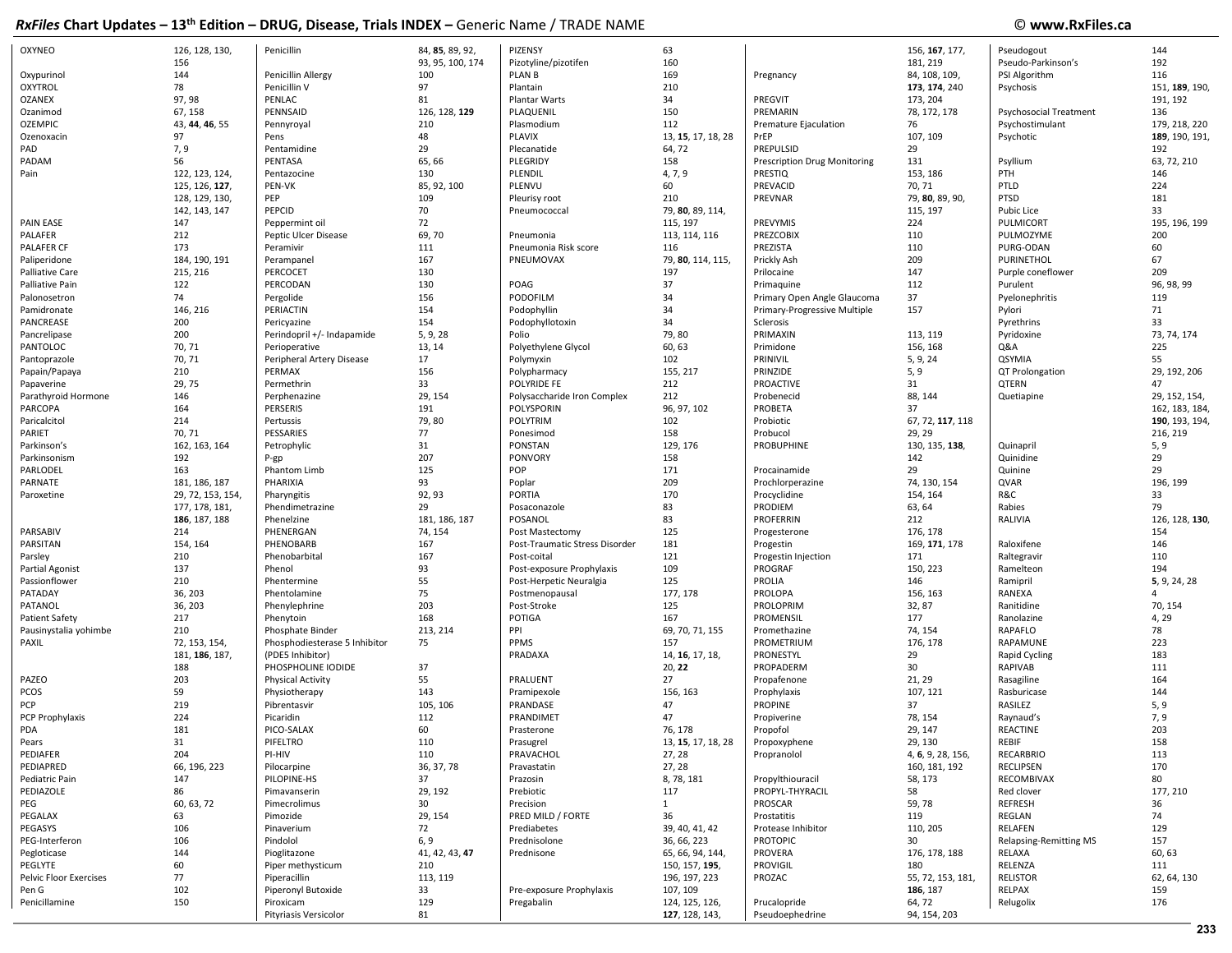| <b>REMERON</b>                | 128, 153, 181,  | <b>RIVOTRIL</b>        | 143, 153, 156,    | Samples, Drug                    | 202                | SGLT2 Inhibitors            | 39, 41, 42, 43,    | SOWS Scale               | 137               |
|-------------------------------|-----------------|------------------------|-------------------|----------------------------------|--------------------|-----------------------------|--------------------|--------------------------|-------------------|
|                               | 186, 187, 193,  |                        | 166, 181, 182,    | SANCTURA                         | 78                 |                             | 44, 46             | Soy                      | 177               |
|                               | 194             |                        | 194               | SANDIMMUNE                       | 67, 223            | Shankhpushpi                | 210                | Spacer                   | 196, 199          |
| REMICADE                      | 67, 149         | RIXIMYO                | 149, 158          | SANDOMIGRAN                      | 160                | Shepherd Purse              | 210                | Sparfloxacin             | 29                |
| REMIFEM                       | 209             | Rizatriptan            | 159               | SANDOSTATIN                      | 74                 | Shingles                    | 79, 80, 101        | Spasticity               | 125, 157          |
| REMIFEMIN                     | 177             | <b>ROBAX</b>           | 143               | SANSERT                          | 160                | <b>SHINGRIX</b>             | 79,80              | SPECTRO ECZEMA CARE      | 30, 204           |
| REMINYL                       | 152             | ROBAXACET              | 143               | <b>SAPHRIS</b>                   | 184, 190           | Sho-saiko-to                | 210                | Spectro Gel              | 31                |
| <b>Removed from Market</b>    | 217             | <b>ROBAXIN</b>         | 154               | Saquinavir                       | 29, 110            | SIADH                       | 185                | Speed                    | 219               |
| RENAGEL                       | 214             | ROBAXISAL              | 143               | Sarilumab                        | 149                | Sialorrhea                  | 192                | Spermicide               | 172               |
| Renal Function                | 211, 213, 240   | <b>ROBINUL</b>         | 154               | Sassafras                        | 210                | SIBELIUM                    | 160                | Spinal Cord Injury       | 125               |
| RENEDIL                       | 4, 7, 9         | <b>ROBITUSSIN</b>      | 91, 203           | SATIVEX                          | 127, 128, 140,     | Sibutramine                 | 55                 | Spinal Manipulation      | 143               |
| <b>RENFLEXIS</b>              | 67, 149         | ROCALTROL              | 213               |                                  | 157                | Sick Day                    | 53                 | Spirit                   | 221               |
| RENVELA                       | 214             | <b>ROCEPHIN</b>        | 85, 90, 100, 101, | Sauropus                         | 210                | Sildenafil                  | 75, 76             | SPIRIVA                  | 196, 198, 199     |
| Repaglinide                   | 41, 42, 43, 47  |                        | 102, 119          | Saw palmetto                     | 210                | SILENOR                     | 193, 194           | Spironolactone           | 8, 9, 24, 28, 32, |
| REPAGYN                       | 177             | <b>ROCKLATAN</b>       | 37                | Saxagliptin                      | 41, 42, 43, 45, 47 | Silodosin                   | 78                 |                          | 59                |
| REPATHA                       | 27              | <b>ROCPHIN</b>         | 113               | SAXENDA                          | 55                 | Silver Duct Tape            | 34                 | Split-dose Regimen       | 60                |
| <b>REPLENS</b>                | 76, 177         | Rofecoxib              | 129               | Scabies                          | 33                 | Silybum marianum            | 210                | SPMS                     | 157               |
| <b>REQUIP</b>                 | 156, 163        | Roflumilast            | 198               | Schizophrenia                    | 189, 190, 191,     | SIMBRINZA                   | 37                 | Sponge                   | 172               |
| <b>Resistant Hypertension</b> | 10              | <b>ROHYPNOL</b>        | 219               |                                  | 192                | Simeprevir                  | 106                | SPORANOX                 | 82                |
| Reslizumab                    | 196             | Rolapitant             | 73, 74            | SCHOLL FREEZE AWAY               | 34                 | <b>SIMPLY SLEEP</b>         | 194                | SPRAVATO                 | 186               |
| RESOLVE                       | 201             | Rome Criteria          | 61                | Scopolamine                      | 74, 154, 216       | <b>SIMPONI</b>              | 67, 149            | <b>SPRIX</b>             | 129               |
| <b>RESOTRAN</b>               | 64,72           | Romosozumab            | 146               | Scullcap                         | 210                | SIMULECT                    | 224                | SSRI                     | 181, 185, 186,    |
| <b>RESPICLICK</b>             | 199             | Ropinirole             | 156, 163          | SEA-BAND                         | 73                 | Simvastatin                 | 27, 28, 205        |                          | 187               |
| <b>RESPIMAT</b>               | 199             | Rosiglitazone          | 43, 47            | SEASONALE                        | 170                | Sinecatechins               | 34                 | SSTI                     | 96                |
| RESTASIS                      | 36              | ROSIVER                | 33                | SEASONIQUE                       | 170                | SINEMET                     | 156, 162, 163      | St. John's Wort          | 205, 210          |
| Restless Legs Syndrome        | 156             | Rosuvastatin           | 27, 28            | SEBIVO                           | 104                | SINEQUAN                    | 72, 154, 186,      | Stable Ischemic Heart Dx | 3                 |
| <b>RESTORALAX</b>             | 60, 63, 72      | <b>Rotating Opioid</b> | 133               | Seborrheic Dermatitis            | 81                 |                             | 187, 194           | STALEVO                  | 163               |
| <b>RESTORIL</b>               | 182, 194        | Rotigotine             | 156, 163          | Secondary-Progressive Multiple   | 157                | SINGULAIR                   | 38, 196            | Star Anise Oil           | 33                |
| RESULTZ                       | 33              | Roxadustat             | 211               | Sclerosis                        |                    | SINTROM                     | 12                 | <b>STARLIX</b>           | 43, 47            |
| Resveratrol                   | 146             | Roxithromycin          | 29                | SECTRAL                          | 6, 9, 28           | SINUMED                     | 200                | STARNOC                  | 194               |
| <b>RETACRIT</b>               | 211             | Royal jelly            | 210               | SECUADO                          | 190                | Sinusitis                   | 94, 95             | <b>STATEX</b>            | 128, 130          |
| RETIN-A                       | 31              | <b>ROZEREM</b>         | 194               | Sedation                         | 192                | Siponimod                   | 158                | Statin                   | 28, 41            |
| <b>RETROVIR</b>               | 110             | <b>RRMS</b>            | 157               | Sedative                         | 193, 194           | Sirolimus                   | 223                | Stavudine                | 110               |
| <b>REVATIO</b>                | 75              | <b>RSD</b>             | 125               | SEEBRI                           | 198, 199           | Sitagliptin                 | 41, 42, 43, 45, 47 | <b>STAXYN</b>            | 75                |
| REVIA                         | 222             | Rubella                | 79,80             | Segesterone                      | 172                | Skin Infection              | 96, 97, 98, 99     | STELARA                  | 67                |
| REXULTI                       | 151, 190        | Rufinamide             | 168               | Seizure                          | 165, 166, 167,     | Skin Trauma                 | 101                | STELAZINE                | 154               |
| REYATAZ                       | 110             | <b>RUPALL</b>          | 38                |                                  | 168, 192           | <b>SKLICE</b>               | 33                 | STEMETIL                 | 74, 154           |
| <b>REYVOW</b>                 | 159             | Rupatadine             | 38                | Selective Estrogen Receptor      | 146                | <b>SKYLA</b>                | 172, 176           | STEMI                    | 28                |
| Rhabdomyolysis                | 27              | <b>RUXIENCE</b>        | 149, 158          | Modifier                         |                    | Sleep                       | 151, 193, 194      | <b>STENDRA</b>           | 75                |
| Rhamnus purshiana             | 209             | <b>RxFiles</b>         | 202               | Selegiline                       | 164                | Sleep Diary                 | 193                | <b>Stent Thrombosis</b>  | 17                |
| <b>Rheumatoid Arthritis</b>   | 148, 149, 150   | <b>RxFiles Index</b>   | 225               | Self-Monitoring of Blood Glucose | 54                 | Sleep Hygiene               | 193                | Steroid                  | 30                |
| RHINALAR                      | 38              | RYBELSUS               | 43, 44, 46        | SELZENTRY                        | 109                | Sleep Restriction           | 193                | <b>STIEPROX</b>          | 81                |
| <b>RHINARIS</b>               | 38              | RYTARY                 | 164               | Semaglutide                      | 41, 42, 43, 44,    | SLEEPEZE D                  | 194                | STIEVA-A                 | 31                |
| Rhinitis                      | 38, 102         | RYTHMODAN              | 154               |                                  | 46, 55             | SLYND                       | 172                | STIEVAMYCIN              | 31                |
| RHINOCORT                     | 38, 203         | <b>RYTHMOL</b>         | 21, 29            | SEMGLEE                          | 49                 | SMART-COP                   | 116                | Stimulant                | 179, 219, 220     |
| RHOVANE                       | 194             | RYZODEG                | 48, 49            | Senecio aureus                   | 210                | SMBG                        | 54                 | Stimulant, Cathartic     | 60, 64            |
| Ribavirin                     | 106             | SABA                   | 195, 196, 197,    | Senna                            | 62, 64, 130, 210   | Smoked/vapourized Cannabis  | 140                | <b>Stimulus Control</b>  | 193               |
| Riboflavin                    | 160             |                        | 198, 199          | Sennosides                       | 62, 64             | Smoking                     | 76, 201            | Stiripentol              | 168               |
| RIDAURA                       | 150             | Sabal fruit            | 210               | SENOKOT                          | 62, 64, 130        | SNRI                        | 186                | Stool                    | 61                |
| Rifampin                      | 206             | SABRIL                 | 168               | SENSIPAR                         | 214                | Soap                        | 31                 | STOPP/START              | 155               |
| Rifaximin                     | 72              | Saccharomyces          | 117, 118          | <b>SEPTRA</b>                    | 87, 98, 99, 101,   | SOAR                        | 116                | STRATTERA                | 180               |
| Rilpivirine                   | 109, 110        | Sacubitril / Valsartan | 24                |                                  | 119, 120           | Social Anxiety              | 181                | Stress Incontinence      | 77                |
| Rimegepant                    | 159             | SAD                    | 181               | SERAX                            | 182, 194           | Sodium Aurothiomalate       | 150                | <b>STRIANT</b>           | 56                |
| RINVOQ                        | 149             | SADMANS                | 41, 42, 53        | <b>SERC</b>                      | 74                 | Sodium Cromoglycate         | 36, 203            | <b>STRIBILD</b>          | 109               |
| Risedronate                   | 146             | Safety                 | 217               | Serenoa repens                   | 210                | Sodium Picosulfate          | 60                 | <b>STRIVERDI</b>         | 198, 199          |
| RISPERDAL                     | 152, 180, 184,  | Safinamide             | 164               | SEREVENT                         | 196, 198, 199      | Sofosbuvir                  | 105, 106           | <b>SUBLINOX</b>          | 194               |
|                               | 188, 190, 191,  | SAFLUTAN               | 37                | SERM                             | 146                | SOFRACORT                   | 102                | SUBLOCADE                | 130, 135, 138,    |
|                               | 216             | Sage                   | 210               | SEROQUEL                         | 152, 154, 184,     | Solid Organ Transplantation | 223, 224           |                          | 142               |
| Risperidone                   | 152, 162, 180,  | Saiboku-to             | 210               |                                  | 190, 193, 194,     | Solifenacin                 | 78, 154            | SUBOXONE                 | 127, 128, 130,    |
|                               | 184, 188, 190,  | SALAGEN                | 36                |                                  | 216, 219           | SOLIQUA                     | 47, 48, 49         |                          | 135, 136, 137,    |
|                               | 191, 192, 216,  | SALAZOPYRIN            | 65, 66, 150       | Serotonin Syndrome               | 185, 206           | SOLU-MEDROL                 | 66, 157            |                          | 138, 141, 142     |
|                               | 220             | Salbutamol             | 91, 174, 195,     | Sertindole                       | 29                 | SOLUVER                     | 34                 | Substance Use            | 218, 219          |
| RITALIN                       | 179, 219        |                        | 196, 197, 198,    | Sertraline                       | 29, 151, 153,      | Solvent                     | 219                | Substance Use Disorder   | 142, 189, 218     |
| Ritonavir                     | 29, 110         |                        | 199, 200          |                                  | 181, 186, 187,     | SOMINEX                     | 194                | SUBUTEX                  | 135               |
| RITUXAN                       | 149, 158        | Salicylic Acid         | 34                |                                  | 188                | SONATA                      | 194                | Sucroferric Oxyhydroxide | 214               |
| Rituximab                     | 149, 158        | Saline Rinse           | 94, 203           | Serum Sickness                   | 100                | Sorafenib                   | 29                 | Sucrose                  | 124, 147          |
| Rivaroxaban                   | 14, 16, 17, 18, | SALINEX                | 94, 203           | Sevelamer                        | 214                | Sorbitol                    | 63                 | SUD                      | 142, 218          |
|                               | 20, 22          | Salmeterol             | 196, 198, 199     | Sevoflurane                      | 29                 | SOT                         | 223, 224           | SUDAFED                  | 94, 154           |
| Rivastigmine                  | 152             | SALOFALK               | 65, 66            | Sexual Dysfunction               | 75, 76, 192        | SOTACOR                     | 6, 9, 21           | Sufentanil               | 130               |
|                               |                 | Same-day Regimen       | 60                | Sexually Transmitted Infection   | 102                | Sotalol                     | 6, 9, 21           | SULCRALFATE              | 214               |
|                               |                 | Samidorphan            | 192               |                                  |                    | SOVALDI                     | 106                | SULFACET-R               | 31                |
|                               |                 |                        |                   |                                  |                    |                             |                    |                          |                   |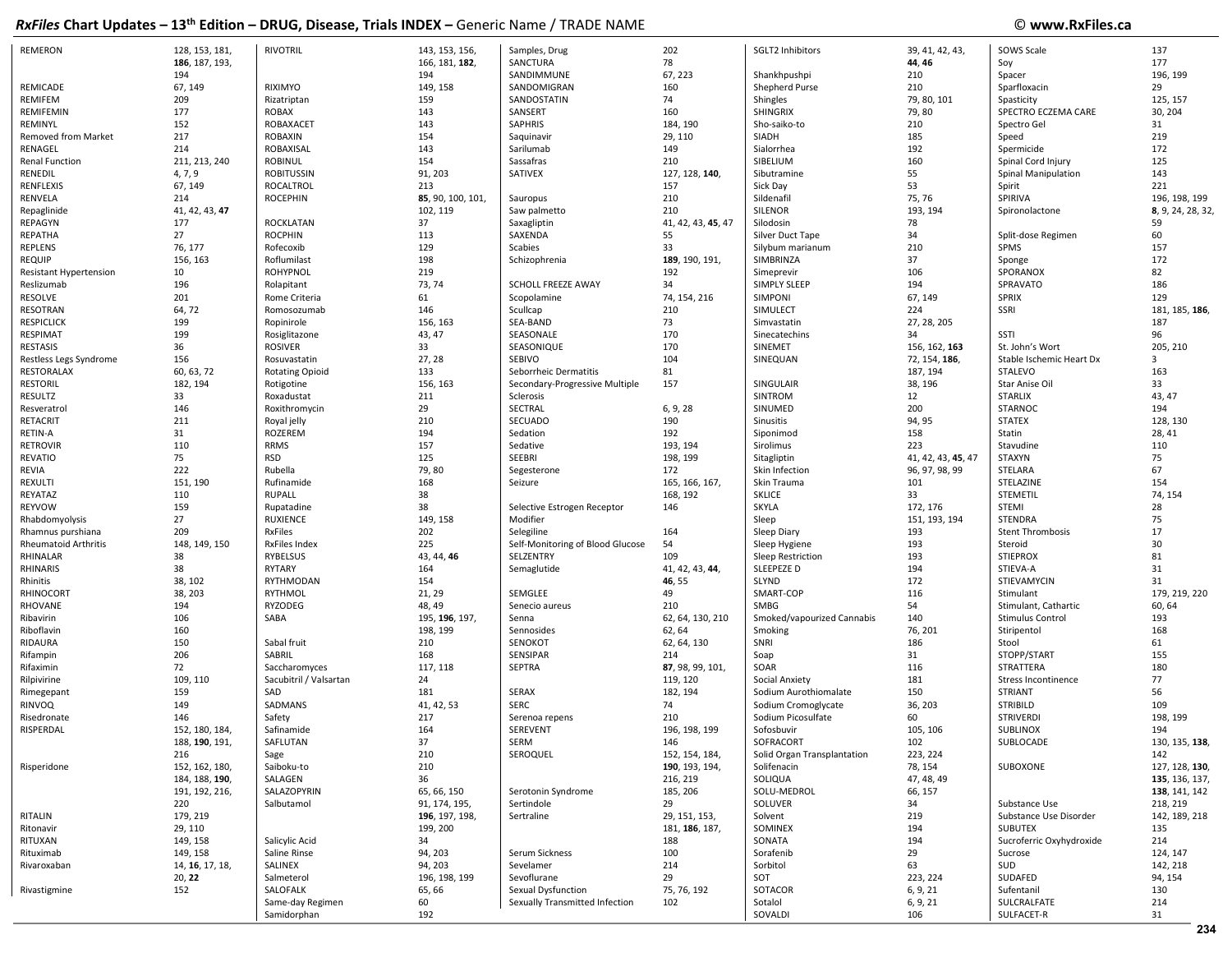## © www.RxFiles.ca

| Sulfamethoxazole                 | 87, 119, 120,     | <b>TECTA</b>            | 70, 71             | <b>TINACTIN</b>                | 81              | Triamcinolone               | 30, 38                        |                              | 47, 48, 49, 50,  |
|----------------------------------|-------------------|-------------------------|--------------------|--------------------------------|-----------------|-----------------------------|-------------------------------|------------------------------|------------------|
|                                  | 121, 174          | Tegaserod               | 72                 | Tinea Versicolor               | 81              | Triamcinolone Hexacetonide  | 144                           |                              | 51, 52, 53, 54   |
| Sulfasalazine                    | 65, 66, 148, 150  | <b>TEGRETOL</b>         | 126, 127, 128,     | Tiotropium                     | 196, 198, 199   | Triazolam                   | 182, 194                      | <b>TYSABRI</b>               | 67, 158          |
| Sulfinpyrazone                   | 144               |                         | 154, 156, 166,     | Tipranavir                     | 110             | Trichomoniasis              | 102                           | Ubiquinone                   | 209              |
| Sulindac                         | 129               |                         | 184                | <b>TIVICAY</b>                 | 108, 110        | <b>TRI-CIRA</b>             | 170                           | <b>UBRELVY</b>               | 159              |
| Sultopride                       | 29                | <b>TEKTURNA</b>         | 5, 9               | Tizanidine                     | 125, 128, 134,  | TRICIRA-LO                  | 170                           | Ubrogepant                   | 159              |
| Sumatriptan                      | 159               | Telavancin              | 113                |                                | 143, 154, 157   | <b>TRI-CYCLEN</b>           | 32, 59, 170                   | <b>UCERIS</b>                | 67               |
| SUMAVEL DosePro                  | 159               | Telbivudine             | 104                | <b>TLD</b>                     | 109             | TRIDURAL                    | 126, 128, 130,                | <b>UDS</b>                   | 220              |
| SUNVEPRA                         | 106               | Telithromycin           | 86                 | Tobacco                        | 201             |                             | 154                           | Ulcer                        | 69, 70, 71       |
| SUPEUDOL                         | 130               | Telmisartan             | 5, 9               | <b>TOBI</b>                    | 200             | TRI-EST Cream               | 178                           | <b>Ulcerative Colitis</b>    | 65, 66, 67, 117  |
| <b>SUPRAX</b>                    | 85, 100, 102, 113 | TELZIR                  | 110                | Tobramycin                     | 102, 113, 119,  | Trifarotene                 | 31                            | Ulipristal                   | 169, 176         |
| <b>SURFAK</b>                    | 64                | Temazepam               | 182, 194           |                                | 200             | TRIFEREXX                   | 212                           | <b>ULORIC</b>                | 144              |
| SURGAM                           | 129               | Tenapanor               | 64, 72, 213        | <b>TOBREX</b>                  | 102             | Trifluoperazine             | 154                           | <b>ULTIBRO</b>               | 198, 199         |
| SURMONTIL                        | 29, 154           | Tenofovir               | 103, 104, 107,     | Tocilizumab                    | 149             | Trifluridine                | 29                            | <b>ULTRADOL</b>              | 129              |
| SUSTIVA                          | 110               |                         | 108, 109, 110      | Tofacitinib                    | 67, 149         | <b>Trigeminal Neuralgia</b> | 125                           | <b>ULTRAM</b>                | 126, 128, 130,   |
| SUVEXX                           | 159               | <b>TENORETIC</b>        | 6, 9               | <b>TOFRANIL</b>                | 78, 126, 154,   | Trihexyphenidyl             | 154, 164                      |                              | 154              |
| Suvorexant                       | 194               | <b>TENORMIN</b>         | 4, 6, 9, 28        |                                | 181, 186, 187   | TRIJARDY                    | 47                            | ULTRAVATE                    | 30               |
| Sweet clover                     | 209               | Tenoxicam               | 129                | Tolbutamide                    | 45              | TRI-JORDYNA                 | 170                           | Umbelliferae                 | 209              |
| <b>Switching Antidepressants</b> | 185               | <b>TEQUIN</b>           | 87                 | <b>TOLECTIN</b>                | 129             | <b>TRIKAFTA</b>             |                               | Umeclidinium                 | 198, 199         |
| <b>SYKLA</b>                     | 172               | <b>TERAZOL</b>          | 81                 | Tolerance                      | 218             | <b>TRILAFON</b>             | 154                           | <b>UNIPHYL</b>               | 154, 196, 198    |
|                                  |                   |                         | 8,78               |                                | 129             | TRILEPTAL                   |                               | <b>UNISOM</b>                |                  |
| SYMBICORT                        | 195, 196, 198,    | Terazosin               |                    | Tolmetin                       |                 |                             | 154, 166                      |                              | 154, 177, 194    |
|                                  | 199               | Terbinafine             | 81, 82             | Tolnaftate                     | 81              | Trimebutine                 | 72<br>$\overline{\mathbf{A}}$ | <b>Universal Precautions</b> | 132              |
| Symbols                          | 240               | Terbutaline             | 196, 198, 199,     | <b>TOLOXIN</b>                 | 21, 25          | Trimetazidine               |                               | Unstable Angina              | 3, 4             |
| SYMDEKO                          | 200               |                         | 200                | Tolterodine                    | 78, 154         | Trimethoprim                | 87, 102, 119,                 | Upadacitinib                 | 149              |
| SYMFI                            | 109               | Teriflunomide           | 157, 158           | Tonic-Clonic                   | 165             |                             | 120, 121, 174                 | UREMOL-HC                    | 30               |
| SYMMETREL                        | 111, 154, 164     | Teriparatide            | 146                | Tonka Bean                     | 209             | Trimipramine                | 29, 154                       | Urethritis                   | 102              |
| Symphytum species                | 209               | Terodiline              | 29                 | <b>TOOT SWEET</b>              | 124             | TRINIPATCH                  | $\overline{4}$                | Urge Incontinence            | 77               |
| SYMPROIC                         | 62, 64            | <b>TESTIM</b>           | 56                 | <b>TOPAMAX</b>                 | 55, 126, 156,   | TRINTELLIX                  | 153, 186                      | Uric Acid                    | 144              |
| SYMTUZA                          | 109               | <b>TESTOPEL</b>         | 56                 |                                | 160, 168, 222   | <b>Triple Therapy</b>       | 18                            | Uricase                      | 144              |
| SYNALAR REG                      | 30                | Testosterone            | 56, 76, 178        | <b>Topical Anesthetic</b>      | 147             | Triprolidine                | 154                           | Uricosurics                  | 144              |
| SYNAREL                          | 176               | Tetanus                 | 79,80              | <b>Topical Corticosteroids</b> | 30              | Triptan                     | 159, 161                      | Urinary Incontinence         | 77, 78, 155      |
| SYNJARDY                         | 47                | Tetrabenazine           | 192                | <b>TOPICORT</b>                | 30              | TRIQUILAR                   | 170                           | Urinary Tract Infection      | 119, 120, 174    |
| SYNPHASIC                        | 170               | Tetracaine              | 147                | <b>TOPILENE GLYCOL</b>         | 30              | <b>TRIUMEQ</b>              | 109                           | Urine Drug Screen            | 122, 131         |
| SYNTHROID                        | 58                | Tetracycline            | 32, 86, 174        | Topiramate                     | 55, 126, 156,   | TRIZIVIR                    | 109, 110                      | <b>URISPAS</b>               | 154              |
| SYNVISC                          | 126, 127          | TETRACYN                | 32,86              |                                | 160, 168, 222   | <b>TROSEC</b>               | 78, 154                       | <b>UROMAX</b>                | 78               |
| Syphilis                         | 102               | Tetranabinex/nabidiolex | 140                | <b>TOPISONE</b>                | 30              | Trospium                    | 78, 154                       | Ustekinumab                  | 67               |
| SYSTANE                          | 36                | Teucrium chamaedrys     | 209                | <b>TORADOL</b>                 | 13, 129, 143    | TRULANCE                    | 64, 72                        | UTI                          | 119, 120         |
| T3, T4 (Free)                    | 57,58             | <b>TEVETEN</b>          | 5, 9               | <b>TORCH</b>                   | 197             | <b>TRULICITY</b>            | 43, 44, 46                    | Uzara root                   | 210              |
| Tacrolimus                       | 30, 150, 223      | Tezacaftor/Ivacaftor    | 200                | Torsades de Pointes            | 29              | TRUMENBA                    | 80                            | VABORMERE                    | 119              |
| TactuPump                        | 31                | THC                     | 140, 219           | <b>TOUJEO</b>                  | 48, 49, 51, 52  | <b>TRURAPI</b>              | 48, 50, 52                    | Vaccine                      | 79, 80, 111, 114 |
| Tadalafil                        | 75                | THEALOZ                 | 36                 | <b>TOVIAZ</b>                  | 78, 154         | <b>TRUSOPT</b>              | 37                            | Vadadustat                   | 211              |
| Tafenoquine                      | 112               | THEOLAIR                | 154, 196           | TRAJENTA                       | 43, 45          | TRUVADA                     | 107, 108, 109                 | VAGIFEM                      | 78, 178          |
| Tafluprost                       | 37                | Theophylline            | 154, 195, 196,     | TRAMACET                       | 126, 127, 128,  | TRUXIMA                     | 149, 158                      | Vaginal Atrophy              | 76               |
| TAGAMET                          | 70, 188           |                         | 198                |                                | 130, 143        | <b>TRYPTAN</b>              | 194                           | Vaginal Dryness              | 76               |
| TALWIN                           | 130               | <b>THERA TEARS</b>      | 36                 | Tramadol                       | 29, 124, 125,   | <b>TSAT</b>                 | 212                           | Valacyclovir                 | 101, 102, 174    |
| Tamarind                         | 210               | Thiamine                | 221                |                                | 126, 127, 128,  | <b>TSH</b>                  | 57, 58                        | Valbenazine                  | 192              |
| TAMBOCOR                         | 21, 29            | Thiazide Diuretic       | 8                  |                                | 130, 143, 154,  | TUDORZA                     | 198, 199                      | Valdecoxib                   | 129              |
| TAMIFLU                          | 111               | Thioridazine            | 29                 |                                | 219             | <b>TUMS</b>                 | 214                           | Valerian                     | 177, 194, 210    |
| Tamsulosin                       | 78                | <b>THRIVE</b>           | 201                | TRANDATE                       | 4, 6, 9         | TURBUHALER                  | 199                           | Valganciclovir               | 224              |
| <b>TANACET</b>                   | 209               | THYMOGLOBULIN           | 224                | Trandolapril                   | 5, 9, 24, 28    | Turmeric                    | 210                           | Validity                     | 1                |
| TANTUM                           | 93                | Thyroid                 | 57, 58, 173        | Tranexamic Acid                | 175, 176        | Tussilago farfara           | 209                           | VALIUM                       | 143, 166, 181,   |
| TAPAZOLE                         | 58                | Thyroiditis             | 57                 | TRANSDERM NITRO                | 4               | <b>TUZEN</b>                | 118                           |                              | 182              |
| Tapentadol                       | 126, 128, 130     | Tiagabine               | 168                | TRANSDERM V                    | 74, 154, 216    | <b>TWINRIX</b>              | 80                            | Valproate                    | 165              |
| Tapering                         | 133, 134, 155     | Tiapride                | 29                 | Transferrin                    | 211             | <b>TWIRLA</b>               | 172                           | Valproic Acid                | 166, 184         |
| Tardive Dyskinesia               | 192               | Tiaprofenic Acid        | 129                | Transgender Women              | 107             | TWYNSTA                     | 7,9                           | Valsartan                    | 5, 9, 24, 28     |
| Targets                          | 2,39              | <b>TIAZAC</b>           | 4, 7, 9            | Transplant                     | 223, 224        | <b>TYBOST</b>               | 110                           | VALTREX                      | 101, 102         |
| TARGIN                           | 130, 141          | TIBELLA                 | 178                | TRANXENE                       | 181, 182        | TYGACIL                     | 113                           | VANCOCIN                     | 88, 102          |
| TARKA                            | 7, 9              | Tibolone                | 178                | Tranylcypromine                | 181, 186, 187   | TYLENOL                     | 89, 93, 94, 123,              | Vancomycin                   | 88, 101, 102     |
| TARO-SONE                        | 30                | Ticagrelor              | 13, 15, 17, 18, 28 | <b>TRASICOR</b>                | 6, 9            |                             | 124, 125, 126,                | Vandetanib                   | 29               |
| Tazarotene                       | 31                | <b>TICLID</b>           | 13                 | TRAVATAN                       | 37              |                             | 127, 128, 134,                | VANIQA                       | 59               |
| TAZOCIN                          | 113, 119          | Ticlopidine             | 13                 | Travel                         | 52,80           |                             | 142, 143, 147,                | VAQTA                        | 80               |
| TAZORAC                          | 31                | Tigecycline             | 113                | Travoprost                     | 37              |                             | 159, 174                      | Vardenafil                   | 75               |
| TCA                              | 186, 187          | <b>TIKOSYN</b>          | 29                 | Trazodone                      | 128, 134, 186,  | TYLENOL #3                  | 126, 127, 128,                | Varenicline                  | 201              |
| Td Adsorbed                      | 80                | Time To Benefit         | 155                |                                | 187, 194        |                             | 130, 143, 159                 | Varicella                    | 79               |
| TdP                              | 29                | Time Zone               | 52                 | <b>Treatment Agreement</b>     | 122, 132        | TYLENOL #4                  | 130                           | VARILRIX                     | 80               |
| Tea Tree Oil                     |                   |                         |                    | TRELEGY                        | 196, 198, 199   | TYMLOS                      | 146                           | VARIVAX                      | 80               |
|                                  | 31                | Timolol                 | 4, 6, 9, 28, 159,  |                                |                 |                             |                               |                              |                  |
| <b>TEAR DROPS</b>                | 36                |                         | 160                | TRESIBA                        | 48, 49, 51, 52  | Type 1 Diabetes Mellitus    | 48, 49, 50, 51,               | VARUBI                       | 73, 74           |
| TEAR PLUS                        | 36                | Timolol/Latanoprost     | 37                 | Tretinoin                      | 32              |                             | 52, 53, 54                    | VASCEPA                      | 27               |
| TEAR-GEL                         | 36                | Timolol/Pilocarpine     | 37                 | TREXIMET                       | 159             | Type 2 Diabetes Mellitus    | 39, 40, 41, 42,               | Vascular Calcification       | 213              |
| <b>TEARS NATURALE</b>            | 36                | TIMOPTIC Reg & XE       | 37                 | TRIADERM                       | 30 <sup>°</sup> |                             | 43, 44, 45, 46,               | VASELINE                     | 204              |
| <b>TECFIDERA</b>                 | 158               | TIMPILO 2 & 4           | 37                 | <b>Trial Summary</b>           | 225             |                             |                               | VASERETIC                    | 5, 9             |